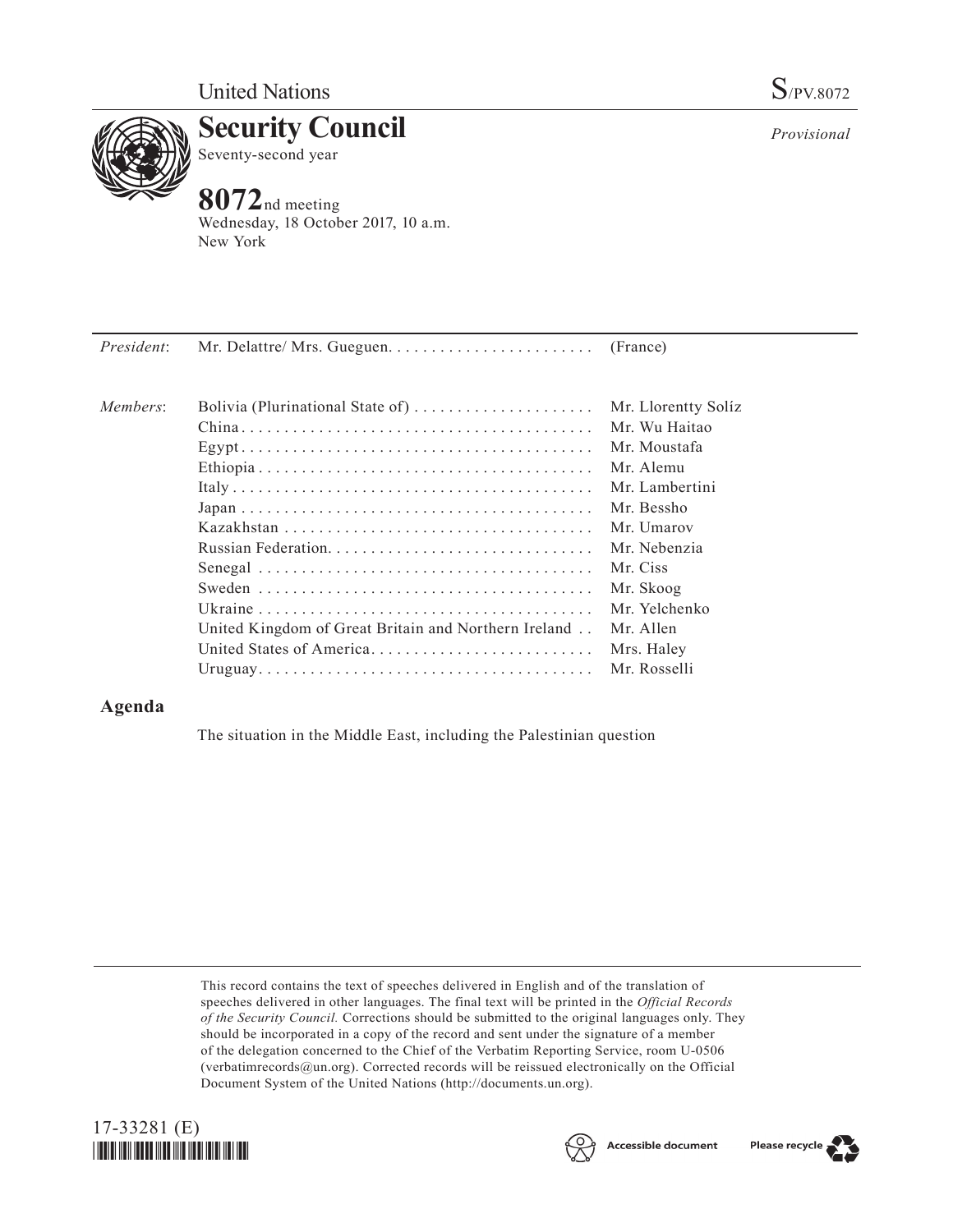*The meeting was called to order at 10.10 a.m.*

## **Adoption of the agenda**

*The agenda was adopted.*

## **The situation in the Middle East, including the Palestinian question**

**The President** (*spoke in French*): In accordance with rule 37 of the Council's provisional rules of procedure, I invite the representatives of Bahrain, Bangladesh, Brazil, Côte d'Ivoire, Cuba, Indonesia, the Islamic Republic of Iran, Israel, Jordan, Kuwait, Lebanon, Malaysia, Maldives, Morocco, Namibia, Nigeria, Norway, Pakistan, Peru, Qatar, Saudi Arabia, South Africa, the Syrian Arab Republic, Turkey, the United Arab Emirates and the Bolivarian Republic of Venezuela to participate in this meeting.

I propose that the Council invite the Permanent Observer of the Observer State of Palestine to the United Nations to participate in this meeting, in accordance with the provisional rules of procedure and the previous practice in this regard.

There being no objection, it is so decided.

In accordance with rule 39 of the Council's provisional rules of procedure, I invite Mr. Miroslav Jenča, Assistant Secretary-General for Political Affairs, to participate in this meeting.

In accordance with rule 39 of the Council's provisional rules of procedure, I also invite the following individuals to participate in this meeting: Her Excellency Ms. Joanne Adamson, Chargé d'affaires ad interim of the Delegation of the European Union to the United Nations; and Her Excellency Mrs. Anayansi Rodríguez Camejo, Vice-Chair of the Committee on the Exercise of the Inalienable Rights of the Palestinian People.

I propose that the Council invite the Permanent Observer of the Observer State of the Holy See to the United Nations, to participate in the meeting, in accordance with the provisional rules of procedure and the previous practice in this regard.

There being no objection, it is so decided.

The Security Council will now begin its consideration of the item on its agenda.

I now give the floor to Mr. Jenča.

**Mr. Jenča**: Today's briefing is taking place as important developments unfold to end the more than 10-year Palestinian divide and return Gaza to the full control of the legitimate Palestinian Authority.

Last month, when Hamas dissolved the administrative committee — a parallel institution to run governmental affairs in Gaza — it agreed that the Palestinian Government of National Consensus should assume its responsibilities in the Strip. President Abbas welcomed this crucial step, promising on 20 September at the General Assembly (see A/72/PV.8) that the Government would soon visit Gaza. The Secretary-General, the Middle East Quartet and several Member States expressed their firm support and encouraged the parties to build on the commendable efforts of Egypt to seize this positive momentum towards Palestinian unity.

On 2 October, Prime Minister Hamdallah travelled to Gaza with a delegation of some 150 officials, including ministers, key security agencies and heads of the energy and water authorities. On the following day, the Government held its first meeting in Gaza since 2014.

The United Nations has worked with the Palestinian leadership and the region in support of this process. Special Coordinator Mladenov has travelled repeatedly between Ramallah, Gaza and the region in recent weeks to support the reconciliation effort and alleviate the humanitarian crisis. He also led a United Nations delegation during the Government visit and engaged with the Prime Minister, as well as with all Palestinian political factions and civil society, to ensure their support for the implementation of the understandings reached between Fatah and Hamas in Cairo on 17 September. These understandings included a three-step process to advance Palestinian unity: the return of responsibilities in Gaza to the legitimate Palestinian Authority; subsequent bilateral talks between Fatah and Hamas in Cairo, including on public-sector employees, security and control of the border crossings; and consultations with all Palestinian factions.

On 12 October, with Egyptian mediation, Fatah and Hamas signed an agreement that enables the Palestinian Government to resume its responsibilities in Gaza. According to its provisions, by 1 November the Palestinian Authority should take control of the crossings of Gaza. Separately, a joint committee will be formed to resolve the issue of public-sector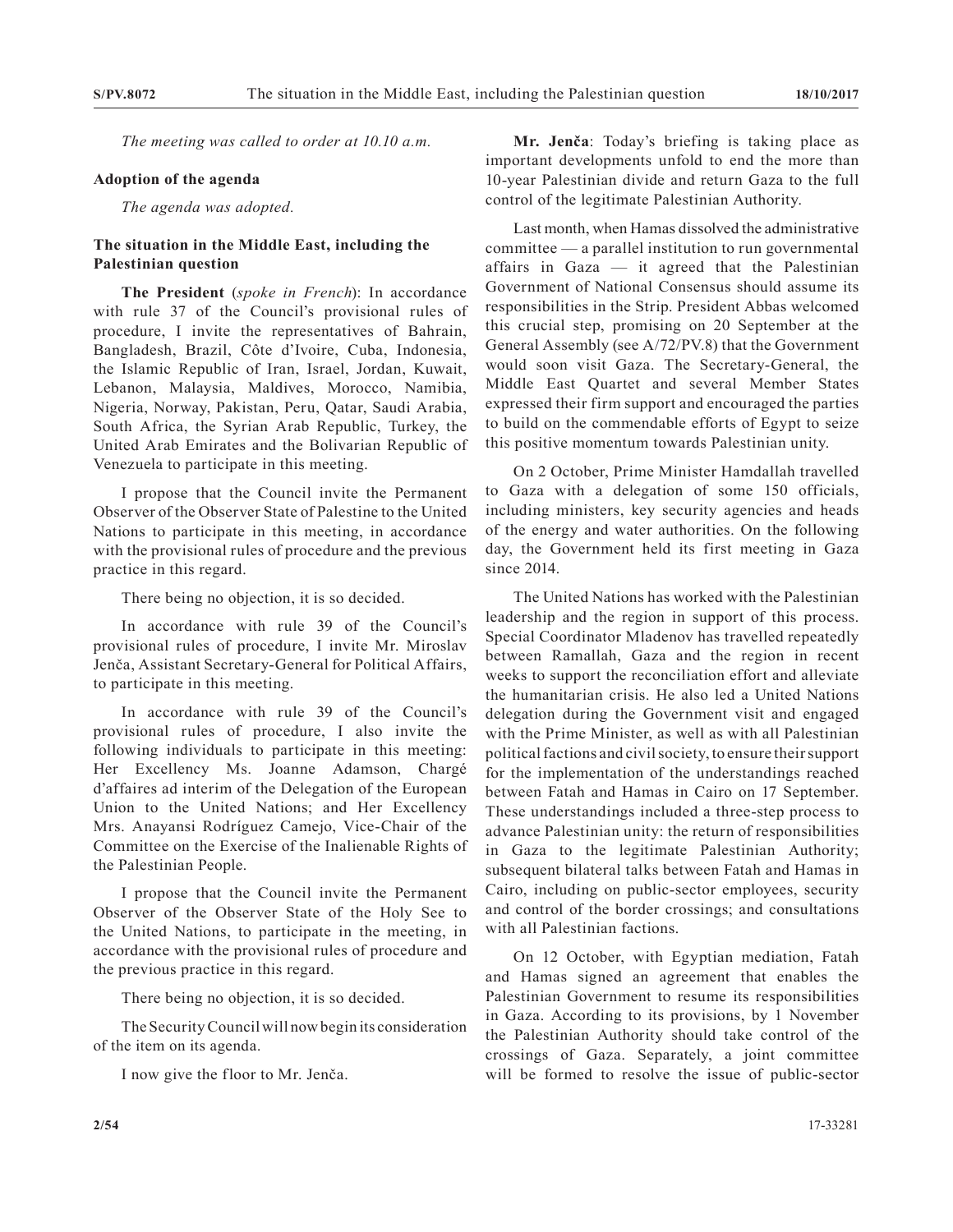employees that should complete its work no later than 1 February 2018.

A statement released by Egypt further highlighted that the Government should assume its full responsibilities in the management of the Gaza Strip by 1 December 2017. It was further announced that Egypt had called for a meeting of all Palestinian factions in Cairo on 21 November. The agreement does not contain any provisions related to elections, the formation of a national unity Government or the disarming of Hamas.

The Secretary-General has spoken to President Abbas and welcomed the signing of this intra-Palestinian agreement. Its timely implementation and concrete efforts to alleviate the humanitarian crisis will be critical to effectively empowering the Palestinian Government in Gaza. Its implementation should also facilitate the lifting of the closures, while addressing Israel's legitimate security concerns.

The agreement is an important step towards achieving the goal of Palestinian unity under a single, democratic Palestinian National Authority on the basis of the platform of the Palestine Liberation Organization, the Quartet principles and the rule of law. The United Nations will continue working with the Palestinian leadership and the region in support of this process, which is critical to reaching a negotiated two-State solution and sustainable peace.

I would like to take a moment to discuss the acute severity of Gaza's humanitarian crisis and continuing human rights abuses.

In an urgent call to action, during his August visit to the region, the Secretary-General called it one of the most dramatic humanitarian crises he had ever.seen. Since then, conditions have only worsened. For the sixth consecutive month, the 2 million people living in Gaza have received electricity for a mere four to six hours per day. The lack of energy has had a devastating impact on all aspects of their lives. It continues to disrupt essential public services, including health care, the water supply and sanitation systems. The equivalent of over 40 Olympic-size swimming pools of virtually raw sewage continues to flow daily into the Mediterranean Sea, leaving the whole shoreline contaminated. Gaza is an unfolding environmental disaster that has no regard for borders.

The quality of health care inside the Strip is deteriorating at an alarming rate. Access to medical care

Meanwhile in other worrying developments, on 26 September Hamas sentenced three men to death by hanging on the charge of murder, accessory to murder and burglary. There are serious doubts as to whether their trials and detention conditions in Gaza meet international standards. As in previous cases, if these executions were to be carried out, it would be in violation of Palestinian law, which requires the approval of the President. I urge Hamas not to carry out such executions, and I once again call on President Abbas to establish a moratorium on the implementation of the death penalty.

Turning to the broader situation on the ground, over the past month violence has remained at low levels compared to the rest of the region. Four Israelis were killed by a Palestinian attacker, who himself was shot, at the entrance of the Har Adar settlement on 26 September. It is deplorable that Hamas and others once again chose to glorify this attack. The United Nations urges all to condemn violence and stand up to terror.

On 4 October, the body of an Israeli man from the settlement of Elkana was found in the Israeli-Arab village of Kafr Qasim, with signs of having been subjected to extreme violence. Israeli authorities investigating the death arrested two Palestinians from the West Bank town of Qabatiya in relation to the incident. During the reporting period, in total 80 Palestinians were injured by Israeli security forces, and five Israelis injured by Palestinians. On 8 October, a rocket fired from Gaza towards Israel landed inside the Strip. No injuries or damage were reported. In response, the Israel Defense Forces shelled a Hamas post in central Gaza Strip, with no injuries reported.

Turning to the question of settlements, the Israeli High Planning Committee met on 17 and 18 October to advance plans for more than 2,000 housing units in Area C of the occupied West Bank. That includes in the new settlement of Amihai and a new neighbourhood in Kochav Yaacov, both designated for settlers evicted from illegal outposts by court orders. Separately, a tender was issued for 296 units in Beit El, and building permits for 31 units were conditionally approved in Hebron. Reportedly, the Hebron municipality is expected to appeal that decision, which would delay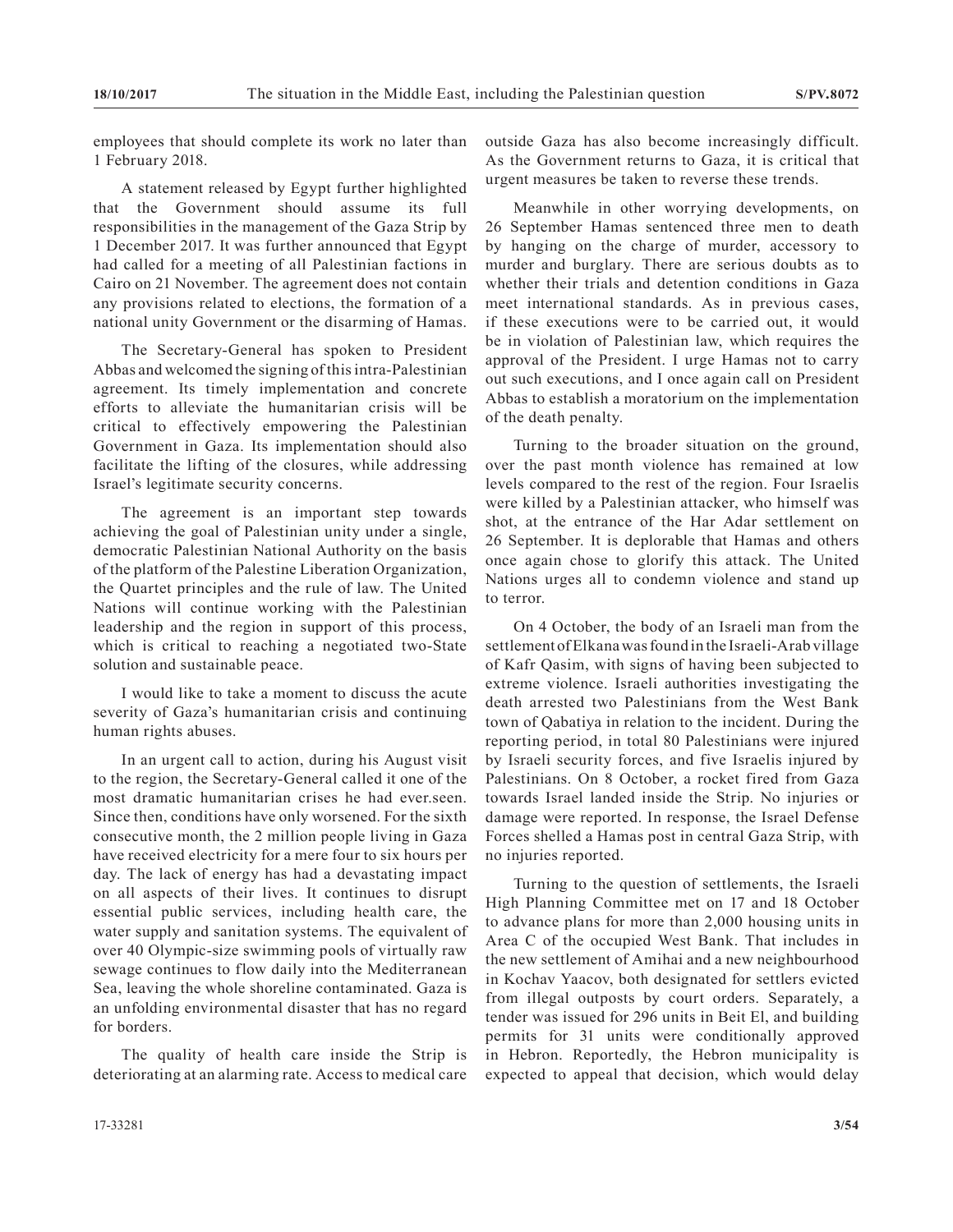the implementation of the building permits. Work began this week to prepare for the construction of infrastructure in Givat Hamatos, a settlement that, if built, would further disconnect East Jerusalem from the rest of the West Bank.

I remain concerned about proposed legislation that, if adopted, would expand Jerusalem's municipal jurisdiction by incorporating several West Bank settlements. The United Nations reiterates that all settlement activities are illegal under international law and are an impediment to peace.

The year 2017 has seen a significant decrease in demolitions in Area C, as compared to the previous year. Against that background, approximately 13 residential, livelihood and public structures in the West Bank and East Jerusalem were demolished in the previous month. That brings the total number of demolished structures for the year to over 350. Meanwhile, the number of demolitions in East Jerusalem is quickly approaching 2016 levels, which were the highest since 2000.

I am particularly disturbed by reported Israeli plans to evict specific communities, including Bedouin in Khan Al-Ahmar, adjacent to the E-1 area, and in Susiya, in the south Hebron hills. Nearly all structures in Khan Al-Ahmar now have demolition orders. Many of the structures are donor-funded, including a school that serves 170 children. I urge Israel to cease the practice of demolitions, which has led to the displacement of thousands of people.

Turning to Lebanon, the situation has remained generally quiet in the area of operations of the United Nations Interim Force in Lebanon (UNIFIL) and along the Blue Line. On the occasion of Lebanese Armed Forces (LAF) Commander Aoun's visit to UNIFIL, on 22 September, the LAF formally announced the deployment of the Fifth Rapid Intervention Regiment to the UNIFIL area of operations, thereby fulfilling its earlier commitment to expand the LAF presence south of the Litani River. The regiment has since deployed, and the coordination of activities between UNIFIL and the regiment has commenced. On 19 September, Head of Mission Force Commander Beary chaired a tripartite meeting during which the parties discussed the UNIFIL mandate extension under resolution 2373 (2017), violations of resolution 1701 (2006), Blue Line marking and ongoing liaison and coordination matters.

On the Golan, the ceasefire between the State of Israel and the Syrian Arab Republic has been maintained, albeit in a volatile environment attributable to the ongoing conflict in Syria. Both sides have stated their continued commitment to the Disengagement of Forces Agreement and support for the full return of the United Nations Disengagement Observer Force to the area of separation, conditions permitting.

In conclusion, I would like to emphasize that, despite the overall negative trajectory that has characterized the Palestinian-Israeli conflict for far too long, there are reasons for cautious optimism. During the previous month, thousands of Israeli and Palestinian women united in a two-week march for peace that included participants of all ages and backgrounds. The yearning for peace among both peoples remains strong. Such grass-roots initiatives by civil society are critical to building the foundation for peace, and they must be supported.

A key piece of the peace puzzle is to bring Gaza back under the control of the legitimate Palestinian Authority. The lack of Palestinian unity was identified in the July 2016 report (S/2016/595, annex) of the Middle East Quartet as one of the main obstacles to achieving a two-State solution. Current Palestinian efforts to return the Government to Gaza must be encouraged; they must be supported; and they must be successful. The parties have taken a crucial first step in that process. They have demonstrated a willingness to engage positively and in good faith. Yet overcoming their deeply entrenched differences will not be easy. It will take time, and there will be many hurdles to overcome along the way.

Success carries with it enormous opportunity, just as failure carries with it great risks. Palestinians need to decide which path they will take. The international community must ensure that they are given every opportunity and support to reach a positive outcome. We must ensure that work can move forward on ending the occupation and establishing a viable, sovereign Palestinian State that lives in peace and security with Israel.

**The President** (*spoke in French*): I thank Mr. Jenča for his briefing.

I now give the floor to the Permanent Observer of the Observer State of Palestine.

**Mr. Mansour** (Palestine): I congratulate you, Mr. President, on your assumption of the presidency of the Security Council and on France's able guidance and leadership of the Council this month. I also thank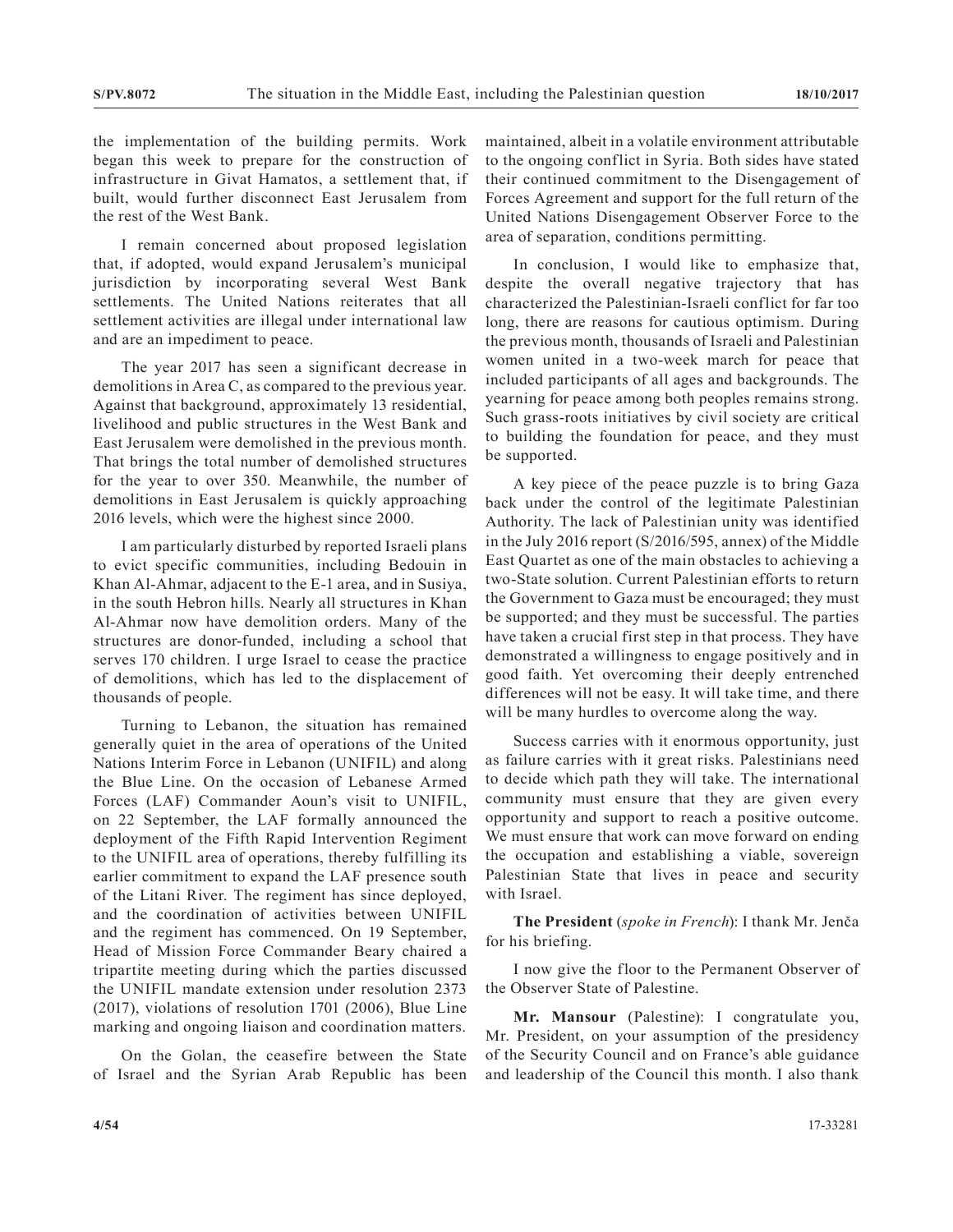Mr. Jaroslav Jenča, Assistant Secretary-General for Political Affairs, for his briefing and updates to the Council.

We meet at a moment of significant and rapidly evolving dynamics, as we are witnessing important steps being taken for healing the painful Palestinian political division and achieving genuine reconciliation and national unity in Palestine. Here in the Chamber, we reaffirm our abiding gratitude to Egypt, a member of the Security Council and a fraternal Arab country, for the efforts exerted to help bring about the agreement signed in Cairo on 12 October by the leaderships of Fatah and Hamas, to support its implementation to restore a unified, legitimate Palestinian Authority to the Gaza Strip, based on past agreements and the Palestine Liberation Organization's political platform, and to ensure the effective functioning of the Palestinian National Consensus Government in Gaza in all aspects, including Government institutions and at all crossings.

The reunification of our people, land and political system is among our highest national priorities. We are fully aware of its centrality to the achievement of our national aspirations for independence and the realization of our people's inalienable rights and justice. We are therefore undertaking the necessary steps, with due responsibility, in response to the calls of our people, first and foremost, as well as the regional and global calls for unity.

The international community's endorsement of those important developments and offers of cooperation are vital for ensuring their success. Of course, that should include efforts aimed at achieving the speedy lifting of the illegal and inhumane Israeli blockade that has been imposed on the Palestinian people in the Gaza Strip for more than a decade. It should also include meaningful steps to expedite the reconstruction and recovery urgently needed to reverse Gaza's de-development and restore humanity and hope to our people there, especially our young people, for whom hope and opportunity are in such short supply these days. We therefore welcome all statements in support of Palestinian reconciliation, as well as Egypt's role in that regard, including the Quartet envoys' press statement of 28 September and the statements and efforts of the United Nations Special Coordinator and the Secretary-General himself, as well as those of the United Nations system as a whole, along with other regional and international partners, in support of the current efforts, with a view to alleviating Gaza's

dire humanitarian and socioeconomic conditions and empowering the Palestinian Government to carry out its duties there.

Palestine is doing its part. Internally, regionally and internationally, we are upholding our obligations and implementing our responsibilities in line with international law, including humanitarian law and human rights law, in full respect for our adherence to the core international legal instruments, and in line with the relevant United Nations resolutions. We are doing this to the extent of our capacity and in spite of the enormous constraints, obstacles, hardships and setbacks imposed on us by Israel's occupation of Palestinian lands, including East Jerusalem, for more than 50 years, since 1967. That includes our active efforts to implement the Security Council's resolutions, including resolution 2334 (2016), a landmark that holds the keys to a peaceful, just solution. In word and deed, we are complying with its provisions and the Council's clear demands. I would now like to make the following points.

First, as President Mahmoud Abbas reaffirmed yet again when he addressed the General Assembly on 22 September (see A/72/PV.8), despite the great odds, we remain committed to a two-State solution, based on the pre-1967 borders, and to securing it based on the relevant United Nations resolutions, the Madrid principles, the Arab Peace Initiative and the Quartet road map.

Second, we will continue to rely and insist on using peaceful, political, legal means to bring an end to Israel's occupation of our land and oppression of our people, and to finally realize the Palestinian people's rights and national aspirations. That includes the right to live in freedom, dignity and prosperity in an independent State of Palestine, with East Jerusalem as its capital, along with a just solution for the Palestine refugees.

Third, we continue to call for an end to all Israeli settlement activities in occupied Palestine, in line with resolution 2334 (2016) and all the relevant legal provisions. Our approach, which is consistent with the international consensus and appeals regarding the issue, is adamant that only an end to Israel's colonization of our land and reversal of its illegal actions can salvage a two-State solution based on the 1967 lines and advance the cause of peace and security.

Fourth, therefore, we continue to appeal to all States to take practical measures to back up their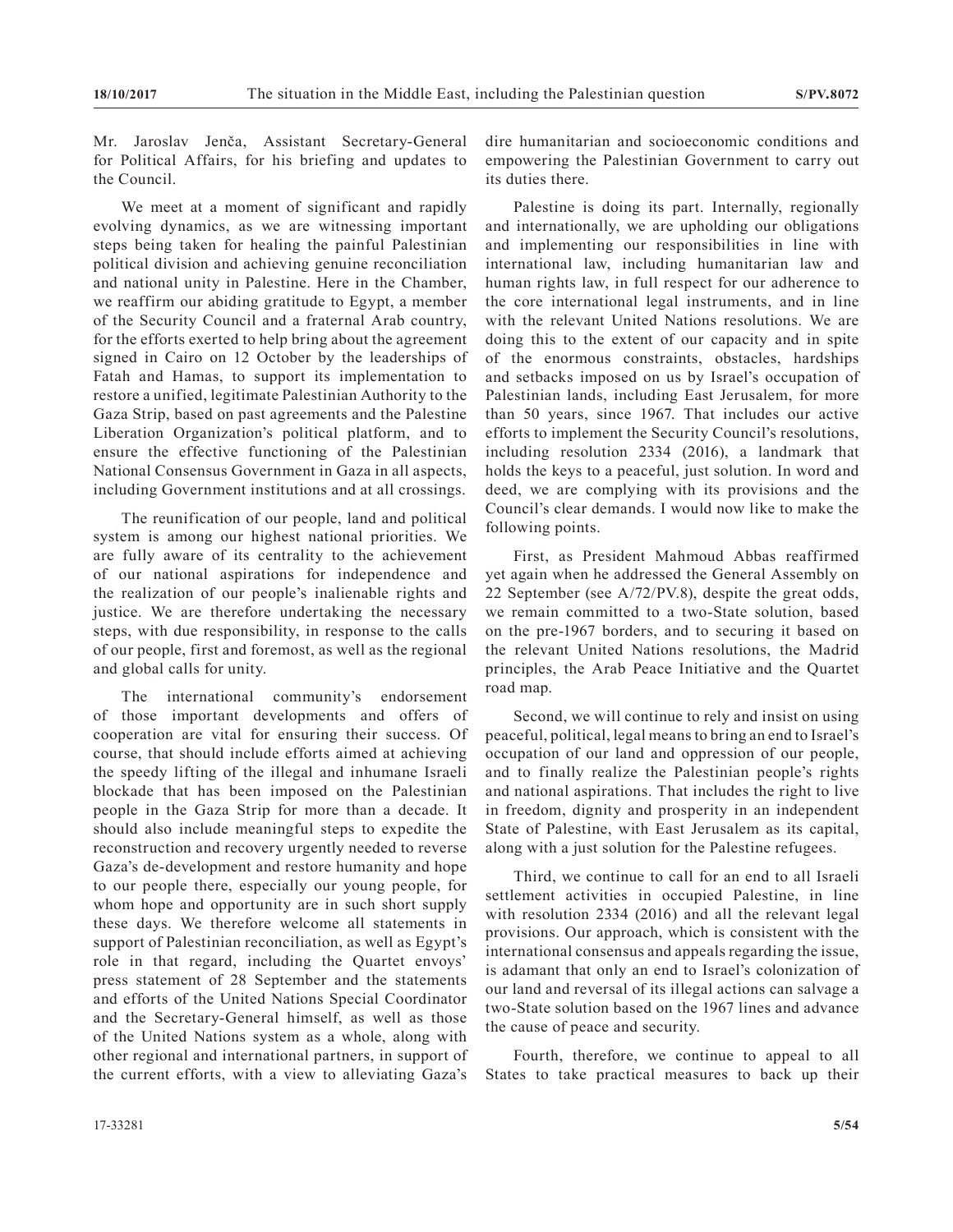calls for a complete and immediate end to Israel's settlement campaign and their commitment to a two-State solution, including on the issue of distinction, as called for in paragraph 5 of resolution 2334 (2016). Israel has been the occupying Power — but not in any way the sovereign Power — in the Palestinian territory, including East Jerusalem, since 1967, and should be treated as such.

Fifth, since Israel has persisted with its flagrant violations, as documented to date in the Secretary-General's three reports on the implementation of resolution 2334 (2016), it is essential that States, organizations and the Council itself take such measures in order to ensure accountability and rescue the remaining small potential likelihood of achieving a two-State solution. An attitude of continued contempt on the part of the occupying Power must not be cost-free.

Sixth, we are committed to a non-violent approach and have abided by that commitment for years, as has been evident in our continued political and diplomatic engagement in the quest for a just solution, our documented efforts on the security front, our calls for an end to provocations, incitement and inflammatory rhetoric and our clear rejection of terrorism in all its forms and manifestations.

Seventh, we recognized the State of Israel on a basis of the 1967 borders more than two decades ago, despite the Israeli Government's refusal to this day to recognize the State of Palestine, or even at a minimum to recognize the Palestinian people's right to selfdetermination and independence.

Eighth, in spite of Israel's intransigence and illegal behaviour, we have continued to engage in good faith with all regional and international initiatives for peace, even in exceedingly difficult circumstances. Looking back just over the past year, we have welcomed and cooperated with efforts by the League of Arab States, France, Egypt, Russia, China and the United States. We will continue to do so based on our commitment to a just, lasting, comprehensive solution, and we have repeatedly affirmed our readiness to resume negotiations, based on the long-standing terms of reference, in order to achieve that solution.

We must all ask why there has been no progress in implementing resolution 2334 (2016). What are the continuing negative trends on the ground that are destroying the possibility of a two-State solution? Why has a political horizon not been established and why have negotiations on all final status issues not been revived? It is not because this conflict is insoluble or intractable, as some Israeli officials would like us to believe. The Security Council has repeatedly, clearly and authoritatively outlined the solution's fundamental parameters. The answer is clear. It is because of the contempt of Israel, the occupying Power, for international law and the Council's resolutions. The Council is therefore paralysed. We do what is required of us, while the Council does nothing to implement its resolutions. And we wonder when it will act to do its part in this equation.

Despite the clarity of the Council's demands, Israel persists with its torment and collective punishment of our people, its arrests and imprisonments, its colonization of our land — where settlement activities have been advancing at four times the rate of last year alone and the thefts of land and demolitions of Palestinian homes and properties have continued unabated, forcibly displacing thousands — and its obstruction of all peace efforts. It does all of this unapologetically, systematically and shamelessly. It is astounding that a State can openly and proudly declare its intention to continue violating General Assembly and Security Council resolutions and committing war crimes, and boast about such violations, thereby making a mockery of the Security Council, the rule of law and the international system as a whole. That is all being done blatantly by the same State, Israel, which has the audacity to present itself as a candidate for membership of the Council.

As we hear arrogant Israeli statements deriding resolution 2334 (2016) and the non-stop, reckless advancement of settlement and annexation plans in occupied Palestine, especially in and around East Jerusalem and A1-Khalil, further entrenching the occupation, we cannot help but question the international community's role in fostering and allowing such impunity. Without question, the lack of accountability for such defiance and violations is at the core of that ongoing injustice.

As we witness the continuing inflammatory rhetoric with regard to East Jerusalem and Al-Haram Al-Sharif, fuelling religious sensitivities, and escalating provocations, incitement and racism against the Palestinian people and leadership by the Israeli Government, fomenting even deeper hatred, violence and terror by the Israeli occupying forces and extremist settlers against our civilians, in grave breach of international law and against all standards of decency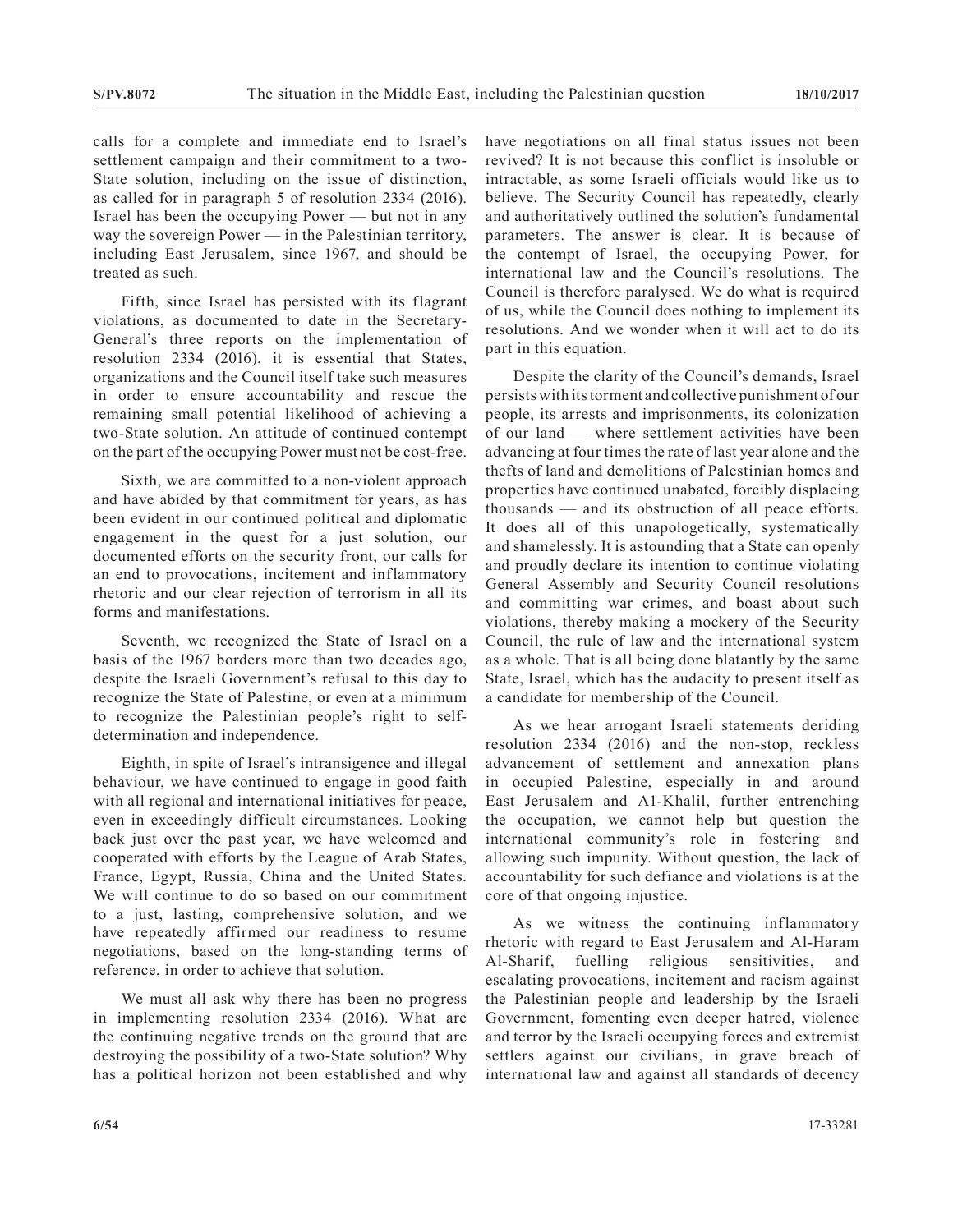and morality, we cannot help but ask, when will enough be enough?

When the Israeli Prime Minister himself states that "[t]here was not and will not be a better Government for settlement than our Government"; and that "[w]e are here to stay forever; there will be no more uprooting of settlements"; when the Agriculture Minister boasts that "[t]here is not and will never be two States between Jordan and the sea"; when the Knesset Member of the Jewish Home Party states that "[t]he goal is to erase the paradigm of Palestinian statehood, both on the ground and as a concept"; when Minister Lieberman states:

"I do not know what a settlement freeze is; take the data and go over it. Only this year we approved 8,500 settlement housing units in the first half. What freeze are you talking about? Look at the facts";

when a Likud Knesset member calls Palestinians "vile human animals" — I repeat, "vile human animals" — and threatens that

"[i]f it were up to me, I would have entered the terrorist's home last night, take him and his family and execute them all. Yes, just like that, with no shame",

then the Council must know that they not only say what they mean, but they do exactly what they say.

In words and deeds, the Israeli Prime Minister and his governing coalition are opposed to peace, dismissive of international law, and work day and night to entrench the occupation and make the two-State solution impossible, thereby destroying the contiguity and viability of the Palestinian State and the chances for peace. Why does the international community continue to give Israel the benefit of the doubt when Israel repeatedly proves its ill intentions? The international community looks the other way, instead of facing the issue head-on and declaring to Israel that enough is enough. Why does the international community allow the Israeli Prime Minister and his Cabinet to claim there is no partner for peace, deny Palestinian rights and attempt to undermine or vilify Palestinian reconciliation, including by making hypocritical demands of Palestinian factions?

It is high time for the Security Council to stand against such ridicule of international law and the provisions of the Charter of the United Nations banning the acquisition of territory by force. The Council must stand firmly behind its resolutions and demand full respect and implementation, without exception. Israel, which has so methodically and deliberately trampled on the Council's calls and decisions, cannot remain exempt from the law. It must be compelled to comply or face the pressure and accountability that is triggered by non-compliance in all other situations. The Palestinian Government is upholding its obligations, including in respect of the Council's resolutions.

In the absence of Israel's respect, the Security Council and all States must step up their efforts to uphold their duties and obligations. No peace initiative will succeed otherwise. A people's freedom and independence are dependent on that, as are justice and peaceful coexistence. As many have said in the Chamber, the question of Palestine remains a litmus test of the rule of law and the credibility and authority of the Security Council. We continue to hope, and believe, that the time has arrived for genuine collective action to rise to the test, to make a peaceful, just and lasting solution possible and, ultimately, sooner rather than later, make it a reality.

**The President** (*spoke in French*): I give the floor to the representative of Israel.

**Mr. Danon** (Israel): Members of the Security Council meet in this forum and make statements. On most days they give speeches. But, today, we demand action.

Today we will make the case and prove that, beyond a reasonable doubt, there is no greater threat to peace and security than the Islamic Republic of Iran.

Iran has threatened the world for 38 years, and it continues to threaten the world. Iran and its proxies butcher innocent people. Iran violates human rights and seeks to wipe Israel, a fellow State Member of the United Nations, off the face of the Earth. When terror strikes, a trail of bloody footprints can very often be traced back to Iran. From Bangkok to Burgas; from Buenos Aires to Beirut, and all the way back to Tehran, there is no refuge from Iran's deadly deeds. Iran threatens the entire international community. It is therefore the duty of the members of the Council, on behalf of the international community, to serve as the judge and jury. Today, the Council must bear witness to the dark realities for which Iran is responsible. It is the Council that must decide the fate of Iran as we uncover its horrific abuses.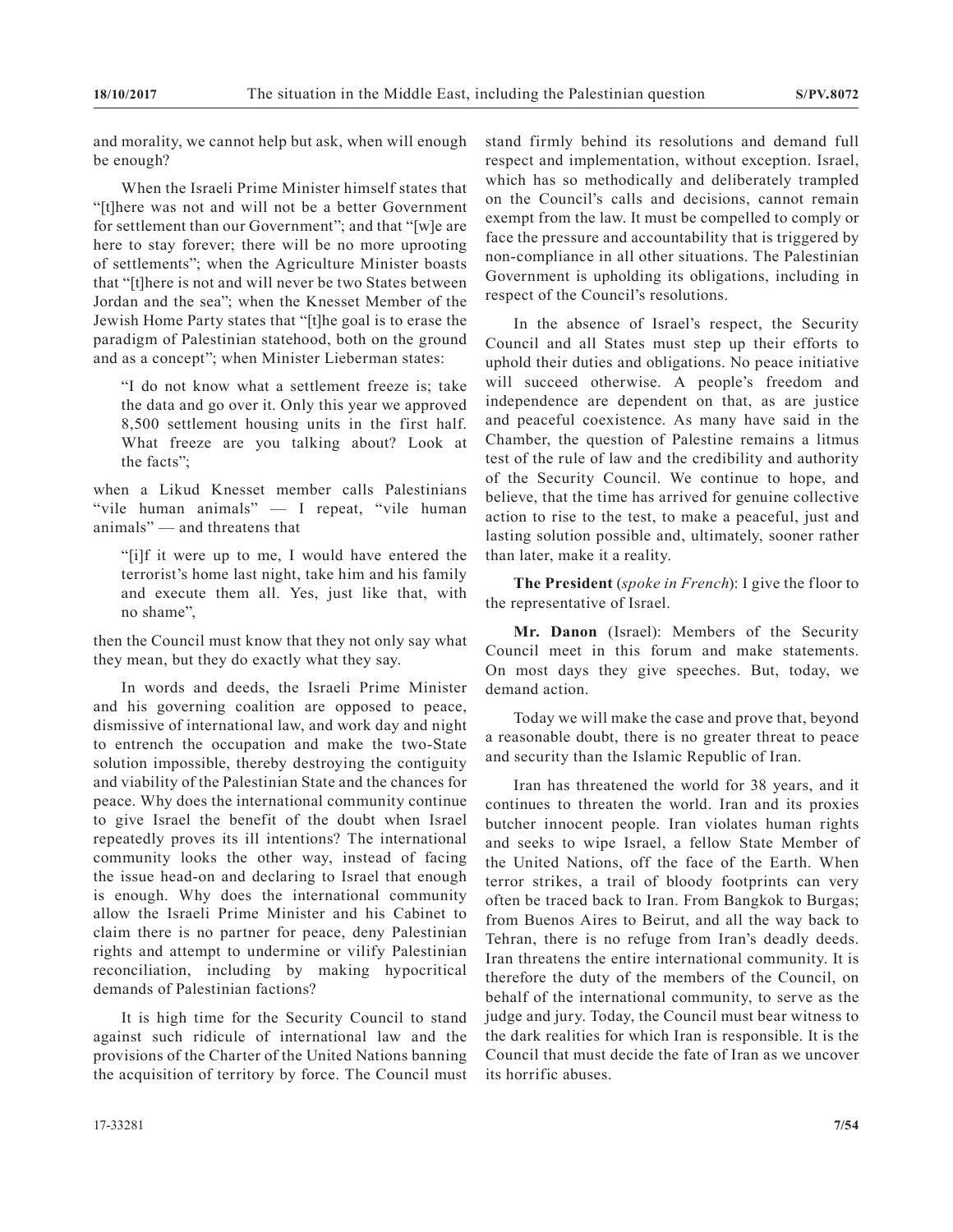On behalf of the State of Israel, I hereby indict the Islamic Republic of Iran on the following charges: first, sponsoring and endorsing worldwide terror; secondly, violating human rights; thirdly, vilifying Jews and promoting anti-Semitism; and fourthly; seeking to destroy a State Member of the United Nations — the State of Israel.

As I stand before the Council to indict the Iranian regime, I stand with the people of Iran, and with good people around the world, who are peace-loving and freedom-seeking. Former United States Secretary of State, Henry Kissinger once observed that Iran cannot decide if it is a State or a cause. It is clear that Iran is a cause, and its cause is terror — sponsoring and endorsing terrorism all over the world. The Iranian Revolutionary Guard claims to export revolution to the world. What that really means is that it funds terrorism all over the world. We applaud President Trump for imposing tougher sanctions against the Islamic Revolutionary Guard Corps.

In Syria, Iran has armed Bashar Al-Assad — the butcher of Damascus. Iran's support has allowed Al-Assad to pursue chemical weapons, Iran has provided thousands of fighters from its proxy Hizbullah to support the Al-Assad regime. Iran shows no signs of leaving Syria. Without Iranian support, the Al-Assad regime would have failed in its evil mission to murder its own people. The Iranian Ayatollahs sponsor Hizbullah's war chest, Hamas' budget of bloodshed and Islamic Jihad's terror funds. Thanks to Iran, Hizbbullah has increased its weapons arsenal to include more than 100,000 rockets and missiles. Those weapons are stockpiled deliberately in hospitals and schools throughout the villages of southern Lebanon.

Hamas has built a terror-attack tunnel directly underneath an elementary school of the United Nations Relief and Works Agency for Palestine Refugees in the Near East. Just last month, Yahya Sinwar, the leader of Hamas in Gaza, described Hamas' relations with Iran as "fantastic". He confirmed that Iran is "the largest backer financially and militarily" of Hamas, and just a few weeks prior to that, Sinwar told a group of young people in Gaza that today Hamas could launch the same number of rockets that it launched during the entire 2014 conflict in less than one hour. Those are not just empty words. Hamas is already preparing for the next war against Israel.

Those ties cannot be ignored. Iran is waging war against Israel. Hamas and Hizbullah are simply doing the dirty work. The blood money speaks for itself. Hamas, Hizbullah and Islamic Jihad are internationally recognized terrorist organizations. Iran is their puppet master. It does not matter whether they are Sunni or Shiite. Their cause is death. They love death as we love life. One may ask: Does Iran limit its terror empire to one region? The answer is no. Whether the explosions in Bangkok, the suicide bombing against American marines in Beirut, the attacks on Jewish and Israeli sites in Buenos Aires or the suicide bus bombing in Burgas, Iranian terror strikes throughout the world. The evidence presented is conclusive and beyond all reasonable doubt. Iran is guilty of sponsoring and endorsing worldwide terror.

Allow me to make special mention of the people of Iran. They refuse to have their spirits crushed by their oppressive rulers, and they deeply desire to see the day when they will be free from tyranny. With that, I state the second charge. I accuse Iran of horrific human rights violations against its own people. I shall now present the evidence.

In Iran today, if you commit adultery, you will be stoned to death. In today's Iran — 2017 — if you are gay, lesbian or bisexual, you will be hanged from a crane. In Iran, if you are a girl as young as nine-years-old, you can be married off to a grown man. In Iran today, if you are a journalist and you criticize the regime, you will be arrested with no right to trial. And in Iran today, if you are sent to prison, you will be tortured. This is a regime that is living in the dark ages. Those violations of human rights cannot be taken lightly. Based on the evidence shown, Iran is guilty of violating human rights.

Iran's hatred for innocent persons is not limited to the confines of its borders, which brings me to the third charge. It is the leading advocate for the world's oldest form of racism — anti-Semitism. Ayatollah Khamenei, the Supreme Leader of Iran, is a Holocaust denier. He insults the memories of the 6 million Jews slaughtered by the Nazi regime. He claims that the Holocaust was "not real". He posts Holocaust denial videos online on Holocaust Remembrance Day. On two occasions in 2015 and 2016, his regime sponsored a competition in Tehran for the best Holocaust-denial cartoon. The total prize money amounted to \$50,000. Iran's sentiment could not be clearer, but it does not end there.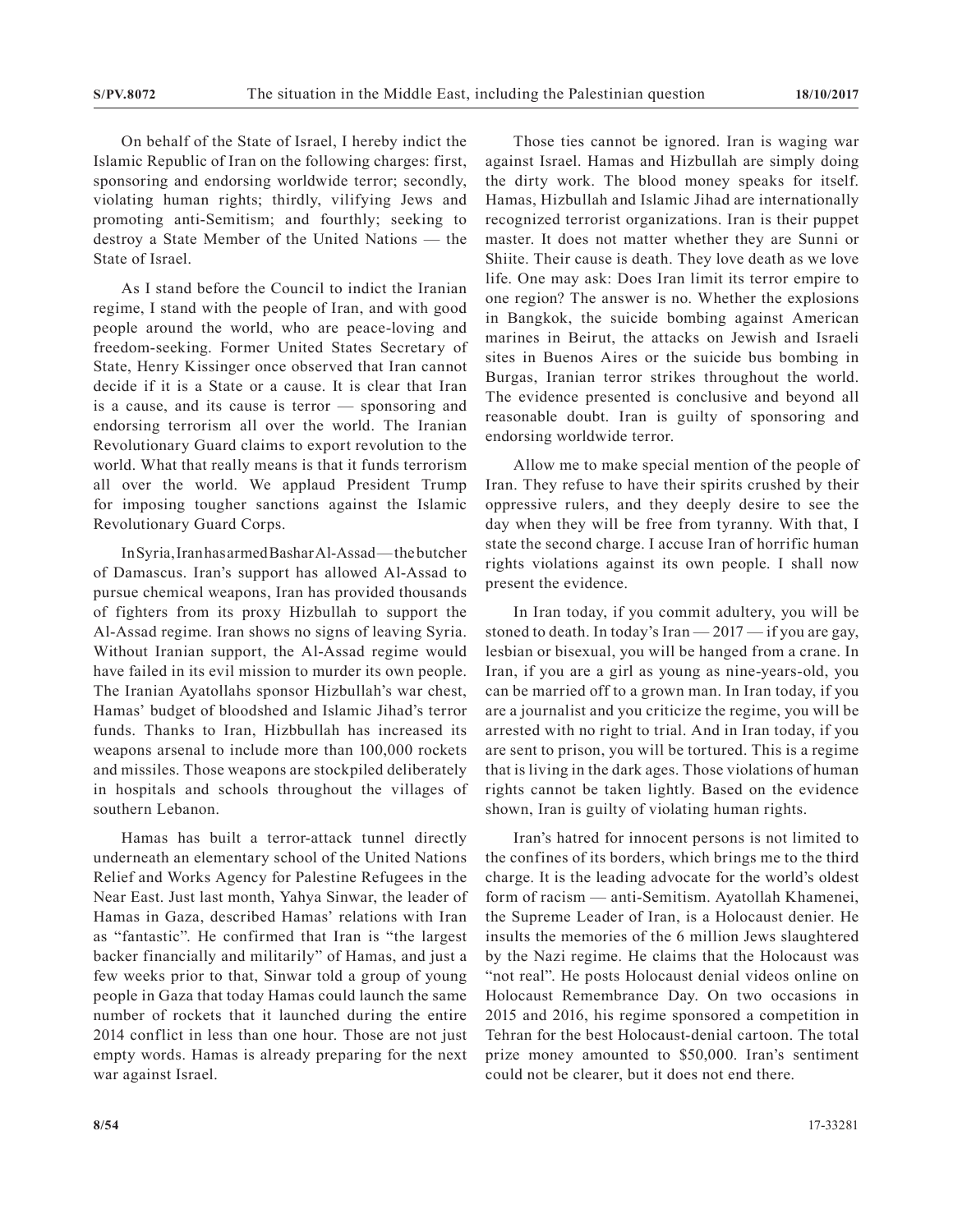A few weeks ago, Seyyed Abdolrahim Mousavi, Commander-in-Chief of Iran's armed forces, declared, "We will destroy the Zionist entity at lightning speed". He said Iran would "turn Haifa and Tel Aviv into dust". It was a clear call for the destruction of the Jewish State. Israel shares no border with Iran. We have never had a territorial dispute. Iran simply hates Israel because it is the world's only Jewish State. That is nothing else other than repackaged anti-Semitism. Therefore, concerning the third charge of militant anti-Semitism, Iran is, once again, guilty.

Iran has made it clear that it seeks to harm other nations and innocent people. It continues to pose a major threat to world peace and security by pursuing advanced military capabilities. It has not been shy about its ultimate goal: to wipe Israel off the map. It is that threat that forms the fourth and final charge — the assault on one United Nations Member State by another. Iran plans to do that through deadly measures. It seeks to destroy Israel by any means necessary. The Iranian regime has tried to obtain nuclear capabilities for years. Today, the regime's intentions are no different than before. Iran's mission is not one of deterrence. It is one of destruction.

The Joint Comprehensive Plan of Action (JCPOA) — the nuclear agreement — did not eliminate the threat of nuclear destruction. At its best, if Iran does not cheat with regard to the provisions of the agreement, the pact just delays the nuclear programme. It allows Iran's extremist regime to resume that dangerous pursuit in just a few short years. The nuclear deal gives Iran the benefit of the doubt. It places trust in Iran to cooperate with the International Atomic Energy Agency (IAEA). It allows the IAEA to monitor only the locations that Iran has declared to be nuclear sites. It is the Iranians who decide which sites are designated as nuclear and which are not. It is a game in which Iran makes the rules, picks the players and wins every time.

Iran's nuclear ambitions are not confined to within the bounds of the JCPOA. Take ballistic missiles, for instance. Iran launches illegal ballistic missiles capable of carrying nuclear warheads. That is a direct violation of resolution 2231 (2015). I challenge Security Council members to explain how the testing of ballistic missiles intended to carry nuclear warheads is non-nuclear. Therefore, concerning the fourth and final charge of attempting to destroy a fellow United Nations Member State, Iran is guilty, as well.

I hereby repeat the charges: first, sponsoring and endorsing worldwide terror; secondly, the extensive violation of human rights; thirdly, vilifying Jews and promoting anti-Semitism; and fourthly, seeking to destroy a United Nations Member State — the State of Israel. Concerning those charges, justice must be served. The Islamic Republic of Iran must be found guilty on all accounts. The Security Council now faces a choice. It can confront the Iranian terror empire by vigorously implementing its own resolutions, or it can stand idly by as Iran's reign of terror penetrates entire continents. Adopting and enforcing resolutions can save innocent lives. It is the Council's responsibility to implement them. Council members do not need to do that for Israel's sake.

We will defend our citizens, our values and our way of life, with all the necessary force and the full power of our convictions. If we are attacked by Iran, the regime will face no fiercer enemy than Israel. It is the innocent people around the world who need the Council's help, and we expect it to act. We must defend the lives of good people everywhere. We must defeat racism once and for all. And we must finally put an end to the Iranian threat to peace and security.

**The President** (*spoke in French*): I shall now give the floor to the members of the Security Council.

**Mrs. Haley** (United States of America): Our goal in discussing the Middle East is to work on peace, security and human rights for the region. We cannot talk about stability in the Middle East without talking about Iran. That is because nearly every threat to peace and security in the Middle East is connected to Iran's outlawed behaviour. For the international community's engagement with Iran, this is a time of clarity and opportunity. The United States has now embarked on a course that attempts to address all aspects of Iran's destructive conduct, not just one aspect. It is critical that the international community do the same.

Every six months, the Secretary-General delivers a report on the implementation of resolution to 2231 (2015), which the Council unanimously adopted. The report has always noted the International Atomic Energy Agency's findings that Iran is implementing the nuclear deal, but then it goes on. It lists the regimes multiple flagrant violations on the resolution's non-nuclearrelated provisions. Every six months, the Security Council is presented with a laundry list of bad news, but somehow manages to hear only the good news.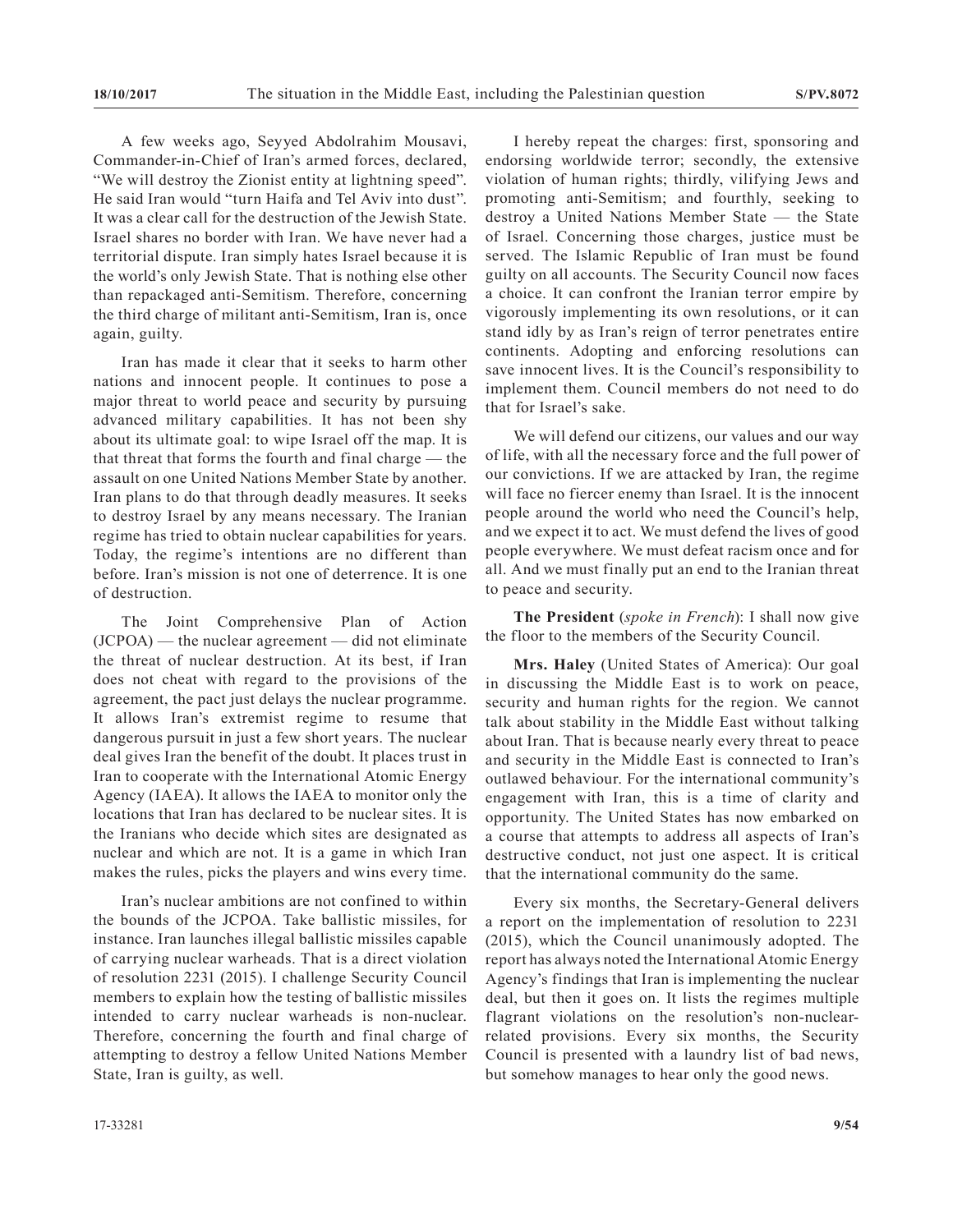Some countries, to their credit, have called out Iran for its maligned behaviour, but as a Council we have adopted a dangerously short-sighted approach. Judging Iran by the narrow confines of the nuclear deal misses the true nature of the threat. Iran must be judged in totality of its aggressive, destabilizing and unlawful behaviour. To do otherwise would be foolish. Such clarity brings opportunity. It gives the Council the chance to defend its integrity. It gives us the chance to work together as a community of nations to uphold the provisions of the resolutions we have all worked so hard to adopt.

The Security Council has repeatedly adopted resolutions aimed at addressing Iranian support for terrorism and regional conflicts, but Iran has repeatedly thumbed its nose at such efforts; worse yet is that the regime continues to play the Council. Iran hides behind its assertion of technical compliance with the nuclear deal, while it brazenly violates the other limits on its behaviour. We have allowed them to get away with it. That must stop. The list of the Iranian regime's violations of Security Council resolutions is too long to repeat here, so I will confine myself to the highlights.

Resolution 2231 (2015) bans the transfer of conventional weapons from Iran. Yet today we see Iran identified as a source of weapons in conflicts across the region, from Yemen to Syria and Lebanon. The United States, France, Australia, Ukraine and others have intercepted Iranian shipments of rocket-propelled grenade launchers, machine guns and anti-tank missiles, among other weapons, that are bound for Yemen. The Iranian regime has been a key source of arms in strategic military support to the Houthi rebels, both directly through its military and indirectly through its Hizbullah proxy forces. Not only is that a violation of resolution to 2231 (2015), it also violates resolution to 2216 (2015), which imposes an arms embargo on the Houthi rebels. Iran has repeatedly and brazenly violated not one, but two, Security Council resolutions on Yemen. Yet few on the Council have said anything at all.

Resolution 2231 (2015) also bans travel outside Iran by senior Iranian officials, including Major General Soleimani. And yet the Secretary-General's report (S/2017/515) lists multiple press photos and reports of the General travelking to Syria and Iraq. There are even pictures on social media of him visiting Russia. That is an open and direct violation of resolution to 2231 (2015). And yet where is the outrage of the Council?

There is more, plenty more. In resolutions 1701 (2006) and 1559 (2004), the Council unanimously called on Hizbullah to disarm. Nonetheless, Hizbullah is building an arsenal of war in Lebanon, with weapons supplied by Iran. Again, none of that is going on in secret. The leader of Hizbullah talks openly about the support Iran provides. He has repeatedly boasted that sanctions cannot hurt Hizbullah because

"everything it eats and drinks, its weapons and rockets, come from the Islamic Republic of Iran".

Those are only the Iranian regime's activities on which the Security Council has taken a clear position. What about Iran's support of arms, financing and training of fighters for the bloody Al-Assad regime in Syria? There are also the consistent Iranian threats to freedom of navigation in the Persian Gulf. There are also the Iranian regime's cyberattacks against the United States, Israel and other United Nations States Members. Then there is Iran's imprisoning of foreign journalists and tourists on made-up charges. Some Americans, like Bob Levinson, have not been heard from in over a decade.

Unfortunately, we are not done yet. The Iranian regime abuses its own people. It imprisons or murders members of the political opposition. It persecutes Christians and other religious minorities. It denies the freedom of speech. It executes gays and lesbians. There is one more thing. The list of Iran's dangerous and destructive behaviour that I just outlined does not even include the regime's most threatening act — its repeated ballistic missile launches, including the launch in the summer of an intercontinental ballistic missile. That should be a clarion call to everyone in the United Nations. When a rogue regime starts down the path of ballistic missiles, it tells us that we will soon have another North Korea on our hands. If it is wrong for North Korea to do that, why does that same mentality not apply to Iran?

With our decision to take a comprehensive approach to confronting the Iranian regime, the United States will not turn a blind eye to such violations. We have made it clear that the regime cannot have it both ways. It cannot consistently violate international law and still be considered a fit and trusted member of the international community. The Council now has the opportunity to change its policy towards the Iranian regime. I sincerely hope it will take this chance to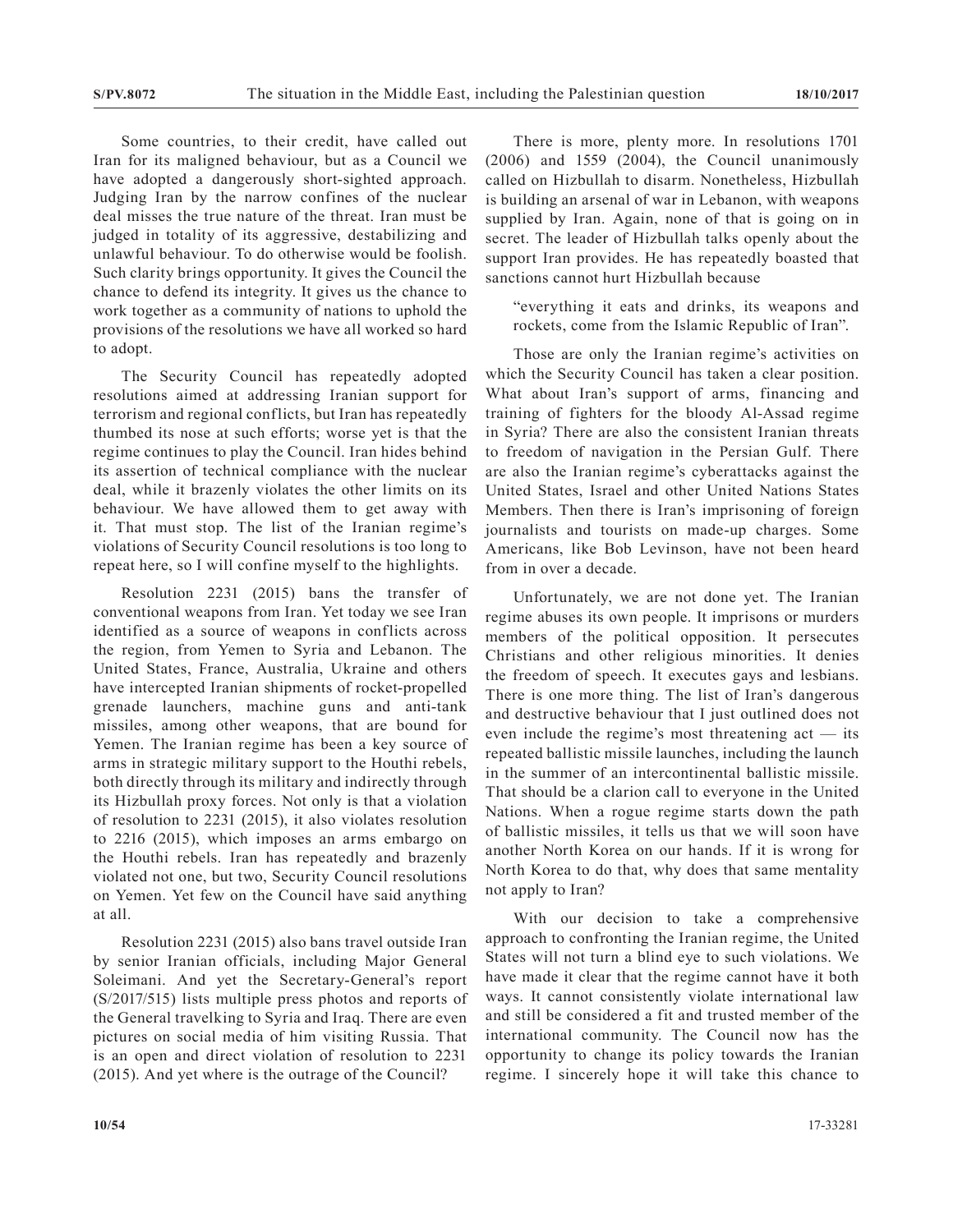defend not only the resolutions, but also peace, security and human rights in Iran.

**Mr. Skoog** (Sweden): First, I would like to thank Mr. Miroslav Jenča for the useful briefing this morning. I would also like to thank the observer of Palestine and the representative of Israel for their participation and contributions here today.

Sweden aligns itself with the statement to be delivered later today by the observer of the European Union, including with regard to the Iran nuclear deal.

Recent months have been extremely busy for the Security Council. However, despite the proliferation of new and re-emerging crises, we must also maintain our commitment to resolving one of the longest-standing conflicts on our agenda: we must continue to seek an end to the Israeli-Palestinian conflict by reviving the peace process. In that regard, we welcome the efforts by the United States to achieve a return to meaningful negotiations, based on the relevant United Nations resolutions, international law and prior agreements. That is the only path towards realizing a two-State solution, ending the occupation and resolving all final-status issues.

A unified Palestinian leadership is critical for a return to meaningful negotiations. We therefore commend the efforts in recent weeks to further intra-Palestinian reconciliation. We welcome the agreement signed by Fatah and Hamas in Cairo on 12 October, as well as Egypt's crucial engagement in that regard. This is an important step in enabling the full return of the Palestinian Authority to Gaza. We encourage all parties to seize this opportunity and to fully implement agreed provisions in order to reunite Gaza and the West Bank.

The people of Gaza have lived in intolerable conditions for far too long. The population continues to suffer from the impact of only having electricity for a couple of hours per day and a lack of access to basic services, including water and sanitation, as we have just heard this morning. The return of the Palestinian Authority to Gaza should swiftly lead to actions that improve the grave humanitarian situation.

In addition, an immediate end to the Israeli policy of closure and a full opening of the crossings, in line with resolution 1860 (2009), are needed, while addressing Israel's legitimate security concerns. We also underline the need for unimpeded humanitarian access, as well as

access for all international donors, to Gaza. My country is the sixth biggest donor to Palestine, including Gaza, in order to support the Strip's growth and stability, both within the European Union framework and through our own development cooperation, with between \$40 and \$50 million per year.

Last month, we heard from Special Coordinator Mladenov that "Israel's illegal settlement activities have continued at a high rate — a consistent pattern over the course of this year" (*S/PV.8054, p. 2*). More than 10,000 settlement units have been announced so far this year, which is more than twice as many as during the whole of 2016. We reiterate that settlements constitute a flagrant violation of international law and are contrary to numerous Security Council resolutions, including 2334 (2016).

The Israeli Government announced yesterday, and even today, decisions to advance thousands of settlement units, including in East Jerusalem and Area C, deep inside the occupied West Bank. The fact that two days ago — for the first time in 15 years — the Israeli authorities issued permits for 31 new settlement units in the Palestinian city of Hebron is of particular concern. This represents a new, deeply worrying trend in a place where tensions are already running high.

Settlements are resulting in the gradual fragmentation of the West Bank and have a negative impact on Palestinians' enjoyment of human rights, including freedom of movement, thereby severely impeding the right to education, health, work and family life. Our position and that of the European Union remains clear. We strongly oppose Israel's illegal settlement policy. Settlements dangerously threaten the viability of the two-State solution and destroy hopes for peace. This is why we condemn these Israeli decisions and we urge the Israeli Government to reverse them.

In the context of achieving a two-State solution, we would like to recall that resolution 2334 (2016)

"Calls upon all States ... to distinguish, in their relevant dealings, between the territory of the State of Israel and the territories occupied since 1967" (*resolution 2334 (2016), para. 5*).

In line with this, the European Union has a policy regarding settlement products. Furthermore, all agreements between the State of Israel and the European Union must explicitly indicate their inapplicability to the occupied territories. This policy does not constitute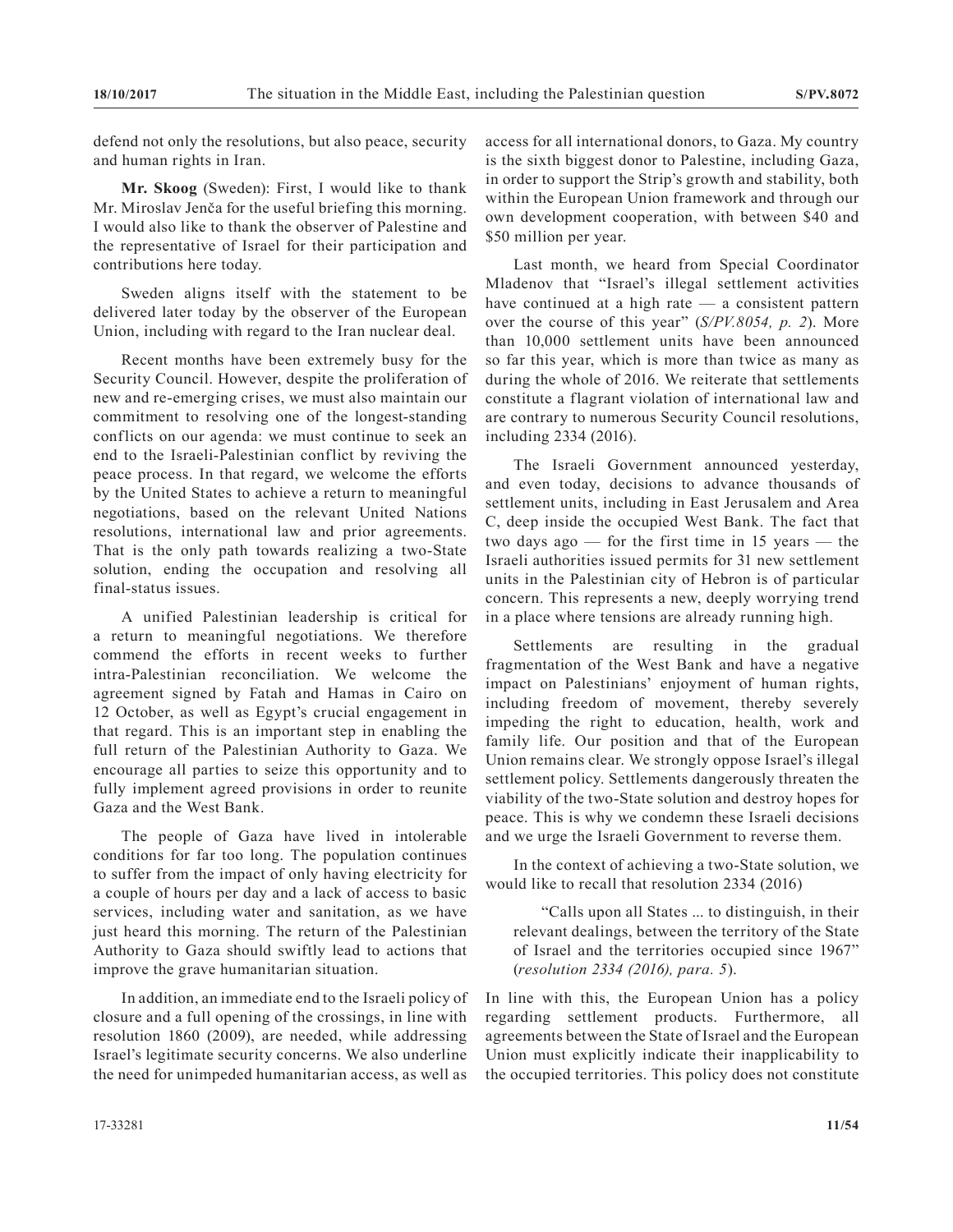a boycott of Israel. We hope that the United Nations will be able to report on developments regarding this in the next reporting period related to the implementation of resolution 2334 (2016).

Next month marks the seventieth anniversary of the adoption of General Assembly resolution 181 (II), which recognized the two-State solution. The Israeli-Palestinian conflict has lasted far too long. Countless Palestinians and Israelis have lost their lives. Fortunately, fatalities on both sides are at lower levels so far this year; however, a few weeks ago an attack in a settlement in the occupied West Bank led to three Israeli fatalities. Sweden unequivocally condemns this attack and all other acts of violence.

The international community must do everything in its power to realize the two-State solution. The peoples of Israel and Palestine deserve no less.

**Mr. Ciss** (Senegal) (*spoke in French*): The delegation of Senegal welcomes this open debate on the situation in the Middle East, including the Palestinian question. We thank the Assistant Secretary-General for Political Affairs, Mr. Miroslav Jenča, for his clear briefing on the major challenges that continue to arise in the Middle East.

One of these aforementioned challenges is the ongoing Israeli-Palestinian conflict — a question as old as our Organization — which has endured on the agenda of the Council along with all its familiar, disturbing consequences. Indeed, on the ground negative trends continue to fuel violence and radicalization and move us ever further from the two-State solution, which in our view remains the only viable option. Senegal takes this opportunity to reiterate its condolences to the families of the victims of the recent violence and to reiterate its firm condemnation of violence and terrorism, regardless of its perpetrators or their motives.

My delegation welcomes the signing of the reconciliation agreement between Fatah and Hamas, facilitated by Egypt's laudable efforts. We hope that the will of the Palestinian political actors to reunite will be reflected in the formation of a national unity Government and the holding of long-awaited municipal elections.

Yet beyond the political aspect, we wish to see a lasting solution to the considerable humanitarian and socioeconomic challenges facing the Gaza Strip, including the lack of electricity and water and limitations in the public health and reconstruction sectors, which severely impact an estimated 2 million people, half of whom are children. In this connection, my delegation reiterates its support for efforts to ensure that the United Nations Relief and Works Agency for Palestine Refugees in the Near East enjoys access to sufficient and predictable resources. In this regard, we welcome the contributions of more than \$60 million pledged at the meeting held by the Organization for Islamic Cooperation on 21 September on the sidelines of the seventy-second general debate of the General Assembly.

We reiterate our support for the diplomatic efforts undertaken by certain countries, including Egypt, the Russian Federation and the United States, to revive the peace process, which has been at a standstill since 2014, on the basis of existing platforms, notably the Arab Peace Initiative. My delegation therefore continues to appeal to the international community — particularly the Security Council, the Quartet and countries of the region — to ensure that, like the Israeli people, which enjoys a democratic and prosperous State, the Palestinian people are able to achieve their legitimate aspirations to a sovereign and viable State on the basis of internationally recognized and guaranteed borders.

With regard to the situation in the Syrian Arab Republic, my delegation is of the view that two priorities should guide the action of the international community. The first is the fight against terrorism, in particular against the Islamic State in Iraq and the Levant and the former Jabhat al-Nusrah, based on a comprehensive strategy that takes due account of the imperative to protect populations and civilian infrastructure, in accordance with international humanitarian law and relevant Security Council resolutions.

The second priority is the search for a negotiated political solution under United Nations auspices. We therefore appeal to all parties — the Government, the opposition and civil society — to engage in good faith in the Geneva talks under the auspices of the Special Envoy with a view to finding a definitive solution to the conflict on the basis of the Geneva communiqué (S/2012/522, annex) and resolution 2254 (2015).

Before concluding, I refer to the conflict in Yemen in order to reaffirm Senegal's conviction that only a negotiated political solution between the parties — while respecting the legitimacy of the Yemeni Government and taking into account the Gulf Cooperation Council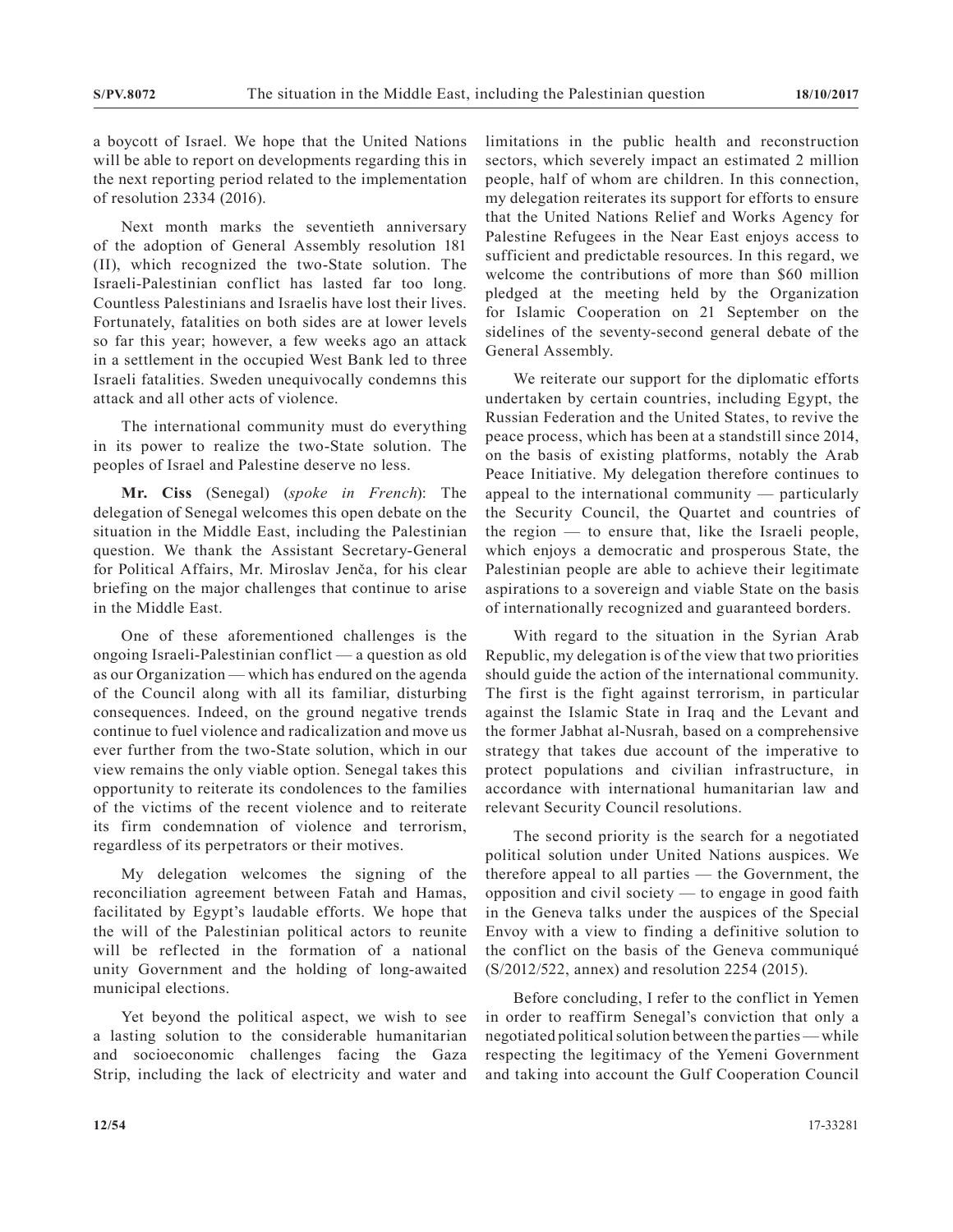initiative and its Implementation Mechanism, as well as the resolutions of the Security Council — will bring peace and stability to a country experiencing one of the worst humanitarian disasters of our time.

**Mr. Nebenzia** (Russian Federation) (*spoke in Russian*): We would first like to thank Assistant Secretary-General Jenča for his informative briefing.

The agenda for today's meeting is "The situation in the Middle East, including the Palestinian question", or at least that is what it says on the paper in front of me. However, the statements of some delegations so far make me question that. Perhaps they mixed up their agenda items and thought that today we were discussing the implementation of the Joint Comprehensive Plan of Action (JCPOA). We too are ready to address that issue, and we will not be the only ones who will have questions for some delegations about how they are implementing the Joint Comprehensive Plan of Action. But some delegations' failure to even mention the word "Palestine" is alarming and distressing, because quite apart from the fact that we are not seeing any progress with regard to a Palestinian-Israeli settlement, the absence of even a reference to it hardly fills us with optimism.

Meanwhile, however, we would like to emphasize that the turbulent events and new challenges and threats in the Middle East and North Africa should not overshadow the importance of resolving the Palestine issue, which is fundamental to the longterm normalization of the situation in the region. The continued impasse in the efforts to reach a settlement is extremely worrying. The current status quo is incapable of being sustained or lasting. In the absence of a peace process and a political horizon, the region is building up an increasingly explosive potential that could detonate at any moment.

The parties to the conflict are continually resorting to unilateral steps that hinder the efforts to relaunch the Palestinian-Israeli negotiation process. That applies to Israel's settlement activity, the provocative rhetoric on both sides, the outbreaks of violence and the difficult humanitarian situation, especially in the Gaza Strip. Against that background, we hear more and more often that the prospects for achieving a two-State solution to the Palestinian question are receding with each passing day. What is the alternative, if a one-State option, at least going on the statements of the parties themselves, is not in the interests of either

Russia has consistently emphasized its commitment to achieving a just and comprehensive settlement in the Middle East based firmly on international law, including the relevant Security Council resolutions and the Arab Peace Initiative. In our view, it is essential to step up international efforts to try to find ways out of the current impasse in the Middle East peace process. We are working on it both bilaterally and through the Middle East Quartet of international mediators, and we support the active involvement of regional stakeholders. We believe that resuming direct Palestinian-Israeli negotiations on a universally recognized international legal basis is crucial, and we are therefore not withdrawing our proposal to hold a summit in Russia between the leaders of Palestine and Israel.

We note that there have been some positive developments in intra-Palestinian affairs. The agreements reached between Fatah and Hamas, in which Egypt played an active role, should significantly improve the humanitarian situation in the Gaza Strip. We hope they will be followed by other steps aimed at ensuring genuine national unity for Palestinians through the Palestine Liberation Organization's political platform, and that such a development will have a positive influence on the situation in the Middle East. We helped to facilitate the process, and we will continue helping to overcome Palestine's internal split through our contacts across the entire spectrum of its political actors. We greatly appreciate the Arab Republic of Egypt's energetic efforts in that regard.

The Middle East remains in a situation of systemic crisis on many levels. The approaching victory over the Islamic State in Iraq and the Levant in Syria and Iraq does not mean that the threat of terrorism is about to be eliminated. Terrorists have spread all over the region and organized sleeper cells all over the world. We will need the united efforts of the entire international community and a truly broad counter-terrorism front if we are to combat this global threat effectively. There is work still to be done, and we will have to combine our regional and international efforts as never before. It is particularly worrying that extremists are exploiting ethnic and religious factors to incite discord and replenish their ranks, and have dealt a serious blow to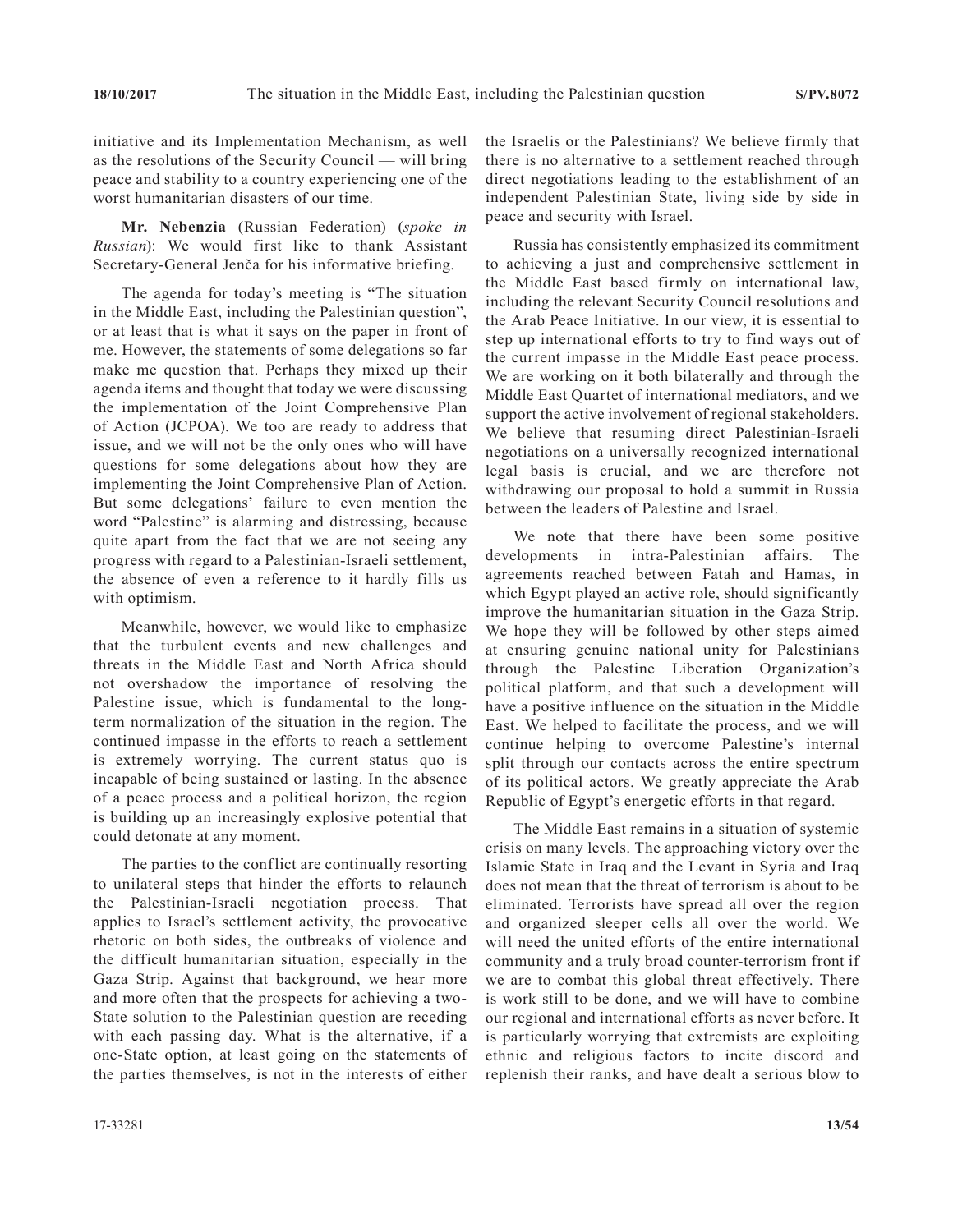Christians and other religious and ethnic minorities who have lived in the region for centuries.

The current situation in the Middle East and North Africa shows the importance of developing coordinated approaches to resolving the acute crises in the region. We must reject the notion of external interference and the persistent attempts to impose ready-made solutions from outside. Conflicts can be resolved only through political means on the basis of a broad national dialogue, while respecting the independence, sovereignty and territorial integrity of every State in the Middle East, without exception, an approach that requires us to take into account and fully respect the traditions, national particularities and aspirations of the countries in the region.

In conclusion, I would like to go back to where I started and draw the Council's attention to the fact that the attempts to dismantle the architecture of the agreement on the Iranian nuclear programme have evoked negative reactions throughout the Middle East and beyond. The Joint Comprehensive Plan of Action has been a significant contribution to normalizing the situation in relation to Iran and has given the efforts to stabilize the situation in the region extra impetus. The JCPOA continues to be an important basis for promoting confidence-building measures, and the commitments undertaken under the agreement, which was endorsed in resolution 2231 (2016), should be complied with by all the parties to it.

**Mr. Llorentty Solíz** (Plurinational State of Bolivia) (*spoke in Spanish*): Bolivia supports the statements to be delivered later on behalf of the Movement of Non-Aligned Countries and the Committee for the Inalienable Rights of the Palestinian People.

Bolivia thanks Assistant Secretary-General Jenča for his briefing.

I am somewhat startled as I begin my statement today, because in the past few years not only have we seen that the direction that these meetings have taken has turned them into a sterile routine, we are now seeing something that goes much further than that — an attempt to silence and render invisible the Palestinian issue, one of the most important subjects not just for the Council but for the entire Organization.

Bolivia was pleased that, on 12 October, the parties reached an agreement in Cairo making a settlement of the intra-Palestinian conflict possible. It will not only enable the Palestinian Authority to resume its full functions in the Gaza Strip as of 1 November, it is also a genuine expression of Palestinian unity. In that regard, we would particularly like to thank Egypt for its efforts on this and other issues in the region.

Bolivia also welcomes the statement made on 16 October by Mr. Nickolay Mladenov, Special Coordinator of the Secretary-General for the Middle East Peace Process, in which he stated that, after the meeting held with the Palestinian Prime Minister, Mr. Rami Hamdallah, the legitimate presence of the Palestinian Authority would be strengthened with a view to partially alleviating the painful humanitarian crisis in the Gaza Strip. We join in supporting the contents of the statement to the effect that the agreement is an important step towards the achievement of the objective of Palestinian unity, with a Government with a single democratically and legitimately elected Palestinian Authority.

Despite this progress, we must recall that the inhumane blockade that Israel is inflicting upon the Palestinian people in Gaza persists. We wish to recall to the occupying Power that, since the adoption of resolution 242 (1967) of 22 November 1967, the State of Israel is in violation of the fundamental principles of Article 2 of the Charter of the United Nations, given that, to date, it has not withdrawn its armed forces from occupied Palestinian territories. Its belligerent practices against the population living in these territories impinges on their right to live in peace within secure and recognized borders, free from threat or acts of force.

Similarly, the 11 July report compiled by the United Nations country team in the occupied Palestinian territory shows the existence of a series of extremely harsh Israeli measures imposed in the Gaza Strip that have negative humanitarian consequences and continue to affect access to basic services such as drinking water for human consumption and the operation of health centres and hospitals, with a negative impact on the health of the Palestinian population, especially children. For this reason, Israel must bring an immediate and complete halt to the illegal blockade it is imposing in the Gaza Strip. It should immediately proceed to a continuous and unconditional opening of border-crossing points, in order to make it possible for humanitarian assistance, trade goods and people to enter and leave the Strip.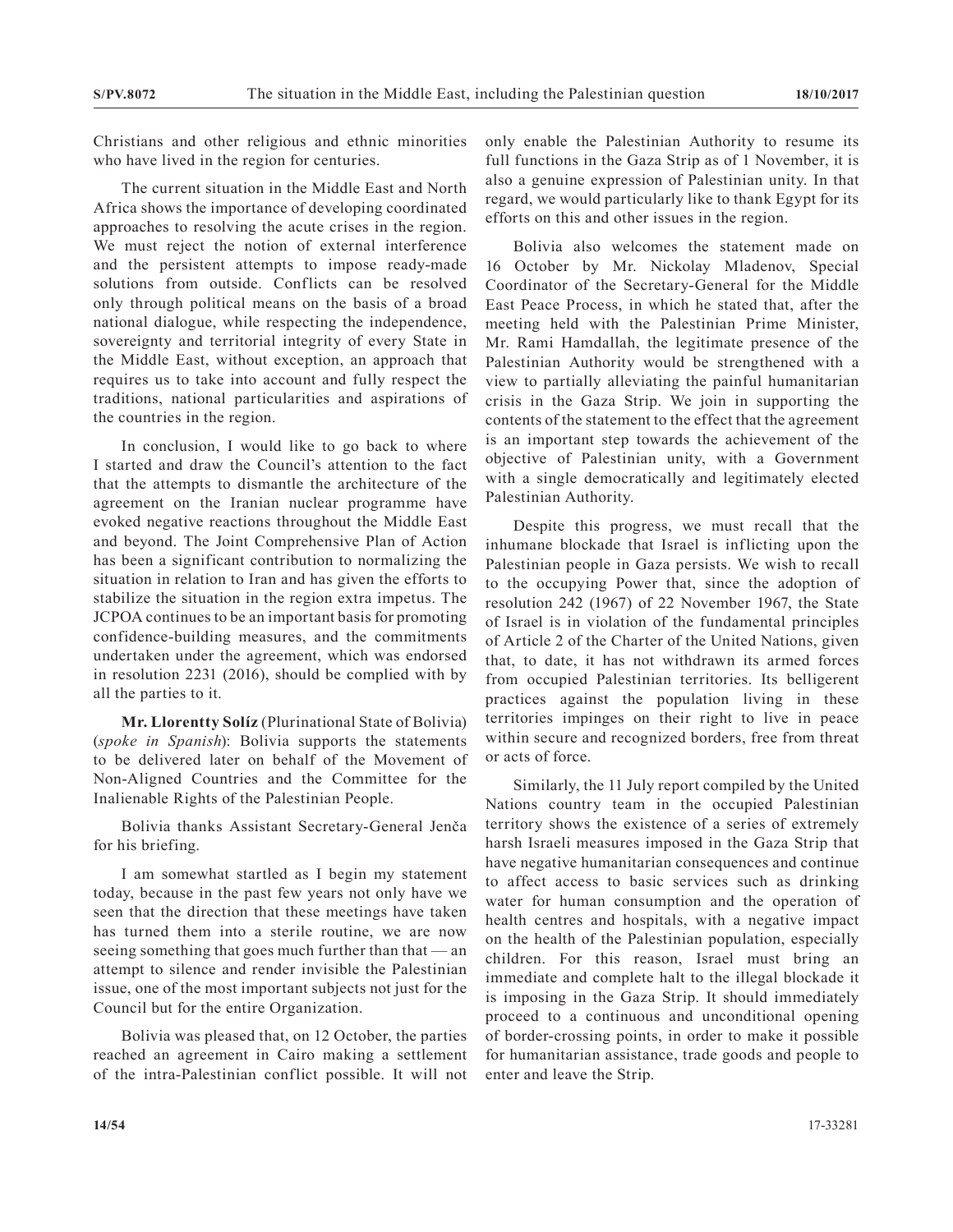In the same way, we categorically condemn Israel's expansionist drive stemming from its intention to continue planning and building new settlements in occupied Palestinian territories, an extreme move that was reported in the press release dated 10 October, published by the Office of the Prime Minister of Israel, concerning the construction of 3,736 new settlement units throughout occupied Palestinian territories, including East Jerusalem, in clear violation of resolution 2334 (2016). We stress that such statements or actions represent openly belligerent acts against the Organization, undermining any possibility of achieving a fair and lasting peace in the region and increasing the state of anxiety in which both the Palestinian and Israeli peoples live.

As a pacifist country, Bolivia believes that the only option for guaranteeing a fair and lasting peace in the conflict between Israel and Palestine is the path of dialogue, with clear expressions of political will to achieve the two-State solution, especially by the Government of Israel. We therefore reaffirm the importance of giving continuity to actions provided for in the 1991 Madrid Conference, the Oslo Accords of 1993, which recognize the existence of Israel and ultimately the creation of a Palestinian State and its right to live in peace and security, the Arab Peace Initiative proposed by the Arab League in 2002, and the road map of the Quartet of 2003 — all within the framework of multilateralism. Bolivia reaffirms its support for the self-determination of the Palestinian people and their right to have a free, sovereign and independent State, with the pre-1967 international borders and East Jerusalem as its capital, in accordance with the relevant resolutions of the Security Council and the General Assembly.

Finally, we wish to express our expectation that the Secretary-General's next quarterly report on the implementation of resolution 2334 (2016) will appear in a written format, making it possible for us to prepare our statements on the basis of the report and to see the progress of the implementation of the resolution in detail. We believe that presenting report in writing in advance will keep the situation in Palestine from being invisible and silenced.

**Mr. Bessho** (Japan): This will be the last time Japan will make a statement in an open debate on the Middle East during its two-year term as a member of the Security Council.

Unfortunately, the Security Council has made little progress in the Middle East peace process or pressing regional issues in the Middle East region, including Syria and Yemen. Japan has consistently stressed the importance of the peaceful resolution of conflicts, the need to fully implement Security Council resolutions and other international commitments, and the need to generate confidence in a region where mutual distrust is prevalent. Japan has continued its sustained efforts, focusing on the importance of humanitarian assistance and social resilience.

On the Middle East peace process, Japan continues to support a two-State solution based on the 1967 lines with mutually agreed swaps, which will achieve peaceful coexistence between a viable Palestinian State and Israel, with secure and recognized borders. Japan emphasizes that this should be reached through negotiations based on relevant Security Council resolutions, the Quartet road map, the agreements previously reached by the parties and the Arab Peace Initiative.

An important step has been taken to mend the division between the West Bank and Gaza. Japan appreciates Egypt's efforts, in particular, and welcomes the move towards the Palestinian Authority assuming its responsibilities in Gaza. We hope that the agreement between Fatah and Hamas will be implemented in a timely manner. Japan believes that achieving effective governance by the Palestinian Authority in Gaza is essential for preventing conflict and making progress in the peace process.

At the same time, the reunification of Gaza and the West Bank should first and foremost alleviate the humanitarian crisis that affects every facet of life in Gaza. Last month, during the high-level week at the General Assembly, Foreign Minister Kono announced \$20 million in additional aid to Gaza and the West Bank, including food aid and the development of a sewage network. To assist Palestine's development efforts, Japan is seeking to upgrade the Corridor for Peace and Prosperity initiative, contributing to capacity-building at border facilities and facilitating the distribution of goods. The economic development of Palestine provides an important basis upon which a viable Palestinian State and Israel can coexist in peace and prosperity.

Japan's assistance will not only promote the resilience of Palestine's communities and improve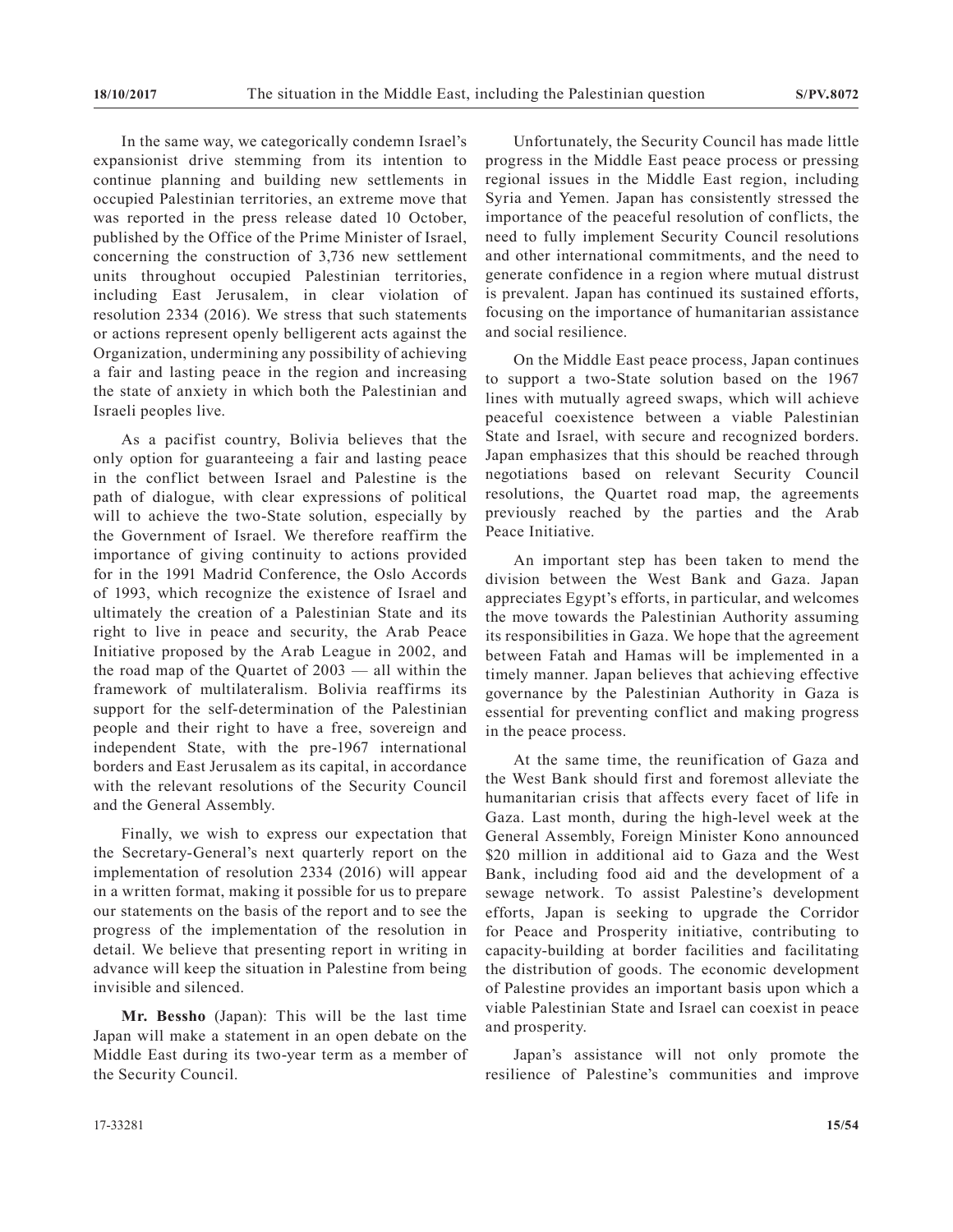economic conditions, but it will also promote confidence-building among the relevant parties. We are convinced that these measures will contribute to creating an environment conducive to a two-State solution.

Unfortunately, the two-State solution continues to be undermined by the issues of settlements and violence, often leading to a chain of negative reactions. Settlement activities are in violation of international law and physically erode the possibility of a two-State solution. They must be fully frozen. Violence is fundamentally incompatible with the peaceful resolution of conflicts and leads to bitter exchanges of rhetoric and response. It is heartbreaking to think of people on the ground directly facing this situation. Mindful of resolution 2334 (2016), Japan would like to reiterate that issues of violence and settlements must be addressed to reverse the negative trend undermining a two-State solution.

The implementation of multilateral agreements and Security Council resolutions is equally important to issues pertaining to Iran. Japan supports the Joint Comprehensive Plan of Action (JCPOA), which contributes to the international non-proliferation regime and regional stability. The International Atomic Energy Agency (IAEA), which verifies and monitors the implementation of commitment under this agreement, issued a statement last week that nuclearrelated commitments undertaken by Iran under the JCPOA were being implemented. The statement also noted that the IAEA had had access to all locations it needed to visit thus far. Such words are encouraging.

At the same time, the implementation of resolution 2231 (2015), which endorses the JCPOA, is an important responsibility of all Member States. Japan believes that ballistic missile launches by Iran are inconsistent with the resolution. The June report (S/2017/515) of the Secretary-General on resolution 2231 (2015) calls upon Iran to refrain from launching ballistic missiles, which escalates regional tensions. In addition, the same report informs us that some individuals subject to travel ban are reportedly present in countries outside of Iran. Japan emphasizes the need for the comprehensive implementation of both nuclear-related and non-nuclear aspects of the resolution.

I began today's statement by noting that the Security Council has made little progress on Middle East issues during Japan's current term. This is not to discredit the important achievements of the Council over the years or the role it can play in the days ahead. Japan, together with other members of the Council and the international community, will remain actively engaged on the challenges facing the Middle East.

**Mr. Yelchenko** (Ukraine): I thank the French presidency for convening this quarterly open debate.

The Middle East is undergoing a rapid and fundamental transformation that is accompanied by a wide array of tragic events in Syria, Yemen, Libya, Palestine and other hotspots. The Middle East peace process is the alpha and omega of the current situation in the region, as well as the marker of the limitations and weaknesses of the existing regional security system. That is why any efforts aimed at restoring regional stability should take the Palestinian issue in all its aspects into account. Indeed, the presence of the representatives of Israel and Palestine at this table proves that the Palestinian question remains fundamental.

We join others in welcoming the decision of the Hamas leadership to dissolve the Gaza administrative committee, and we commend the effective mediation of all parties, first and foremost Egypt, aimed at advancing the process of inter-Palestinian reconciliation. We urge the parties to make the best use of the momentum created in Cairo and take further steps to fully to reunite Gaza and the West Bank under the legitimate Palestinian Authority. This must be done without delay considering, inter alia, the dire humanitarian situation in Gaza. Given that not much time has passed since we witnessed the escalation in the Temple Mount/ Al-Haram Al-Sharif, we should not allow unilateral actions and inflammatory statements to push the situation to the edge.

On the ongoing stalemate in the peace process, one cannot help but underscore that the continued expansion of settlement activities does not contribute to the easing tensions and runs contrary to our expectations. Ukraine reiterates its position that the Israeli-Palestinian peace settlement lies within the framework of the unconditional fulfilment by the parties of the relevant Security Council resolutions, the Madrid principles, including land for peace, the Quartet road map, the agreements previously reached by the parties, and the 2002 Arab Peace Initiative. Both Israel and the Palestinians should refrain from taking any action that could undermine the prospects for a peaceful settlement. The statements of both Mohammad Abbas (A/72/PV.8)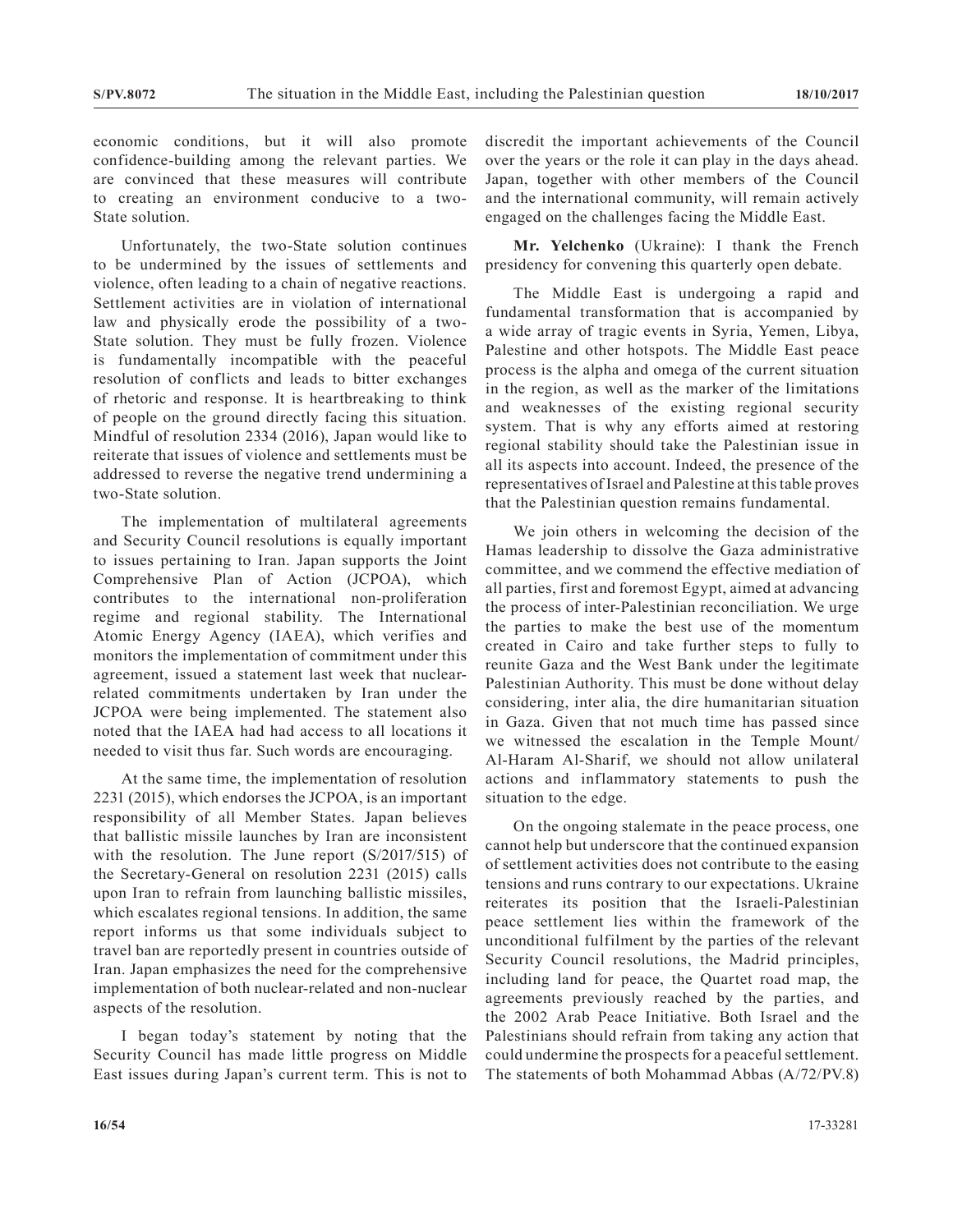and Benjamin Netanyahu (A/72/PV.3) we heard in the General Assembly last month left the impression that both sides are still oceans apart.

 Syria remains one of the hotbeds poisoning the region with the seeds of geopolitical rivalry and sectarian hatred. We take note of the agreements reached in Astana on 15 September, in particular on the Idlib de-escalation zone. If the idea works, then a durable nationwide ceasefire could be within reach, giving a chance for a full-fledged political process to emerge. Ukraine welcomes the serious progress achieved in the fight against the Islamic State in Iraq and the Sham in Raqqa and Deir ez-Zor.

The conventional defeat of Da'esh must herald a new opening and new hope for the Syrian people. However, the absence of tangible breakthroughs on the political and humanitarian tracks is a clear sign that so far, military logic prevails over the diplomatic approach. One the whole, the entire international community should avoid at any cost falling into the trap of short-term solutions on Syria. Such ad hoc fixes seem to deliver temporary relief, only to set the stage for a deeper crisis in the long term.

The fact that no root causes of the conflict have been addressed so far essentially means more opportunity for Da'esh and Al-Qaeda to capitalize on the grievances of the disaffected population. We continue to believe that there should be a longer-term blueprint for Syria — one firmly based on a commitment to a negotiated political settlement and the clear understanding of what will come next.

Ukraine is deeply concerned with the rapidly deteriorating humanitarian situation in Yemen. Millions there are facing the threefold threat of food shortages, cholera and violence. The rainy season and lack of clean water resources are set to further aggravate the cholera epidemic. The International Committee of the Red Cross estimate that cholera cases could reach a million by the end of the year is simply devastating. On the security track, Ukrainian is disappointed by the latest series of statements and provocative actions by the Houthi leadership. The threat to attack Saudi Arabia and the United Arab Emirates with ballistic missiles is a clear disregard of international efforts to resolve the conflict.

 Only lasting peace will allow us to reduce the sufferings of the Yemeni people. That is why the continuing absence of dialogue between parties and their unwillingness to sit at the negotiating table are unacceptable. The further fragmentation of the Yemeni political landscape is a cause of growing concern.

Tensions are high in other parts of the Middle East as well. There is a long and difficult path ahead to restore the long-awaited stability to the region, including through the efforts of the Security Council. In order to succeed, the Council has to stand united, and our hopes for that are still high.

**Mr. Lambertini** (Italy): At the outset, I wish to align myself in full with the statement that the observer of the European Union will deliver later.

I wish to thank the Assistant Secretary-General Jenča for his comprehensive briefing.

After three years of internal divisions that have taken a toll on Palestinian unity, the most recent talks between the Palestinian parties seem to mark an important step towards resolving the all of Palestine under a single, democratic and legitimate Authority. Italy notes with interest the meetings that took place in Cairo last week. We encourage both Palestinian parties to work together in good faith in order to achieve the long-needed reconciliation. At the same time, any agreement will need to respect Israel's right to exist and its legitimate security concerns. I commend Egypt for its mediation efforts, since all steps towards Palestinian reconciliation are essential to pave the way to the resumption of the Middle East peace process.

 It is now high time that the living conditions of the inhabitants of the Gaza Strip receive long-overdue attention. We call on the Palestinian Authority to ease the economic measures that apply to Gaza as the discussions between the Palestinian factions proceed.

 Consistent with our established position on the Middle East peace process, including with regard to the 1967 lines and to East Jerusalem, as set out in the relevant conclusions of the Council of the European Union, Italy continues to support all efforts aimed at restoring a political horizon, such as the round of talks headed by the United States Administration with both parties. In this regard, we reiterate our conviction that any viable plan must be aligned with the two-State solution, which is the only achievable one.

In the midst of all of the diplomatic efforts being made by the main partners and regional allies, it is important that all parties abstain from any provocation or initiative that might hinder the peace process. Italy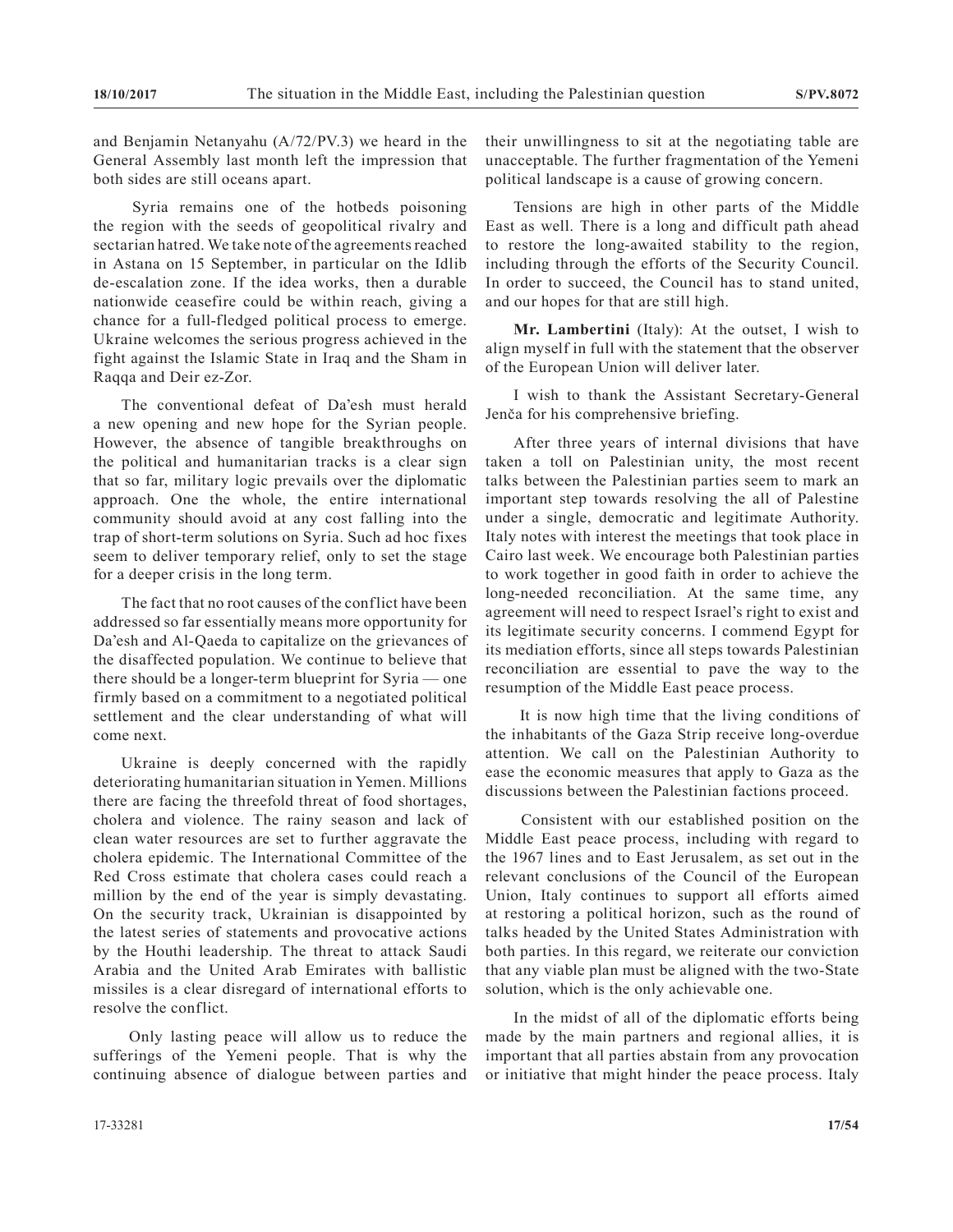therefore reiterates its concern over the intensified expansion of settlements in the West Bank, reinforced by recent announcements and decisions by the Israeli Government that also affect the city of Hebron. As a genuine and close friend of Israel, we believe that those decisions run counter to the two-State prospect and undermine the chance of ensuring a future of peace and security for the parties, as also reaffirmed by resolution 2334 (2016).

On the Palestinian side, we expect a clear condemnation of all acts of violence, such as the one that took place in Har Adar in September. In recent days a great deal has been said about UNESCO in connection with the discussion that we are having today. However, we have also received good news from UNESCO. We appreciate, for instance, the adoption by consensus of the Palestinian resolution in UNESCO a few days ago on the events of last year, and we encourage further efforts in this regard to work for consensus in good faith.

In August, the Council approved the renewal of the mandate of the United Nations Interim Force in Lebanon (UNIFIL) for one more year. Despite the unanimous adoption of resolution 2373 (2017), during the negotiations diverging views emerged on how the peacekeeping mission should pursue its goal. As a member of the Security Council and as UNIFIL's largest troop contributor, together with Indonesia, Italy not only affirms its support for UNIFIL but also calls on all international partners to acknowledge and respect the differences between the specific tasks and prerogatives of the Lebanese authorities and those of its peacekeepers.

The recent deployment in the south of the Lebanese rapid-intervention regiment is evidence of the commitment of the Lebanese institutions to their own responsibilities. Italy will cooperate with the Secretariat and all relevant countries in the implementation of resolution 2373 (2017) while ensuring that improving the effectiveness of UNIFIL does not translate into any change in the mission's mandate. It also goes without saying that an expanded UNIFIL operation will require the mission's budget to be maintained at the current level.

Furthermore, the Lebanese Armed Forces (LAF), whose role in the national context is irreplaceable, will also be able to cooperate more closely with UNIFIL if they continue to receive the necessary support from the international community. We therefore call on all partners to renew their commitment to assisting and strengthening the LAF in every possible way. My country is willing to host an international meeting to advocate for broader donor support.

In conclusion, I would like to turn to the joint fight against terrorism. In Iraq, important accomplishments have been recorded. But freeing an area from the control of terrorists is only as meaningful as the degree of effort that we put into stabilizing the Iraqi territory. To that end, both the international community and the United Nations system will need to focus primarily on humanitarian assistance and restoration of essential services, so as to create conditions that will allow for the free, safe and voluntary return of refugees and displaced persons. In the medium and long term, a responsible approach to sustainable development will be at the core of any strategy for reconciliation, along with the inclusion of all sectors of society, so as to prevent the resurgence of terrorism.

Finally, in Syria, the fall of Raqqa city, where until recently the so-called Islamic State staged euphoric parades, is also a welcome symbol of the collapsing fortunes of Da'esh.

**Mr. Moustafa** (Egypt) (*spoke in Arabic*): At the outset, I would like to thank Mr. Miroslav Jenča, Assistant Secretary-General for Political Affairs, for his briefing. I thank also Mr. Nickolay Mladenov, Special Coordinator for the Middle East Peace Process and Personal Representative of the Secretary-General, who is absent from today's meeting, for his ongoing efforts in favour of the peace process in the Middle East and of its terms of reference. I thank him also for his continued efforts to contain the deteriorating humanitarian situation in the Gaza Strip, and for his consistent encouragement of all Palestinian reconciliation efforts.

Over the past 70 years, the international community has agreed that the two-State solution is the best and most equitable solution to the Palestinian question. However, the prospects for the implementation of such a solution on the ground are dwindling by the day, and Palestinian territories are being subjected to waves of illegal settlement activity. I believe, therefore, that we must rise up together to address these setbacks, which threaten the life, safety and security of Palestinians and Israelis alike.

The faltering two-State solution has created many challenges for the Palestinian people, and frustration has been rampant among Palestinians and Palestinian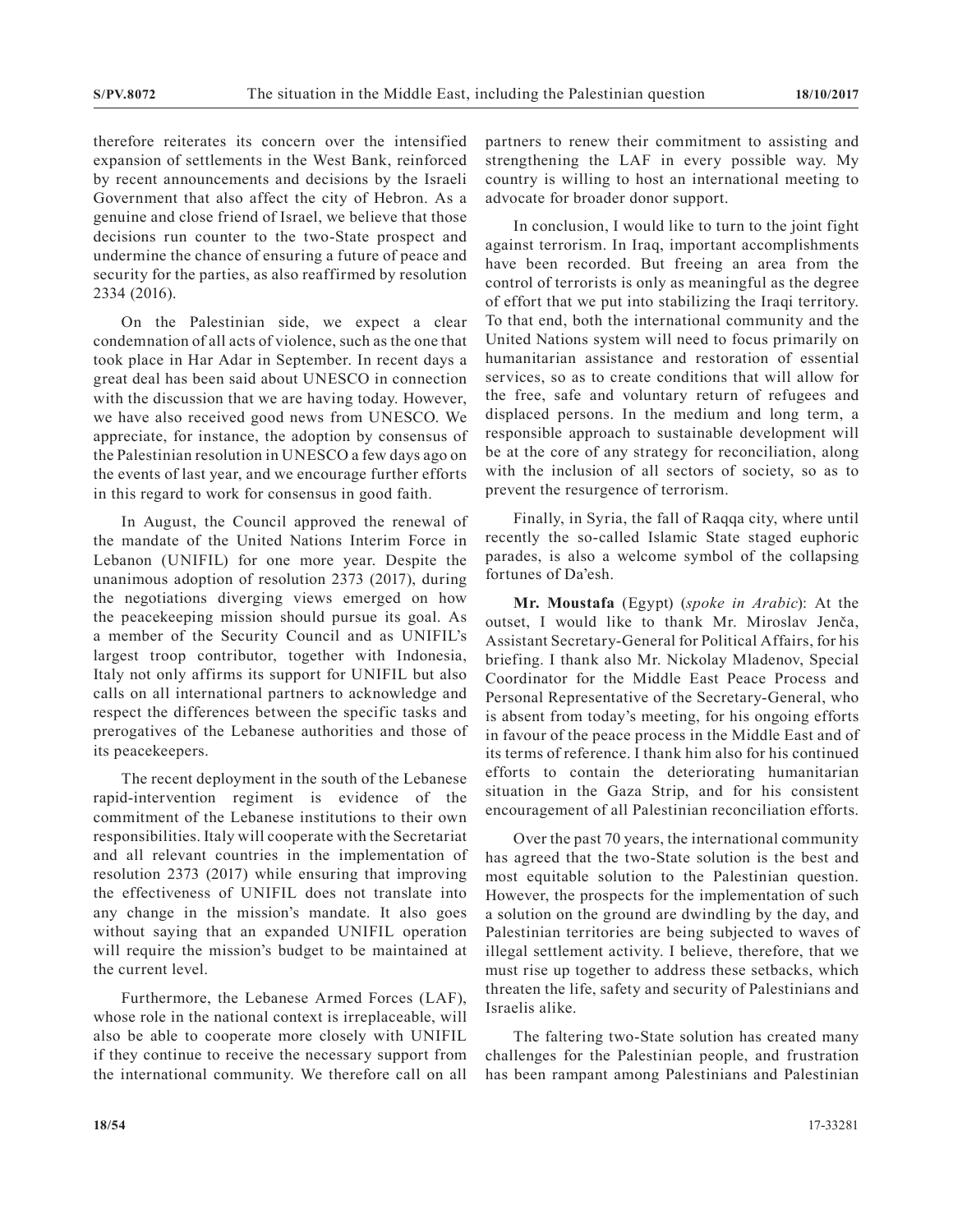factions, affecting their lives and their relations, especially given that it has been 23 years since the signing of the Oslo Accords, which called for the establishment of a Palestinian State within five years.

However, despite these challenges, Egypt recently succeeded in relaunching Palestinian reconciliation efforts. The legitimate Palestinian Government has returned to the Gaza Strip for the first time since 2007. This is clear recognition of the unity of all Palestinians, whether in the West Bank or in the Gaza Strip, under a single leadership that represents them and speaks on their behalf, a leadership that recognizes the State of Israel and is committed to negotiations and peaceful efforts as a way towards the two-State solution, despite all the challenges and despite the Israeli incursions into the territory of the future Palestinian State, including Jerusalem.

As we work together with our Palestinian brothers to seize the opportunity to reunify Palestinian territories under a legitimate leadership, I call on the international community, especially influential States, to seize this historic opportunity and to salvage the two-State solution through a comprehensive political vision that eschews piecemeal, temporary or palliative solutions, which have proved unsuccessful. I call on them to recognize the risks and consequences resulting from the failure of such a solution for the two peoples and the region as a whole.

In addition, in line with the call for peace and coexistence made by the President of Egypt in the General Assembly (see A/72/PV.5), I call on Palestinians and Israelis to realize that their two peoples will continue to live on that sacred land and that neither will go away. They must choose to either live and coexist based on equal rights and obligations or to succumb to one-upmanships and extreme positions that might serve certain parties one day, but would force the two peoples to suffer the dire consequences of illogic, incitement and hatred.

A settlement is not impossible, as some like to say. The resolutions of the United Nations since 1948, especially those of the Security Council, have established detailed parameters for a settlement based on international law and the Charter of the United Nations. Those resolutions and the Arab Peace Initiative, which is considered a historic Initiative, endorsed by the Council in resolution 2334 (2016), prove that we can solve all issues only if there is a serious intention to do so. The resolutions of the United Nations have never imposed a solution on any party. They have, rather, set a framework for a final settlement, based on direct negotiations between the two parties.

In closing, I would like to reiterate our commitment to working together with Palestinians and Israelis and with all influential international Powers to reach a just settlement to the Palestinian question.

**Mr. Allen** (United Kingdom): I would like to thank Assistant Secretary-General for Political Affairs Jenča and, through him, Special Coordinator Mladenov for all of their work.

From the outset, I would like to make clear, as we approach the centenary of the Balfour Declaration next month, that the United Kingdom understands and respects the sensitivities many have about the Declaration and the events that have taken place in the region since 1917. The United Kingdom is proud to have played a role in helping to make a Jewish homeland a reality, and we continue to support the principle of such a homeland and the modern State of Israel.

 Just as we fully support the modern State of Israel as a Jewish homeland, we also fully support the objective of a viable and sovereign Palestinian State. The occupation is a continued impediment to securing the political rights of the non-Jewish communities in Palestine. Let us remember that there are two halves to the Declaration — the second half of which has not been fulfilled. There is therefore unfinished business.

With the approaching centenary, we believe that it is important to look forward, not backward — forward towards establishing security and justice for both Israelis and Palestinians through a lasting peace. We believe that the way to achieve that lasting peace is through a negotiated two-State solution that leads to a safe and secure Israel living alongside a viable and sovereign Palestinian State, based on 1967 borders with agreed land swaps, Jerusalem as the shared capital of both States and a just, fair, agreed and realistic settlement for refugees.

We continue to watch developments on intra-Palestinian reconciliation closely. Our longstanding policy on reconciliation is that we support the Palestinian people in realizing self-determination through an independent, sovereign and unified Palestinian State encompassing the West Bank and Gaza.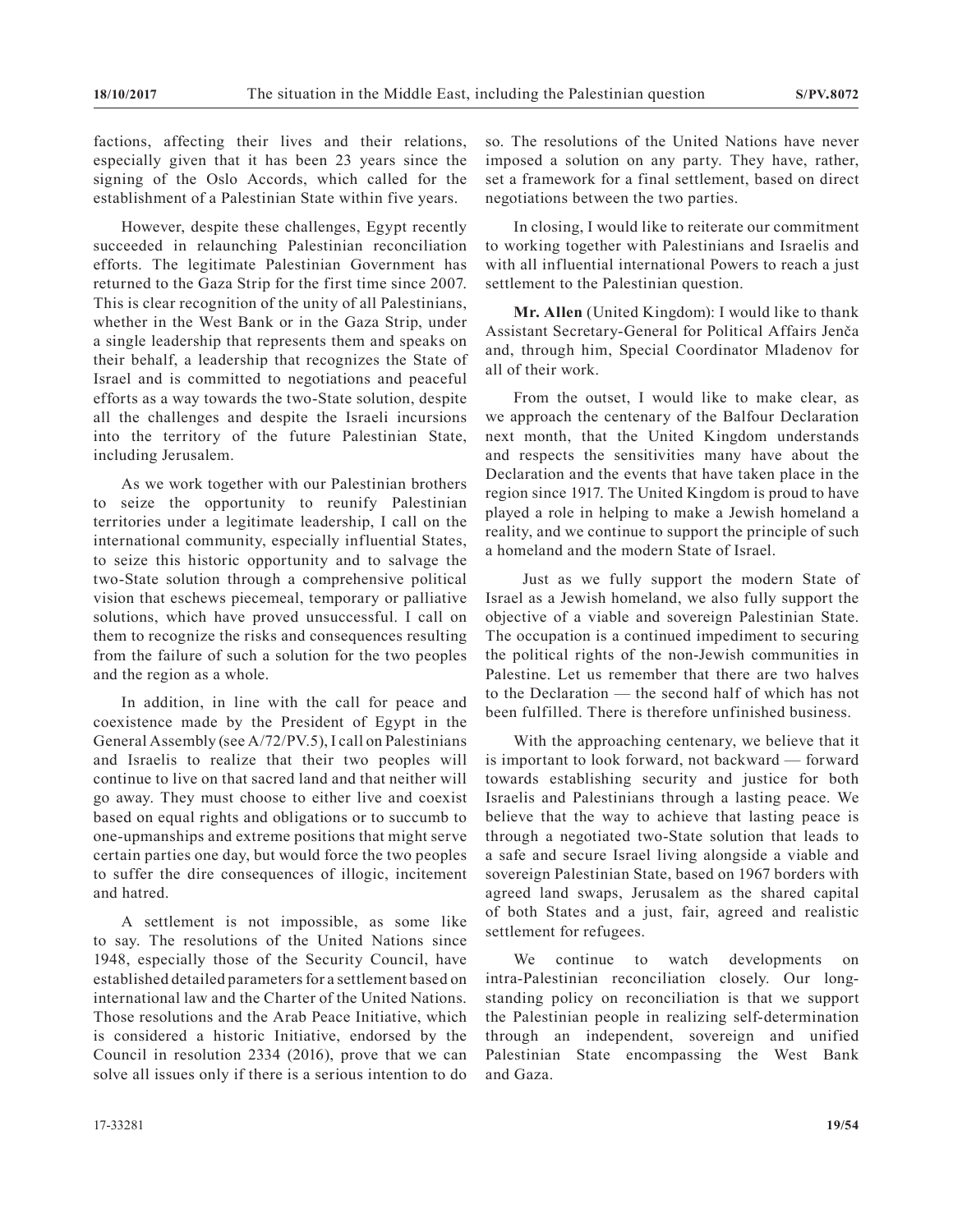We continue to closely monitor the situation in Gaza and we welcome Egyptian efforts on this important issue. We also join the Secretary-General in welcoming the Palestinian Authority's return to Gaza on 2 October and the agreement to allow the Palestinian Authority to resume administrative control. That is an important and positive step towards the full restoration of Palestinian Authority control and effective governance in Gaza.

 We encourage those involved in the talks to engage in good faith so as to allow the Palestinian Authority to fully resume its Government functions and ensure compliance with the Quartet principles. Our policy on Hamas remains clear — Hamas must renounce violence, recognize Israel and accept previous agreements. We expect now to see credible movement towards those conditions, which remain the benchmark against which its intentions should be judged. We call on those in the region with influence over Hamas to encourage it to take these steps.

 In support of the two-State solution, we must continue to press the parties on the need to refrain from actions that make peace efforts more difficult. We are clear that the repellent phenomena of terrorism and incitement pose a grave threat to the two-State solution and must end. We strongly condemn the use of racist, hateful and anti-Semitic language. It is right that we continue to urge against any type of action and language that makes it more difficult to achieve a culture of peaceful coexistence.

 Settlement construction is a significant barrier to achieving the negotiated agreement we seek and seriously threatens the physical viability of the two-State solution. We have witnessed an unacceptable acceleration of settlements activity throughout 2017, both in the West Bank and East Jerusalem. To date, Israel has advanced plans over 13,000 settlement units — the highest number since 1992. Reports also indicate that a significant number of units may be advanced this week, and new settlement construction permits were approved in Hebron for the first time in 15 years. We condemn each of those illegal acts in the strongest terms.

Moving briefly to Iran, as we have heard, President Trump has taken the decision not to recertify Iran's compliance with the Joint Comprehensive Plan of Action (JCPOA) to Congress. The United Kingdom stands committed to the JCPOA and its full implementation by all sides. We believe that preserving the JCPOA is

in our shared national security interest. The nuclear deal was the culmination of 13 years of diplomacy, and was a major step towards ensuring that Iran's nuclear programme is not diverted for military purposes. The JCPOA was unanimously endorsed by the Council in resolution 2231 (2015).

The International Atomic Energy Agency has repeatedly confirmed Iran's compliance with the JCPOA through its long-term verification and monitoring programme. Therefore, we encourage careful consideration of the implications to the security of the United States and its allies before taking any steps that might undermine the JCPOA, such as reimposing sanctions on Iran that were lifted under the agreement.

 As we work to preserve the JCPOA, we share concerns about Iran's ballistic missile programme and regional activities that also affect our security interests. We stand ready to take further appropriate measures to address these issues in close cooperation with the United States and all relevant partners. We also look to Iran to engage in constructive dialogue to stop destabilizing actions and work towards negotiated solutions. We believe that approach entails the best path to regional security.

**Mr. Alemu** (Ethiopia): I would like to thank Assistant Secretary-General Miroslav Jenča for his comprehensive briefing on the latest developments in the situation in the Middle East, including the Palestinian question.

We are meeting today only a few days after the signing of the intra-Palestinian agreement, an encouraging development that we believe may be able to promote Palestinian unity and reconciliation. We appreciate Egypt's role in facilitating the signing of the agreement and are grateful for its noble efforts. We hope that the agreement's timely and effective implementation will be instrumental in enabling the Palestinian Authority to return to Gaza and help to improve the livelihoods of Palestinians there by addressing the humanitarian situation, which continues to be a source of major concern. In that regard, we take note of the discussions between the Secretary-General and the Special Coordinator for the Middle East Peace Process with the Palestinian leadership. There can be no question that the continued support and engagement of the international community, particularly the United Nations, will be crucial to the agreement's success.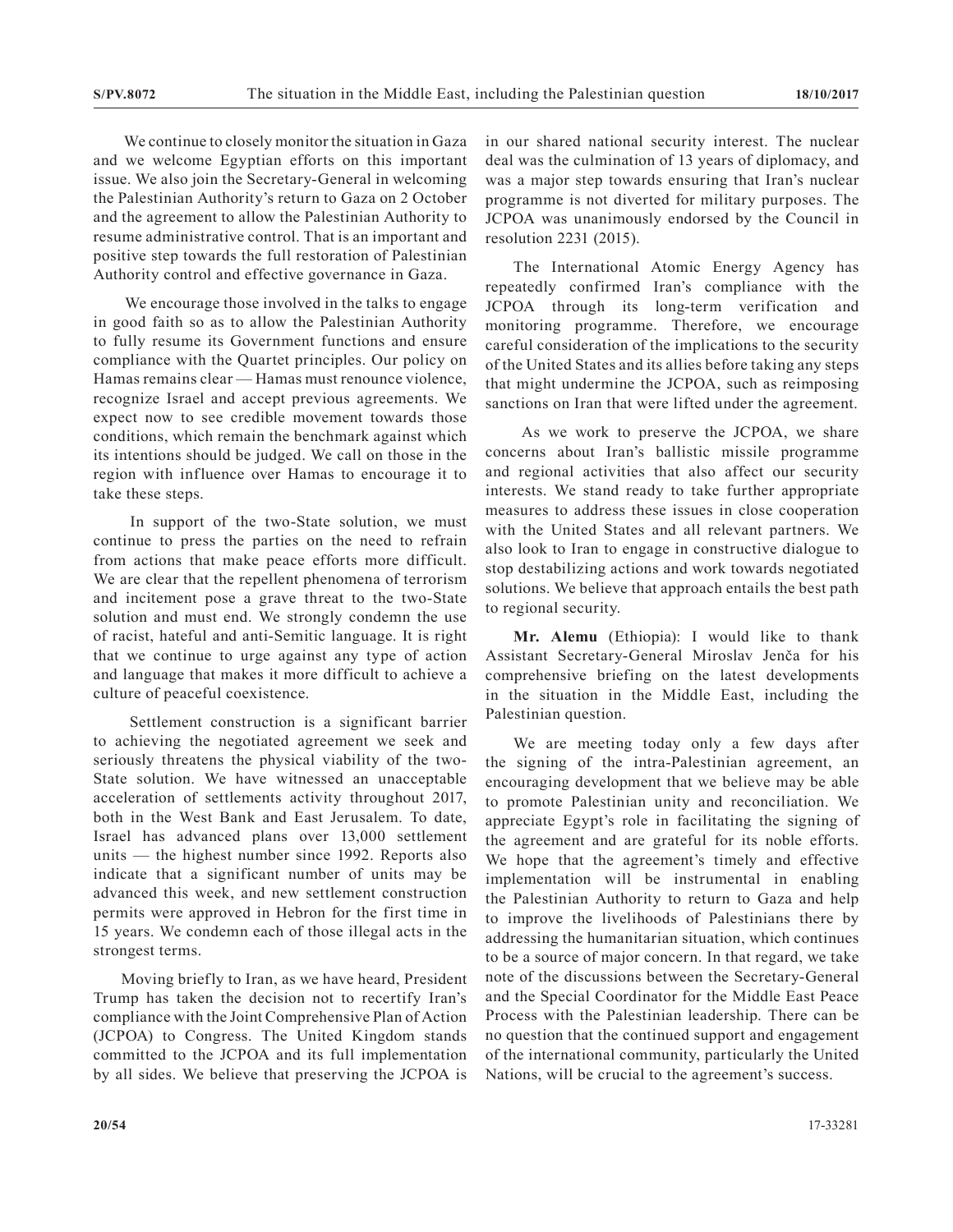As Mr. Jenča said, the implementation of the Cairo agreement will also be critical to the efforts to find a negotiated solution to the Israeli-Palestinian dispute. We take note of the high-level engagements made recently to facilitate a resumption of direct negotiations between the two parties. Needless to say, there are serious difficulties to be tackled in order to facilitate a credible political process aimed at a two-State solution, which is the only viable option for ending the longstanding Israeli-Palestinian dispute, and also the only viable way to ensure that security and justice for all can become a reality. But that is not impossible if the necessary political will is there. The same well-known obstacles to ending the impasse and achieving peace persist, with no movement forward to speak of, in a situation that is hardly conducive to sustainable peace and security for both countries. In the meantime, the quest for justice keeps being postponed, with all that that implies. Without genuine efforts to remove those obstacles, there can be no meaningful progress towards realizing a two-State solution.

We are also meeting at a time when the fight against terrorism in the region is making progress, with Da'esh losing a lot of ground in both Syria and Iraq. That has come at an enormous price, and everything should be done to preserve the recent gains that have been made, which is why it is important for the international community to remain focused on fighting terrorism in the region and to coordinate its efforts so as to further consolidate the gains and achieve lasting stability.

What is becoming increasingly self-evident is the degree to which the various challenges that we face in the Middle East, while seeming self-contained, are in fact interrelated, thereby demanding a peacemaking approach that is sensitive to their complexity so that security and justice for all can be assured. The Security Council must play an important role in all of that or recognize its failure to discharge its responsibilities.

**Mr. Umarov** (Kazakhstan): We thank Mr. Miroslav Jenča, Assistant Secretary-General for Political Affairs, for his comprehensive update.

Kazakhstan's position on the Middle East peace process remains clear and unchanged. We support negotiations aimed at a two-State solution and urge for their resumption, as soon as possible and preferably in a bilateral format without preconditions. The ultimate goal should be the restoration and promotion of the peace process, in accordance with the relevant Security Council resolutions, the Madrid principles, the landfor-peace formula and the Quartet road map. We echo other delegations in emphasizing the importance of ending Israel's illegal settlement activities, which are clearly not helping to bring peace to the region and are violations of international law. We also believe that violence is counterproductive and will lead only to further confrontations between the parties.

We underscore the importance of achieving intra-Palestinian unity, and in that regard welcome the results of last week's talks in Cairo and acknowledge Egypt's commendable efforts as a bridge-builder. We hope that the Palestinian reconciliation agreement will contribute to the resumption and further advancement of the Israeli-Palestinian peace process.

On the humanitarian and economic fronts, Kazakhstan is particularly concerned about the grave situation in Palestine. The checkpoints imposed on Gaza only aggravate the socioeconomic and humanitarian situation and diminish the prospects for peace. It will be important to ensure that all the necessary measures are taken to improve Palestinians' economic situation, as outlined by the Secretary-General during his recent visit to Israel, Jordan and the Gaza Strip. We believe that such steps will make a major contribution to the security of both sides and create a platform conducive to peace negotiations. We therefore call for economic concessions to the Palestinians to be finalized in order to ease daily living conditions in the territory of the Palestinian Authority.

We welcome the progress made by the Government of Lebanon with its new electoral law, enacted by Parliament on 16 June, and hope the changes will ensure the holding of the free and fair parliamentary elections planned for May 2018. The Lebanese Armed Forces continue to serve their people with commitment, and their success against the threat of terrorism is well recognized. They and the country's security apparatus should be actively supported both technically and financially, including under the umbrella of the International Support Group for Lebanon.

Concerning Libya, Kazakhstan welcomes the United Nations action plan for resuming an inclusive political process facilitated and led by the United Nations, which was presented by Special Representative Salamé at a high-level event on Libya on 20 September. We are of the view that the Libyan Political Agreement remains the only viable framework to end the political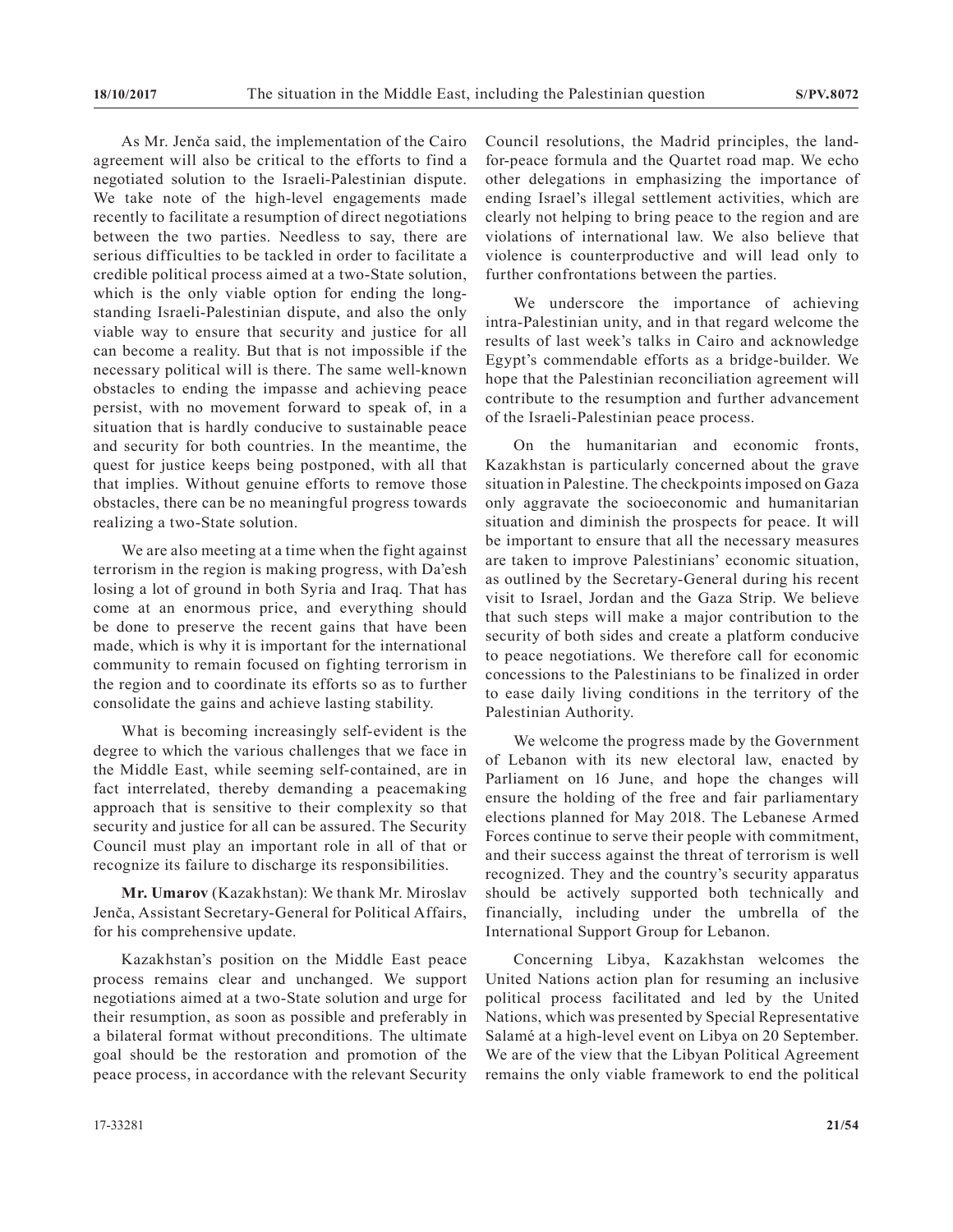crisis, and that all international efforts to bring about an inclusive political dialogue among Libyans should be consolidated under the leadership of the United Nations.

On Yemen, we are deeply concerned about the deteriorating humanitarian situation and cholera epidemic in the country. Last week in this Chamber (see S/PV.8066) we heard about the horrific numbers of the humanitarian crisis, which is an entirely manmade one. If we are to avoid a humanitarian catastrophe and large-scale famine, effective strategies must be established, including a cessation of hostilities and a ceasefire, unhindered humanitarian access and the launch of a sustainable political agreement**.**

Lastly, Kazakhstan hopes that the efforts of the sponsors of the peace process, together with international and regional organizations and all the parties to the negotiations, can lead to a lasting and just peace in the Middle East.

**Mr. Wu Haitao** (China) (*spoke in Chinese*): I thank Assistant Secretary-General Jenča for his briefing.

The Palestinian question has been lingering for many years and is the crux of the crisis in the Middle East and one of the underlying causes of the problems in the region. Palestine and Israel are neighbours that share the same fate. Accelerating a political settlement of the Palestinian question through dialogue and consultation is in the fundamental interests of both the Palestinian and the Israeli peoples and will help to bring about durable peace and stability in the region.

The Palestinian-Israeli situation is currently very fragile. The conflict around the issue of settlements is still acute, and the humanitarian situation in Gaza is grave. The Palestinian people are demanding to see their historical wrongs corrected and to be able to exercise their inalienable national rights. The international community should ramp up its sense of urgency and agitate for a political settlement of the Palestinian question.

First, it should resolutely push for a two-State solution, which is the foundation for any political settlement process. Such a solution best fits the regional realities, is most widely recognized internationally and has been called for in General Assembly resolutions. The parties concerned should work diligently to resume the peace talks and seek a speedy, just, comprehensive and lasting solution to the Palestinian issue, based on the relevant Security Council resolutions, the principle of land for peace and the Arab Peace Initiative.

Secondly, we should adhere to the concept of common, integrated, cooperative and sustainable security and eliminate all the negative factors impeding the resumption of peace talks between Israel and Palestine. In that regard, China calls for the effective implementation of resolution 2334 (2016). The parties concerned should translate their words into action and demonstrate their full willingness to engage in peace talks, build mutual trust and cease all actions that undermine the possibility of a two-State solution. It will be essential to halt all settlement activities in the occupied territory and put an end to the closure of Gaza. Measures to improve the livelihood of the Palestinian people and to prevent violence against innocent civilians should be bolstered as soon as possible.

Thirdly, we should further coordinate the efforts of the international community and foster synergy for peace. China supports all efforts aimed at promoting peace between Palestine and Israel. The international community has been increasing its focus on the question of Palestine for some time now, and the parties concerned have, from different perspectives, at different levels and with different emphases, promoted the resumption of peace talks by actively engaging in various diplomatic activities.

Progress has recently has been made with intra-Palestine reconciliation, which should help to promote unity within Palestine, the resumption of peace talks, Palestine's achievement of independent statehood and peaceful coexistence between Palestine and Israel. China appreciates Egypt's efforts to promote such reconciliation. We hope that the international community will build on the progress made and further strengthen its coordination in order to take steps to promote peace through joint engagement as soon as possible.

China is a staunch supporter of the Palestinian people's just cause and an active mediator for peace between Israel and Palestine. We firmly support the concept of a two-State solution and the establishment of a Palestinian State with full sovereignty and independence, on the basis of the 1967 borders, with East Jerusalem as its capital. China will use President Xi Jinping's four-point proposal as its general guide for settling the Palestinian question and will work with the other parties involved for its political settlement.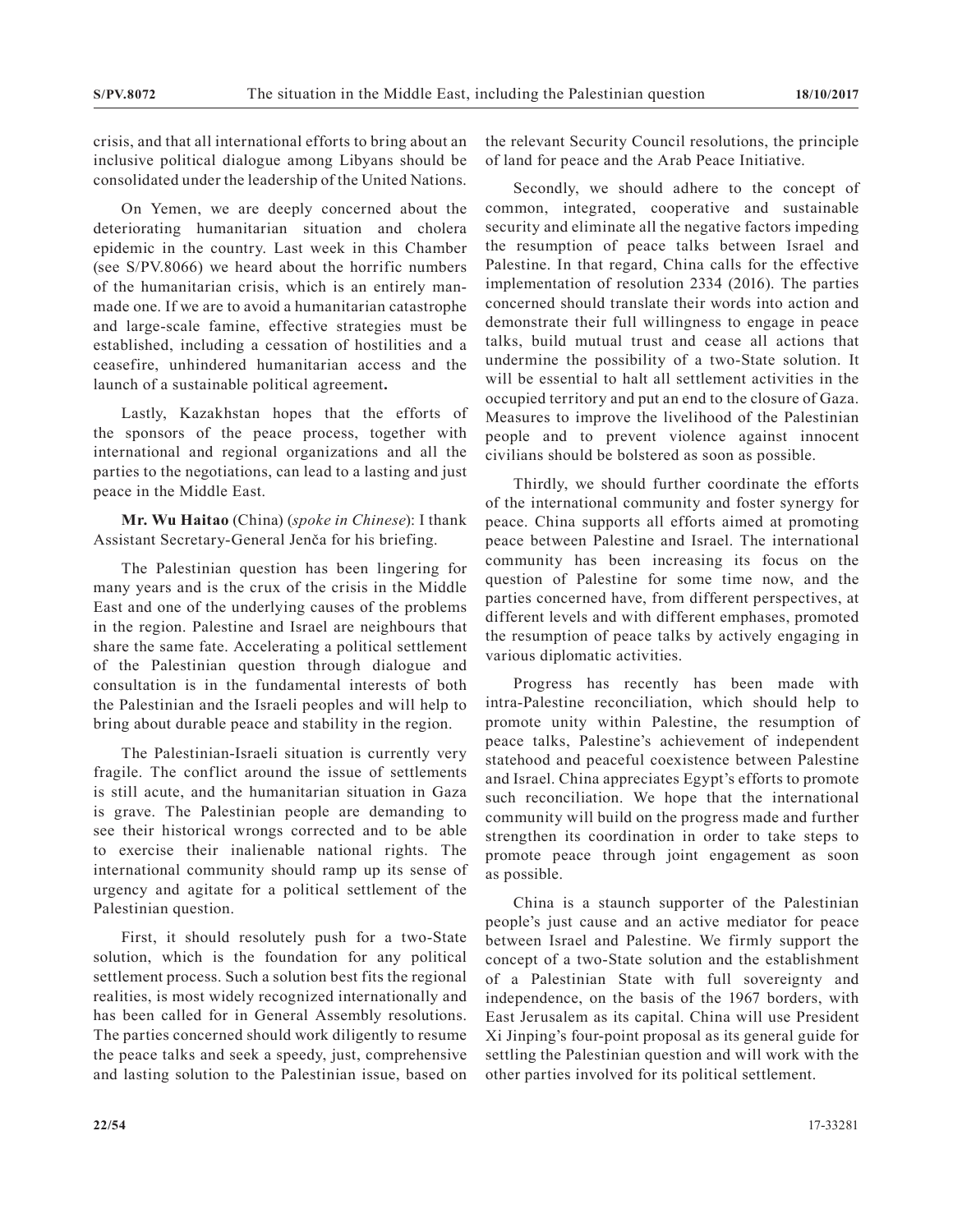China continues to believe that the Joint Comprehensive Plan of Action on the Iran nuclear question has helped to defuse the Iranian nuclear crisis and strengthen the nuclear non-proliferation regime, with the Treaty on the Non-Proliferation of Nuclear Weapons as its cornerstone. It is an important result for international security, governance and multilateralism and a good example of the effectiveness of addressing difficult issues through diplomatic and political means. We hope the parties concerned will work together to maintain and safeguard the Plan of Action as a historic achievement, and that they will honour their respective obligations under the agreement, ensure its comprehensive execution and implementation and settle their differences appropriately through dialogue and consultation in a concerted effort to preserve peace and stability in the Middle East.

**Mr. Rosselli** (Uruguay) (*spoke in Spanish*): I thank you, Mr. President, for convening today's open debate on the situation in the Middle East, including the Palestinian question, and I thank the Assistant Secretary-General for Political Affairs, Mr. Miroslav Jenča, for his detailed briefing.

When we are at the end of the list of speakers, I always find that a previous speaker has used some idea or expression that I wanted to use. In this case, my dear colleague the Ambassador of Japan started with the exact opening sentence that I wanted. This is the last time that Uruguay, as a non-permanent member of the Security Council, will take the floor on this topic. We plan to return to the Council for the period 2034- 2035, 17 years from now. We hope that by that time, when we return to the Security Council, we will see a peaceful and democratic Middle East whose peoples are living together and cooperating in solidarity, regardless of their pasts and their religions, united in enjoying a decent life in which their human rights are fully exercised and prioritized.

Until then, however, we have to live with a reality that shows no prospects whatever for improvement. On the contrary, the Palestinian-Israeli conflict has continued, month after month, as the most significant conflict affecting the region. However, in recent years, in addition to that long-unresolved dispute, armed conflicts and humanitarian crises of enormous impact in Syria, Iraq and Yemen have emerged and have totally destabilized the region, with unavoidable global consequences. Perhaps one day the Council will have the political will to prevent such catastrophes more

effectively and tackle their root causes. As that is not yet possible, we have to play our part by attempting to stop these crises as quickly as possible and design effective processes for providing humanitarian assistance and political solutions to them.

The Council's history with regard to the Middle East has not exactly been a series of success stories. Indeed, it has encountered serious difficulties thanks to multiple factors that include non-compliance with Council resolutions by the Governments of the region and the other groups they are dealing with, as well as ongoing violations of international law, in terms both of international humanitarian law and the human rights of the populations involved, who have already suffered too much. However, that should not lead us to throw up our hands in despair but rather to redouble our efforts to achieve our objectives.

Just one day after our most recent meeting on the Palestinian-Israeli conflict (see S/PV.8011), terrorism claimed the lives of three Israeli victims who fell at the hands of a Palestinian attacker. As we have done on previous occasions, we firmly condemn that attack. Violence will never lead to peace; it will only make it more difficult to achieve a two-State solution. It is worrying that the President of the Palestinian Authority, Mr. Mahmoud Abbas, confirmed at the beginning of the month that he will continue to pay the families of terrorists. Once again, we reiterate our condemnation of incitement to violence and its glorification.

We also categorically reject the Israeli leadership's explicit support for the settlement policy, which continues to move full steam ahead, despite the provisions of resolution 2334 (2016) and the persistent remonstrations of Mr. Mladenov and the international community. We emphasize the full legitimacy of resolution 242 (1967) and the principle that seizing land by force is unacceptable. We emphasize that the settlements are illegal under international law and constitute a serious obstacle to peace and a two-State solution. The settlement policy is also supported by constant demolitions of Palestinian housing in the West Bank and East Jerusalem. Such actions clearly do not contribute to defusing tensions. There are other necessary gestures and measures that we have not seen so far.

As it has done since the adoption of General Assembly resolution 181 (II), in 1947, Uruguay reaffirms its unfailing support for the right of Israel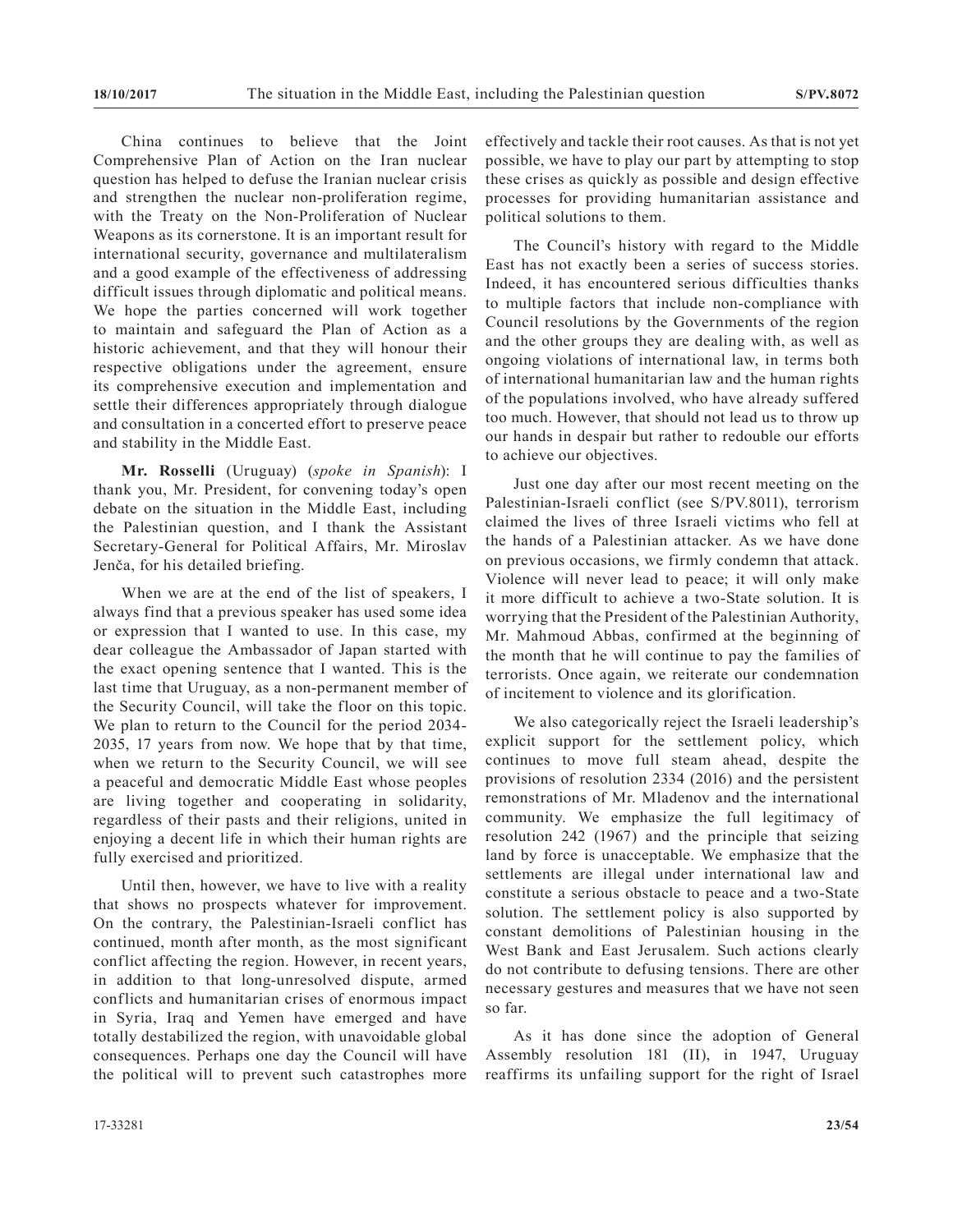and Palestine to live in peace, within secure and recognized borders, in a atmosphere of restored cooperation free from any threat or act damaging to peace. We also reiterate our support for a solution based on the existence of two independent States, which we firmly believe is the only option that will enable Israel and Palestine to peacefully coexist. In that regard, Uruguay once again points out that it is essential that direct negotiations between the two parties be resumed. If that is to be done, the current trends on the ground must be reversed, or it will be extremely difficult for the Palestinians to consolidate the territory of their State. We regret the fact that no progress has been made on the implementation of resolution 2334 (2016), almost 10 months after its adoption.

We thank and commend the Arab Republic of Egypt for its efforts leading to the signing on 12 October of a reconciliation agreement between the Palestinian groups Hamas and Fatah, which is an important step towards achieving Palestinian unity. In that context, we commend the return of the Palestinian Authority's control over the Gaza Strip after a decade of absence. Palestine's reunification under a single, legitimate and democratic Government is essential to addressing the aspirations of its people and enabling it to substantially improve living conditions in Gaza, whose worrying situation could deteriorate into a serious humanitarian crisis at any moment. For the agreement to be successfully implemented, its measures should be supported by agreements on security, the disarming of Hamas and the renunciation of policies of violence and the destruction of Israel as declared objectives.

I would like to briefly mention the conflict in Syria. While the Astana peace process has led to a decrease in violence in some areas of the country, September was one of the most deadly months of the year in terms of victims, with more than 3,000 deaths. We are still witnessing sieges, starvation, indiscriminate attacks on civilians, the use of chemical weapons, terrorist attacks and gross violations of human rights and international humanitarian law.

We are very pleased with the recent progress in the fight against the Islamic State in Iraq and the Levant and other terrorist organizations. However, we reiterate that only a Syrian-led political transition process, mediated by the United Nations in accordance with the road map outlined in resolution 2254 (2015), will make it possible to end this horrible war.

We should take a moment to discuss the situation in Yemen. The armed conflict and paralysed peace process continue to cause the Yemeni people great suffering. The violence must end immediately. Both parties to the conflict should return to the negotiating table without further delay and resume dialogue under the auspices of the Special Envoy of the Secretary-General for Yemen, without preconditions and in good faith. They must agree to end the armed conflict. It is also vital for countries that have influence over the parties concerned to collaborate in the quest for a peaceful solution to the conflict. The devastating war has left the world's poorest Arab country on the brink of humanitarian collapse and famine, and enduring a cholera epidemic that is wreaking additional havoc. Yemen's people are desperately seeking the help of the international community. Who will restore the lives of these thousands of children, men and women, young and old, or heal the damage caused by such a bloodthirsty conflict? We reiterate that those responsible for the abhorrent atrocities committed in Yemen — both those who pull the trigger and those providing logistical assistance — must sooner or later be brought to justice.

With regard to Iraq and the possible destabilizing effects of the recent referendum on independence in Kurdistan, we emphasize that Iraq's sovereignty, territorial integrity and unity are paramount. The progress made in the fight against terrorism must be consolidated. We cannot permit those achievements to be jeopardized by the possibility of sectarianism dividing the country once again. Iraq must move forward on its path to peace and stability.

Lastly, let me briefly mention of the situation in Lebanon. In August, the Council renewed the mandate of the United Nations Interim Force in Lebanon with the primary goal of strengthening its role and enabling it to have a more proactive and visible presence on the ground in order to detect possible threats to peace and stability along the Blue Line and in the south of Lebanon. In the coming year it will be essential to count on an ongoing assessment of the mission's capabilities and weaknesses so that it can identify ways to fulfil its mandate more effectively and avoid any incidents in such a sensitive area.

**The President** (*spoke in French*): I shall now make a statement in my national capacity as the representative of France.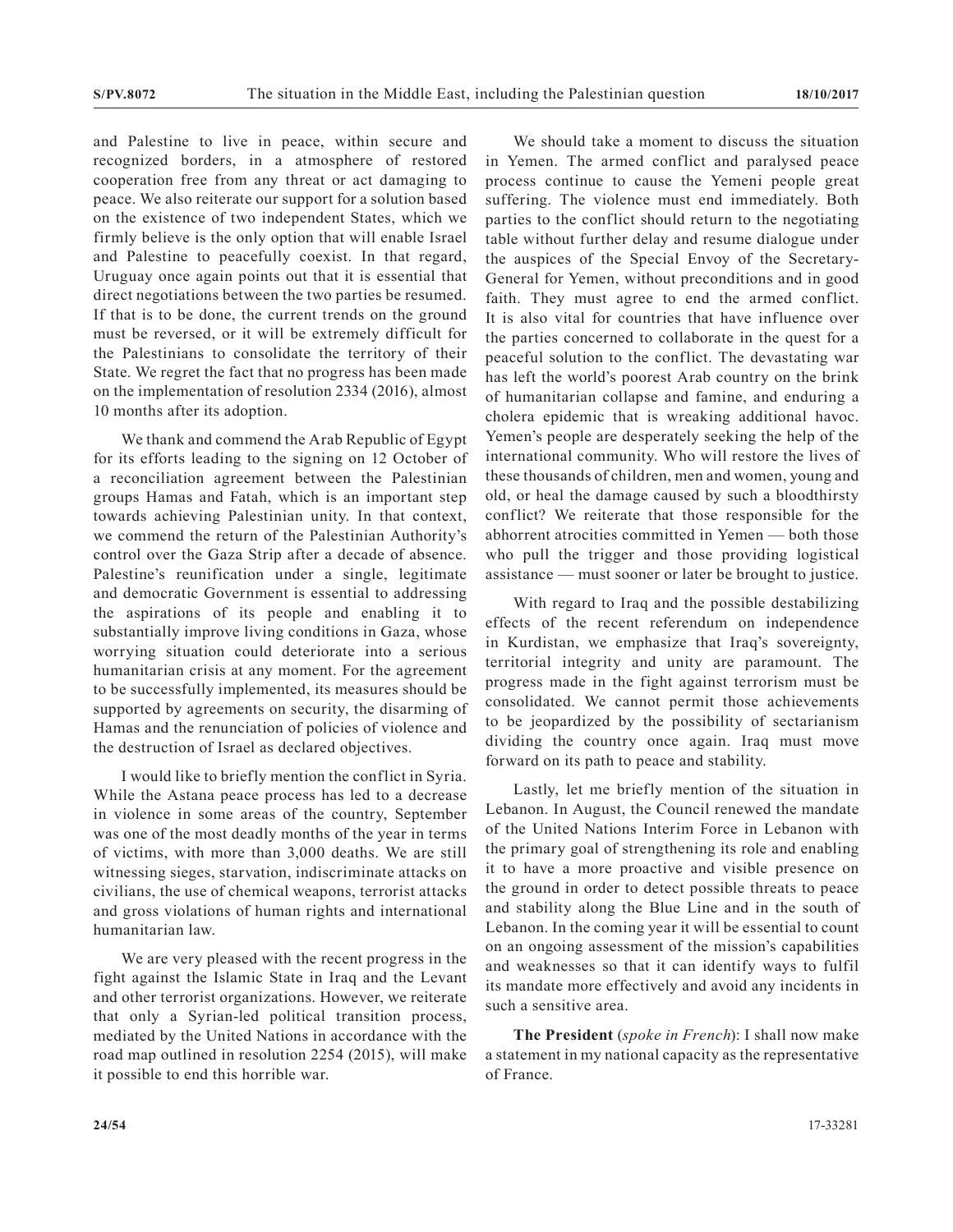I would like to begin by thanking Assistant Secretary-General Miroslav Jenča for his very informative briefing. The perspective he has presented reminds us of a reality to which France has always tried to draw the Security Council's attention: in a region that has been shaken by major crises for years, the oldest conflict in the Middle East has still not been resolved. Time has not made the Israeli-Palestinian conflict less dangerous. Far from being an acceptable status quo, the situation on the ground has been deteriorating every day, particularly thanks to the Israeli settlements, which create circumstances capable of degenerating into a genuine crisis at any time. That has been a regular occurrence in the past few years, including recently in relation to the Al-Aqsa Mosque. Year after year, the notion of peace has faded in people's words and minds as successive generations of Palestinians and Israelis have lost all hope of peaceful coexistence. Nor have the increasing numbers of regional crises marginalized or trivialized the Israeli-Palestinian conflict. They have increased its potential for destabilization and made its resolution more necessary than ever. Because of its gravity, its central position in the Middle East, its symbolic dimension and its place in the collective imagination, the conflict has a profoundly destabilizing influence whose scope goes far beyond the borders of Israel and the Palestinian territories. Any escalation of the conflict carries with it the risk of uncontrollable consequences in the region, and its persistence creates a platform for recruitment to the terrorist groups that are active in the region, which we should be especially wary of.

We must come to grips with the fact that the Israeli-Palestinian conflict will not resolve itself on its own. It will not be settled through the inertia of its principal actors or by way of illusory shortcuts. The only avenue is the difficult path towards peace based on mutual respect and negotiation. For while the Israeli-Palestinian conflict is the oldest of those that have torn the Middle East apart, it is also the only one whose solution is fully understood and agreed upon within the international community. Despite the constant deterioration of the situation on the ground, the parameters of a future agreement have not changed. They still require two States living in peace and security within secure and recognized frontiers, drawn on the basis of the pre-1967 borders, with a mutually agreed-on exchange of land, with Jerusalem as the capital of both States and including an agreed, realistic, just and lasting solution for Palestinian refugees.

There is no alternative to a two-State solution and the vision of a region with two democratic States, Israel and Palestine, living side by side. The destinies of the two peoples are intertwined. Neither State can sustainably satisfy its national aspirations by denying those of the other. But the colonization of the Palestinian territories is imposing a different reality on the ground. It is expanding at a pace unequalled since 1967, and ultimately threatens to create a one-State reality in which two citizenship regimes coexist, an unequal situation that would therefore be both unacceptable on principle and produce disastrous consequences.

Violence is already recurring on the ground, as was shown by the attack that left three dead at the entrance of a West Bank settlement towards the end of September. To be clear, we firmly condemn violence and every kind of incitement to violence, which is also required under resolution 2334 (2016). In an already volatile environment, further settlement risks increasing tension.

With nearly 600,000 settlers in East Jerusalem and the West Bank, we are approaching the point of no return. In this year alone, Israeli authorities have approved the construction of 12,000 new housing units — three times more than last year. In the past few days, the construction of new housing in the centre of Hebron was approved for the first time in 15 years. Yesterday, 1,300 new housing units were approved in the West Bank, the majority of those in settlements deep into the West Bank, which is far from compatible with a future peace agreement. Just today, the approval of more than 1,300 additional units was announced.

Faced with such developments, France's position is clear. We condemn the construction of settlements, which is not only illegal under international law, as recalled in resolution 2334 (2016), but is also dangerous, because it destroys the possibility of a two-State solution, both politically and on the ground. Moreover, from a practical point of view, we are implementing a differentiation policy between Israel, with which we hope to continue and deepen our discussions, and the occupied territories. Within the framework of the European Union, that approach is reflected in provisions that exclude Israeli settlements from the benefits of the agreements that we have signed with Israel, as well as in specific recommendations on identifying the origin of goods from those settlements. Let us be clear, however, that distinction, which is also called for under resolution 2334 (2016), is in no way related, either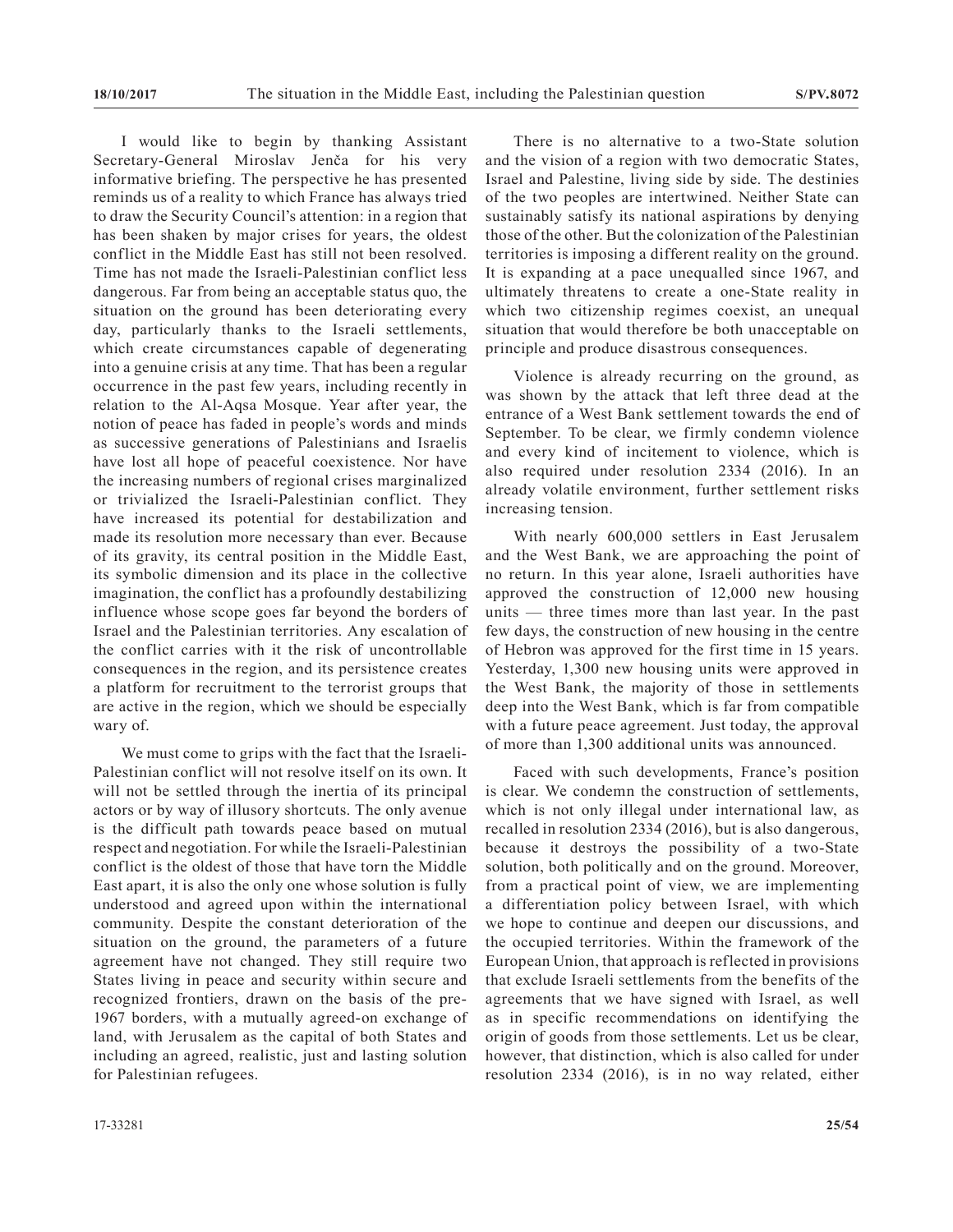directly or indirectly, to any kind of boycott. I reiterate once again that France will remain extremely firm in its refusal and condemnation of appeals to boycott Israel.

Beyond the violence that we are already seeing on the ground, which we condemn, settlement activity presents a double impasse — for the Palestinians that constitutes the failure of their aspirations to become a State, and for the Israelis the ruin of their national democratic project.

Finally, while preserving the continuity of the Palestinian territories is essential for a future agreement on their final status, Palestinian political and territorial unity is equally as important for such an agreement to be viable. For the past decade, we have called on the Palestinians to end the division between Gaza and the West Bank and once again become unified, under the authority of President Mahmoud Abbas and within the framework of the principles endorsed by the Palestine Liberation Organization: non-violence, the recognition of Israel and respect for signed agreements.

The agreement signed in Cairo on 12 October by Fatah and Hamas, preceded by a visit by the Palestinian Authority Government to Gaza 10 days earlier, is an encouraging development in that direction. That result could not have been reaached without the considerable and continuing efforts made by Egypt, which we would like to commend. The discussions under way should enable the Palestinian Authority to fully exercise its prerogatives in the Gaza Strip, including in the area of security. It must also put an end to the energy crisis as quickly as possible, of which the population of Gaza is the only victim. Finally, through appropriate security arrangements, it must facilitate the lifting of the blockade imposed on the people of Gaza.

France is a friend to both Palestinians and Israelis. That is why we must speak plainly with them and tirelessly call on them to return to the negotiating table. In that regard, we want to continue to work with our main partners. With our partners in the European Union, we remain engaged to help resume negotiations by using all of our collective tools. France associates itself with the statement to be delivered shortly on behalf of the European Union.

As for the region, the Arab Peace Initiative remains an essential framework for making peace with the Palestinians the first step towards Israel's regional integration, which will benefit all. We hope that the commitment of the United States Administration in its new diplomatic effort will help to reignite a dynamic of negotiation between the parties, within the framework of international law and with the objective of the two-State solution. As a friend of the Palestinians and the Israelis, France cannot resign itself to a situation that leaves either party at an impasse. It is high time to put an end to that.

I now resume my functions as the President of the Council.

I would remind all speakers to limit their statements to no more than four minutes in order to enable the Council to carry out its work expeditiously. Delegations with lengthy statements are kindly requested to circulate their texts in writing and deliver a condensed version when speaking in the Chamber.

I wish to inform all concerned that we will be carrying on today's open debate right through the lunch hour, as we have a large number of speakers.

I now give the floor to the representative of the Bolivarian Republic of Venezuela.

**Mr. Moncada** (Bolivarian Republic of Venezuela) (*spoke in Spanish*): It is an honour for the Bolivarian Republic of Venezuela to take the floor on behalf of the Movement of Non-Aligned countries at this quarterly open debate on a topic to which we have historically attached particular importance — the situation in the Middle East, including the Palestinian question.

First of all, we would like to convey our gratitude to Mr. Miroslav Jenča, Assistant Secretary-General for Political Affairs, for his valuable briefing.

Against the backdrop of the ongoing critical situation and diminishing prospects for peace, the Non-Aligned Movement takes this opportunity to reaffirm its abiding solidarity with the Palestinian people and its unwavering support for their just cause, while renewing its commitment to further strengthen and coordinate efforts to promote a just, lasting, comprehensive and peaceful solution to the Palestinian question in all its aspects, including the achievement of justice and the rights of the Palestinian people — an objective that remains a priority on the Movement's agenda.

The principled positions of the Movement in relation to the question of Palestine were clearly reaffirmed almost a month ago, on 19 September, when the Ministerial Committee of the Non-Aligned Movement on Palestine issued a political declaration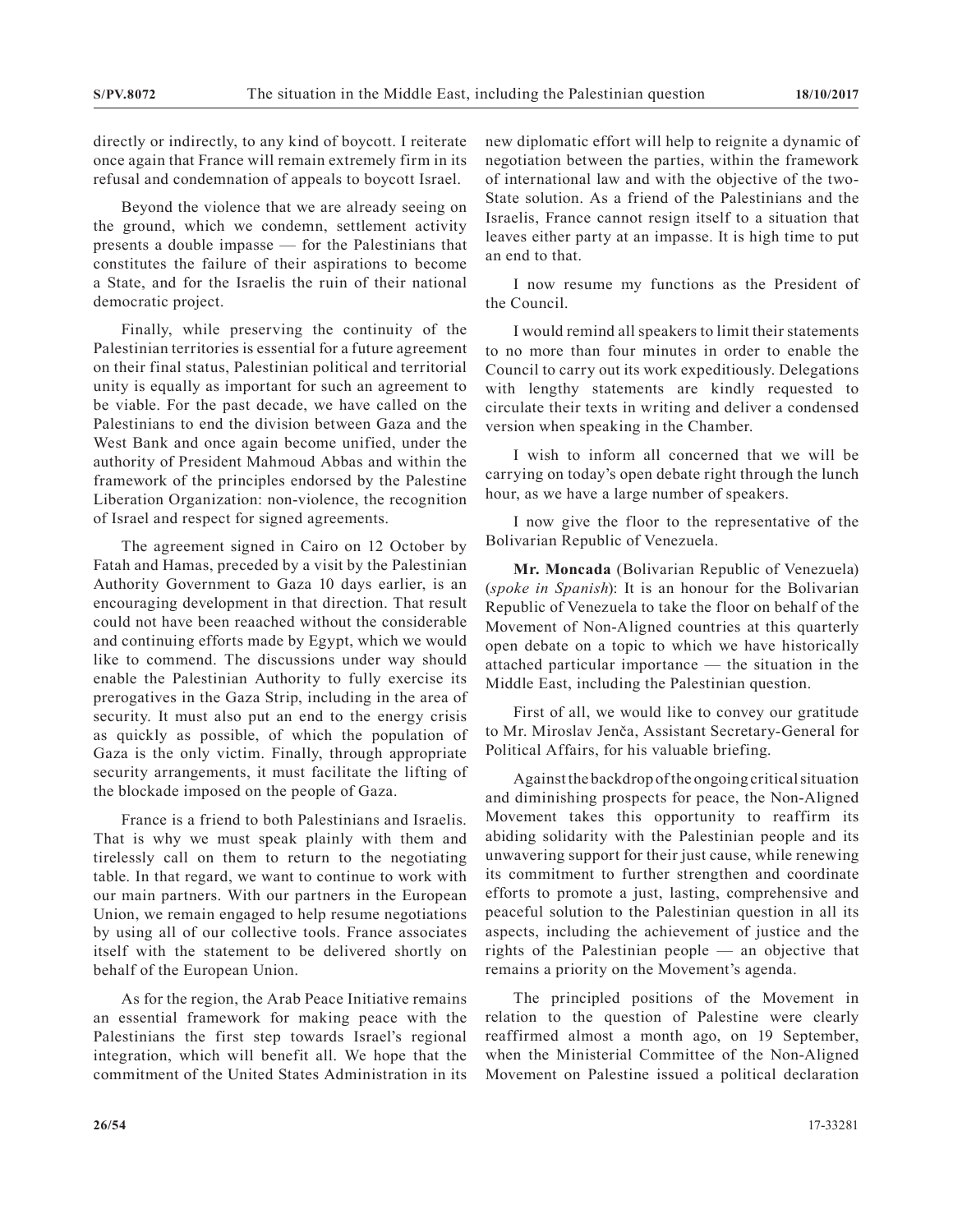of support and solidarity with the Palestinian people, which was later endorsed by consensus by the Ministers for Foreign Affairs of the Movement.

Moreover, the member States of the Movement reaffirm that the ongoing Israeli occupation and the Palestinian-Israeli conflict as a whole continue to pose a serious threat to international peace and security, which requires urgent attention and a solution, in accordance with international law, the relevant United Nations resolutions and, of course, the Charter of the United Nations itself. In that regard, the Movement stands ready to contribute to the achievement of a just, lasting and peaceful solution, and we call for the intensification of international and regional efforts in support of that goal, while recalling the responsibilities of the Security Council and of the General Assembly in that regard, as was most recently reaffirmed in resolution 2334 (2016), which was wholeheartedly welcomed and supported by the Movement.

We believe that the resolution provides the most viable path, setting forth the requirements and parameters for a just solution that would safeguard the two-State solution along the 1967 lines and create the necessary conditions to end the occupation, justly resolve the conflict in all its aspects and make Palestinian-Israeli peace and security a reality. In addition, the Movement continues to call for the resolution to be fully respected and implemented, while stressing that it remains central to redressing the situation on the ground, de-escalating tensions and fostering an appropriate environment for the pursuit of peace. In that regard, we reiterate the need for a substantive written report to be presented regarding the implementation of the resolution, in order to support the Council's duties and ensure proper documentation of the implementation of the resolution's provisions, especially in the light of Israel's continued disregard of the Security Council and its violation of its legally binding resolutions.

The Non-Aligned Movement expresses its grave concern regarding recent developments in the occupied Palestinian territory, including East Jerusalem. In particular, the Movement is concerned about the ongoing, escalating policies and measures by Israel, the occupying Power, aimed at expanding its illegal settlements campaign and to continue to consolidate its half-century of invasion and occupation of Palestinian land and its violation of the rights of the Palestinian people.

Rather than ceasing its violations, reversing the negative trends on the ground and demonstrating its commitment to the two-State solution on the basis of the pre-1967 lines, as demanded by the Security Council and the international community as a whole, Israel continues to act with contempt for the Council and in breach of its legal obligations. In that regard, member States of the Movement strongly condemn the recent provocative decisions of Israel, the occupying Power, to proceed with its settlement activities in grave breach of international law and of the relevant United Nations resolutions, including resolution 2334 (2016). Moreover, we are alarmed by and deeply deplore the flagrant contempt of Israel, the occupying Power, for the unequivocal decision by the Security Council in that regard, which clearly reaffirmed that Israel's settlement activities have no legal validity and that they constitute a flagrant violation of international law. That resolution also calls on Israel to immediately and completely cease all settlement activities in the occupied Palestinian territory, including East Jerusalem, and to fully respect all of its legal obligations, including under the Fourth Geneva Convention.

We must also once again warn of the high risk for further deterioration and destabilization, as witnessed recently in occupied East Jerusalem due to provocative and illegal Israeli actions in the Old City and at Haram Al-Sharif, which houses the Al-Aqsa Mosque, including attempts to undermine the historic status quo at the holy site, which dramatically raised tensions and inflamed religious sensitivities. Those practices must stop in order, among other things, to ensure Palestinian freedom of access and worship, as well as to ensure full respect for the sanctity of all the holy sites and to avert any further destabilization.

The situation in Gaza continues to elicit great concern for the Movement, in particular the grave humanitarian situation. In that regard, the Movement reiterates its call for the complete lifting of the more than 10-year-long Israeli blockade of the Gaza Strip, while also stressing that the crisis in Gaza must be comprehensively addressed in accordance with international law, including humanitarian law and human rights law, and in accordance with the relevant United Nations resolutions in the context of the overall situation of the continuation of the illegitimate, belligerent Israeli foreign occupation of Palestinian territory since 1967, including East Jerusalem, and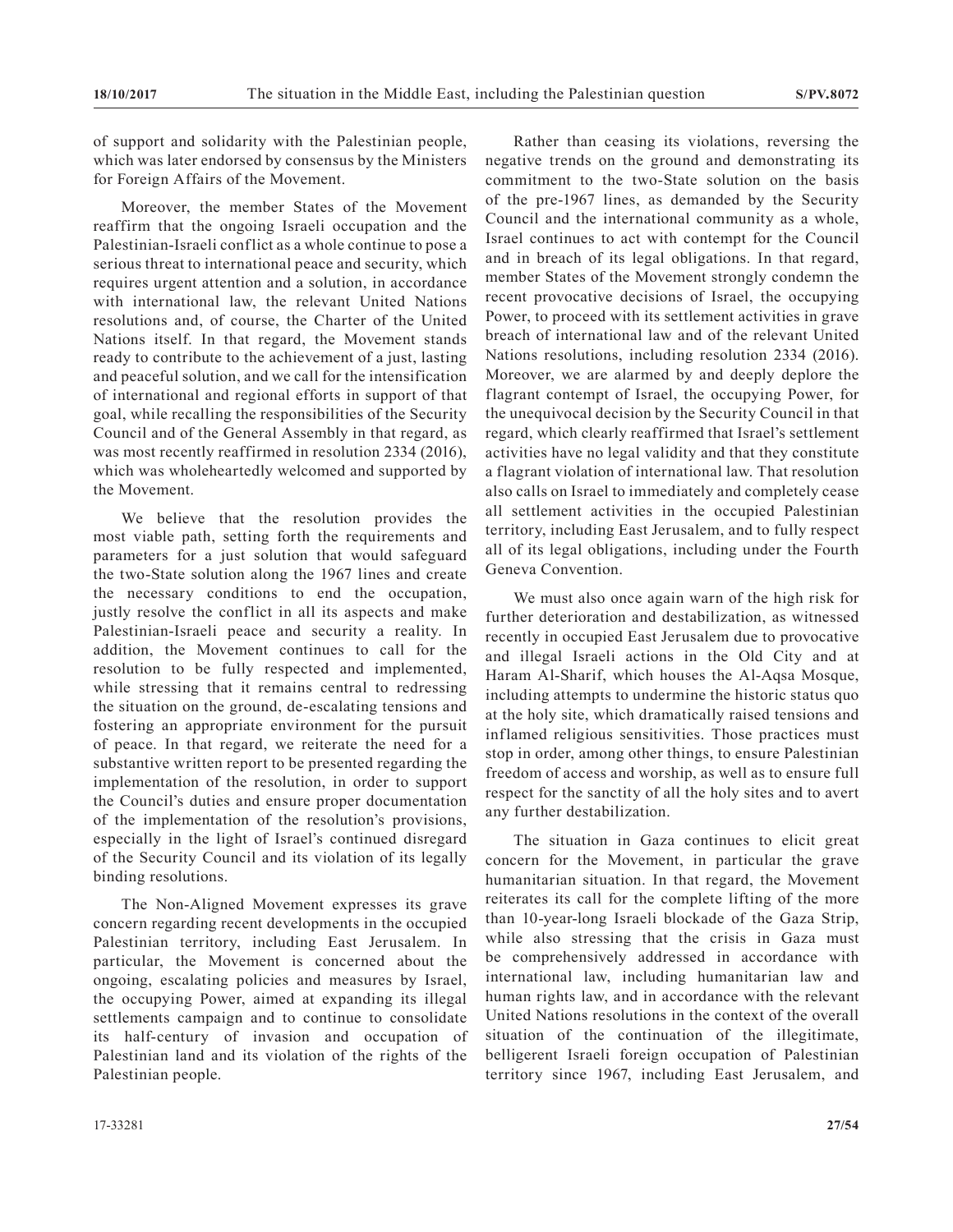of the unequivocal calls for an end to a half-century of occupation.

Moreover, the Non-Aligned Movement welcomes recent steps being taken towards Palestinian reconciliation, including the signing of the unity agreement between the Palestinian Authority and Hamas on 12 October, and expresses its full and resolute support for efforts aimed at ensuring Palestinian unity and the effective functioning of a Palestinian national consensus government in Gaza.

Next month will mark another sombre anniversary for the question of Palestine: the seventieth anniversary of the General Assembly's decision to split Mandated Palestine via its adoption of resolution 181 (II), of 29 November 1947. In that regard, the member States of the Movement reiterate their calls for the intensification of international efforts aimed at achieving, without further delay, an end to the Israeli occupation that began in 1967 and a just, lasting, comprehensive and peaceful solution, while reiterating the Movement's readiness to cooperate and support all relevant efforts in line with the decisions taken during the seventeenth Summit of the Non-Aligned Movement on Margarita Island.

The Movement of Non-Aligned Countries reaffirms that all measures and actions taken by Israel, the occupying Power, such as its illegal decision of 14 December 1981, which purports to alter the legal, geographical and demographic status of the occupied Syrian Golan and its institutional structure, in addition to Israel's measures to apply its jurisdiction and administration there, are null and void and have no legal effect. In that regard, in line with our principled position, we demand once again that Israel abide by resolution 497 (1981) and withdraw fully from the occupied Syrian Golan to the lines of 4 June 1967, in accordance with resolutions 242 (1967) and 338 (1973).

In addition member States of the Movement emphasize the need for Israel to withdraw from all Lebanese territories, including the Sheba'a farms land, the Kfar Shuba Hills and the Lebanese part of Ghajar Village, up until behind the Blue Line, in accordance with the relevant international resolutions, and in particular resolution 1701 (2006).

In conclusion, the Movement of Non-Aligned Countries avails itself of this opportunity to reiterate its appeal to the States Members of the Organization to redouble current efforts aimed at overcoming the continued financial shortfalls of the United Nations Relief and Works Agency for Palestine Refugees in the Near East with a view to ensuring adequate, sufficient, predictable and sustained funding for the Agency for the duration of its mandate so it can fully meet the needs of Palestinian refugees and thereby fulfil is humanitarian mission. In that regard, we underscore the need to continue providing political, economic and humanitarian support to assist the Palestinian people and to bolster their resilience and efforts aimed at achieving their legitimate national aspirations, including their inalienable right to self-determination and freedom in their independent State of Palestine, with East Jerusalem as its capital.

**The President** (*spoke in French*): I now give the floor to the representative of Lebanon.

**Mr. Salam** (Lebanon) (*spoke in French*): How many Security Council meetings have been dedicated to the situation in my region since I took office as the Permanent Representative of Lebanon in 2007? How many times have we witnessed the deterioration of peace prospects in the Middle East despite so many good intentions, including the commendable efforts of France?

I have watched closely, and often with indignation, the growing feelings of injustice and disappointment fuelled by three deadly wars in Gaza, an unprecedented intensification of the occupation and a plethora of initiatives for negotiations that would never come to pass. All that is in addition to the underlying wounded memory that seems increasingly difficult to heal and that leads to the sad radicalization of minds. Despite this lugubrious reality, we must not fail to welcome the Palestinian reconciliation agreement reached last week, which rightly revives a certain hope. In that regard, it is also appropriate to thank Egypt for its sustained mediation efforts.

Yet how can that hope be translated into reality when the Israeli authorities continue their relentless pursuit of colonization, which, it should be recalled, is illegal under international law? Simply note Israel's approval of new construction in Hebron, a first in 15 years. That should be resolutely condemned by the Council without further delay. That expansionist policy, which has lasted more than half a century, was summarized by Ariel Sharon in the following terms:

"Everybody has to move, run and grab as many hilltops as they can to enlarge the settlements;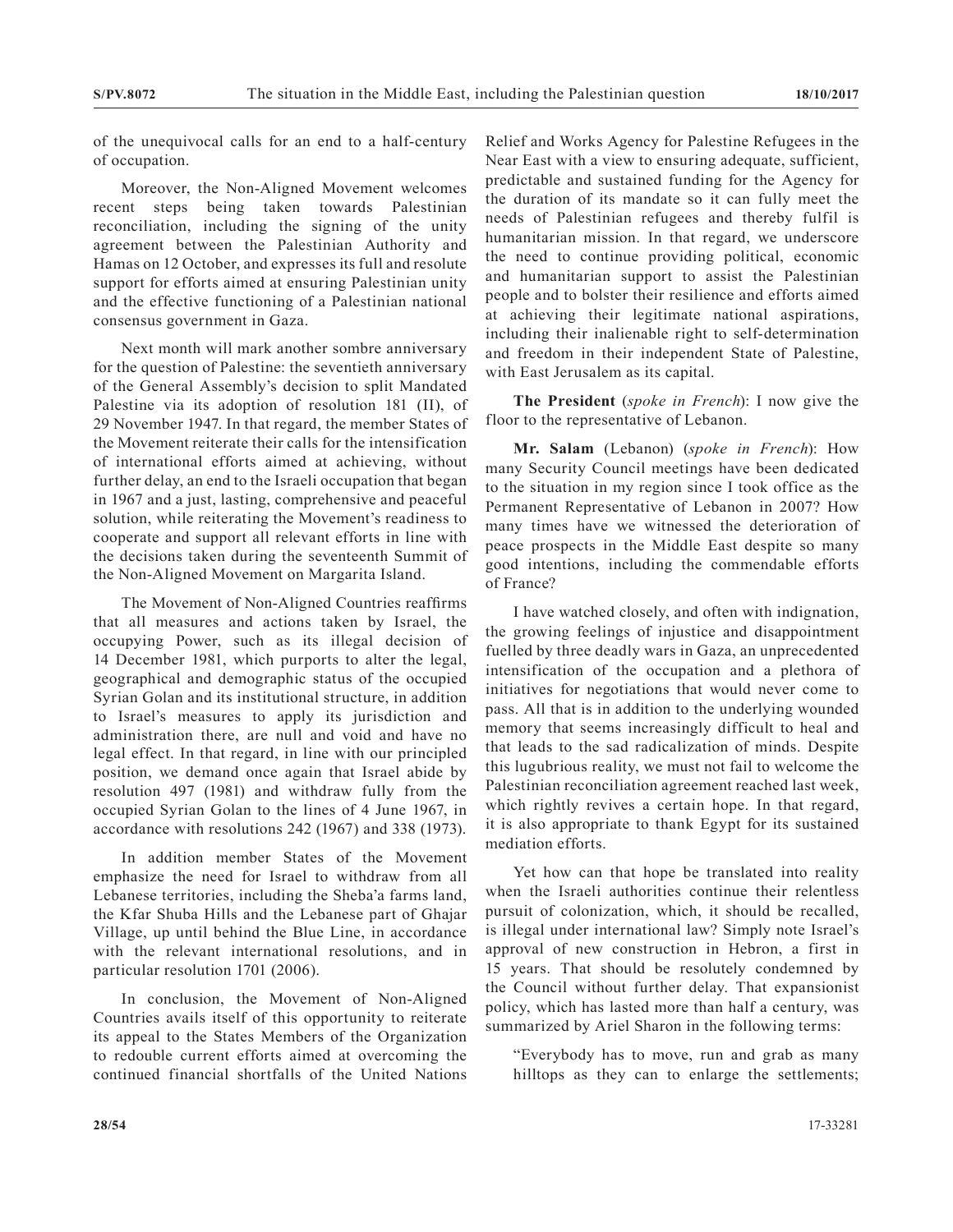because everything we take now will stay ours. Everything we do not grab will go to them".

There is no need to repeat that, as long as the Security Council remains a prisoner of its inability to put an end to those flagrant violations, we will move further away from the two-State solution, with the greatest contempt for the relevant resolutions adopted by this organ.

Before turning to Lebanon, with your indulgence, Madam President, I would like to remind the downtrodden Palestinian people, in this difficult time, of these words from General de Gaulle:

"[a]t the end of our sorrow, there is the greatest glory of the world, that of the men who did not give in".

As for Lebanon, my Government remains deeply committed to the full implementation of resolution 1701 (2006). In that regard, the United Nations Interim Force in Lebanon has demonstrated that it is carrying out its thorny mission, and we reiterate our full confidence in it. Its mission is all the more important because the environment remains exacting. Not one day passes without Israel violating my country's sovereignty, or its leaders bombarding it with incessant threats, which is in direct violation of the provisions of resolution 1701 (2006). I would like to recall that those violations and repeated threats have been duly recorded in letters sent by the Lebanese Mission to the Security Council. It is high time that the Council shoulder its onerous responsibility and ensure that the rules and principles of international law are upheld in order to put an end to such acts.

Could the Council not at least swiftly condemn the unspeakable remarks of Naftali Bennet, Israeli Minister of Education, who, after threatening to send Lebanon back to the Middle Ages, now threatens to attack "the infrastructure, the international airport and the Government institutions" of my country? I repeat that those remarks were made by Israel's Education Minister.

It has now been more than 10 years since the General Assembly adopted a resolution, by an overwhelming majority, calling upon Israel to shoulder its responsibility and compensate my country for the oil spill it caused in 2006 when it bombed the Jiyeh power plant. My country has been treated unjustly. Peace and security cannot be maintained if States are not held to account for the damage they cause. It is in that spirit that we again call upon the Council to act without further delay to compel Israel to fulfil its responsibilities.

With regard to Syria, Lebanon welcomes the considerable reduction in violence since the signing of the memorandum on the creation of de-escalation zones last May in Astana. We support the efforts of the co-sponsors of the process to maintain the ceasefire and facilitate humanitarian access throughout Syria. The international community must also consolidate progress on the ground and support the efforts of Special Envoy Staffan de Mistura to resume negotiations in Geneva in order to reach a political solution to the crisis, pursuant to the relevant Security Council resolutions. The solution must take into account the aspirations of the Syrian people to live in peace and dignity in a sovereign and unified country. That will pave the way for a viable reconstruction process and for millions of refugees and internally displaced persons to return to their homes.

To conclude what could be my last statement as the Permanent Representative of Lebanon to the Security Council, I can only hope that the Council will finally, and without delay, shoulder its responsibilities, as outlined in the Charter of the United Nations, and allow a genuine opportunity for fair and lasting peace to be achieved.

**The President** (*spoke in French*): I now give the floor to the representative of Brazil.

**Mr. Mauro Vieira** (Brazil) (*spoke in French*): I thank France for convening today's meeting.

I will deliver an abridged version of my statement. The full text of the statement will be available for circulation.

We welcome new developments towards the political reunification of the State of Palestine, in particular the agreement signed in Cairo on 12 October and steps taken to extend the authority of the Government of National Consensus to the Gaza Strip. We encourage Palestinian political groups to continue their dialogue. However, we remain concerned about the continued expansion of illegal settlements in the occupied territories and about discussions on the amendment of the Basic Law: Jerusalem, Capital of Israel, adopted by Israel in 1980 and negated by resolution 478 (1980). It is imperative to avoid other unilateral actions that could impede the peace process.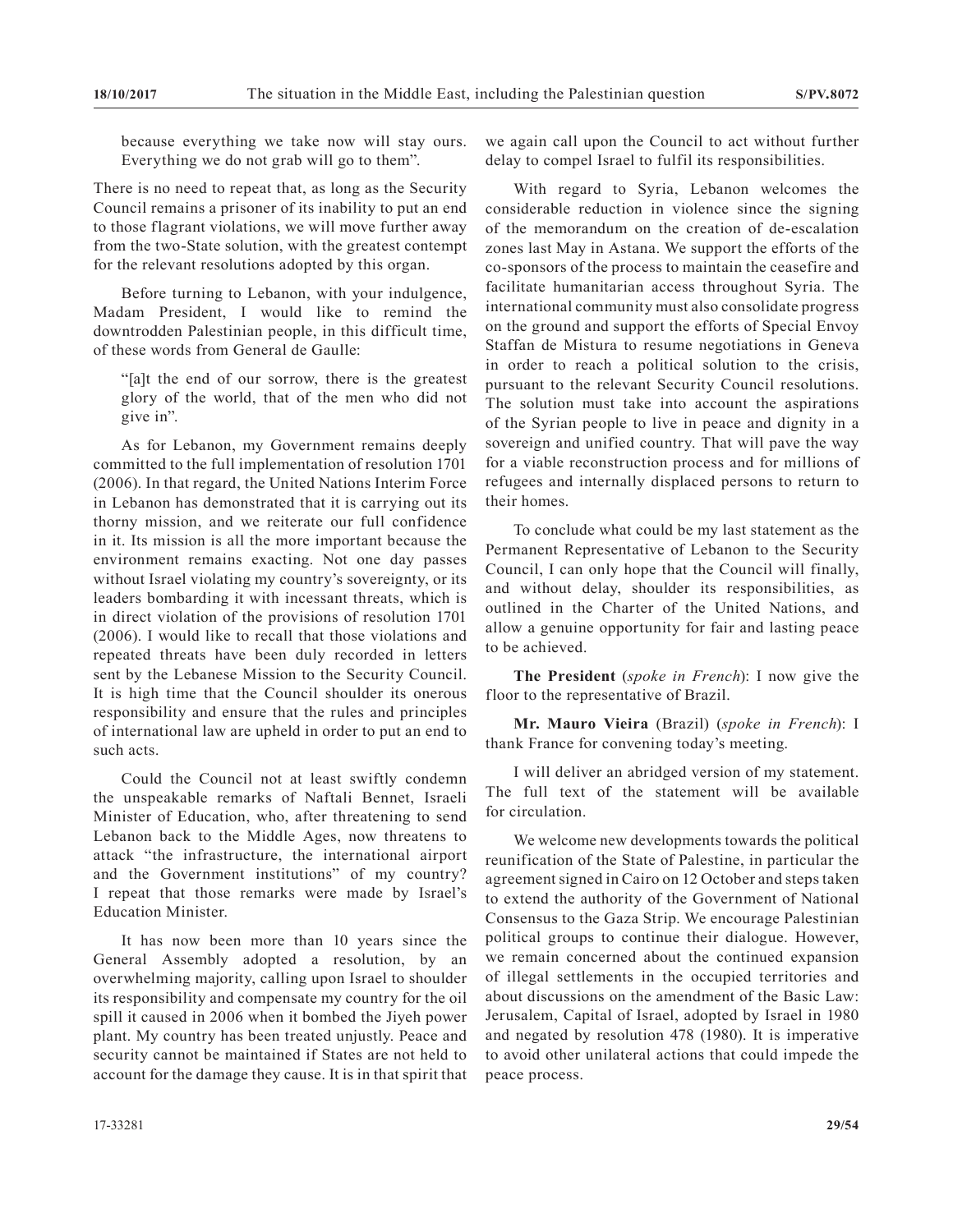Brazil reiterates its full commitment to the two-State solution, with Israel and Palestine living side by side in peace and security, within internationally recognized and mutually agreed boundaries and on the basis of the pre-1967 lines, with East Jerusalem as the capital of the State of Palestine. We recall the fundamental responsibility of the Council to support the resumption of direct negotiations between the parties.

Brazil welcomes the Security Council's decision to extend the mandate of the United Nations Interim Force in Lebanon (UNIFIL). We acknowledge the constructive engagement of France and Italy in negotiations to ensure the continuity of the essential elements of the Force's mandate. The international community must fully appreciate UNIFIL's contribution to the stability of Lebanon. The Force's Maritime Task Force has played a valuable role in preventing arms trafficking to non-State actors in Lebanon and in training the Lebanese Naval Forces. It must continue to have the means necessary to carry out its tasks. We hope that the Council will continue to give its full support to UNIFIL and take into consideration the views of the Government of Lebanon and the troop-contributing countries in its next mandate renewal.

Brazil is also concerned about the plight of Syrian and Palestinian refugees in Lebanon. While acknowledging the hospitality, generosity and spirit of tolerance that permeates Lebanese democracy, we underscore the need to strengthen international cooperation in order to assist those people. It is vital to provide funding for contingency plans drawn up by multilateral agencies for use in the field; improve the social and economic conditions of host communities; promote refugee resettlement initiatives; and ensure their right to return.

Our country has done its part by hosting thousands of refugees affected by the conflict in Syria. Our new migration law will establish a humanitarian visa for travel to Brazil, which will be granted to stateless persons and nationals of countries plagued by instability, armed conflict, disasters or serious violations of human rights law or international humanitarian law. We encourage other countries to take steps to host refugees from conflicts in the Middle East and reduce current pressure on nearby developing countries, such as Lebanon, Jordan and Turkey.

Turning now to the conflict in Syria, we welcome the finalization of parameters for the implementation of

four de-escalation zones that emerged from the Astana process. We must now ensure that efforts under way to address the security dimension of the crisis lead to tangible progress towards a political solution based on resolution 2254 (2015). We welcome the ongoing liberation of areas previously occupied by Da'esh in eastern Syria, but underscore the imperative to respect international humanitarian law in such offensives.

In addition, with regard to the fight against terrorism, we note an increase in the number of letters submitted to the Security Council to justify the use of military action for counter-terrorism purposes under Article 51 of the Charter of the United Nations. It is essential that those letters provide sufficient information concerning attacks in which legitimate self-defence is invoked, which will allow for proportionality and need for the use of force to be assessed. To enhance transparency, Brazil suggests that all such communications be listed on the Security Council's website. We note with interest the ongoing discussions on measures to promote reconstruction and economic recovery in Syria. It is important to create conditions that allow for the dignified voluntary return of refugees and internally displaced persons.

Finally, I would like to say a word about Iran. Brazil joins with many other countries that support the Joint Comprehensive Plan of Action on the Iranian nuclear programme. It is a solid multilateral framework, which was legally adopted by resolution 2231 (2015) and plays a key role in stabilizing the Middle East and in implementing the non-proliferation regime.

Brazil has long believed that the establishment of a zone free of weapons of mass destruction in the Middle East would contribute to peace in the region. We are adding to that traditional position a new legal instrument for promoting a nuclear-free world — the Treaty on the Prohibition of Nuclear Weapons, which Brazil was the first country to sign. We encourage all countries to accede to the Treaty, and we warmly congratulate the International Campaign to Abolish Nuclear Weapons, our partner in the process, on its having been awarded the 2017 Nobel Peace Prize.

**The President** (*spoke in French*): I now give the floor to the representative of the Islamic Republic of Iran.

**Mr. Khoshroo** (Islamic Republic of Iran): I convey my delegation's appreciation to the French presidency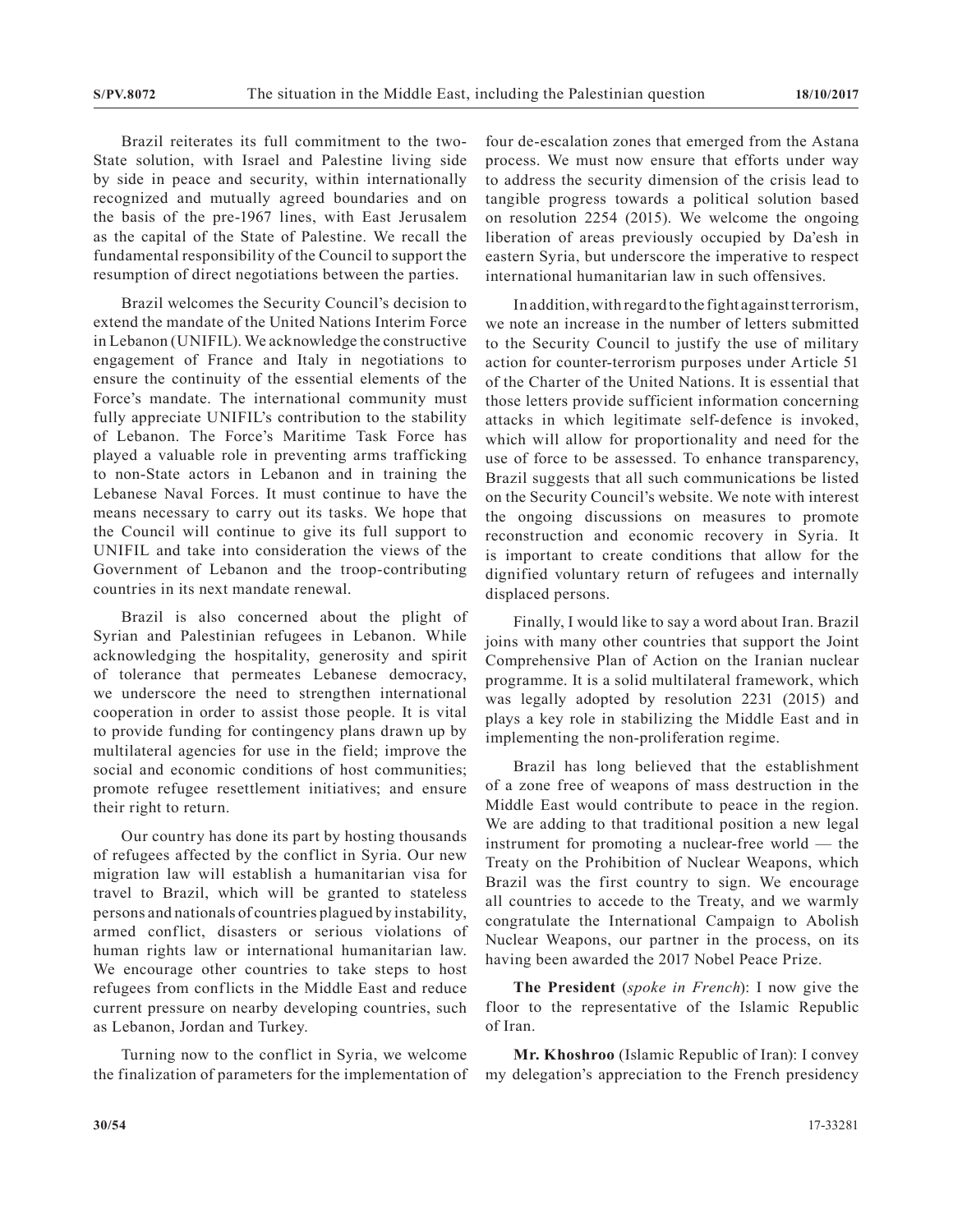for convening this open debate on the situation in the Middle East, including the question of Palestine.

I align myself with the statement made on behalf of the Movement of Non-Aligned Countries.

The Israeli occupation of Palestinian lands is central to every conflict in the Middle East. That injustice has continued for more than seven decades and has been exacerbated by Israeli expansionism and aggressive policies towards Palestinians and the whole region. Attempts by the United States to exclude the issue from the Security Council's agenda serves no other purpose than to ignore the suffering of the Palestinian people resulting from Israeli suppression and occupation — the most prolonged tragic situation, supported by the United States in the Middle East.

The entirety of Israeli history begins with the illegal occupation of Palestinian land and unchecked aggression against its neighbours and other countries in the Middle East — on at least 14 occasions since 1948. That regime arrogantly and flagrantly continues to violate at least 86 Council resolutions, from resolution 54 (1948) to 2334 (2016). Those violations have taken place with the total impunity that the regime continues to enjoy. Israel also continues to flout all international regimes governing weapons of mass destruction by refusing to adhere to the Treaty on the Non-Proliferation of Nuclear Weapons, the Biological Weapons Convention and the Chemical Weapons Convention. The nuclear weapons in the hands of the regime represent the most serious threat to the security of every State in the Middle East.

Although the Israeli occupation of Palestinian lands certainly is the main source of instability in the Middle Ease, there are other contributors. Foreign intervention, occupation and its consequent instability and attempts to engineer societies in the Middle East have created breeding grounds for terrorism, terrorists and extremist groups. Those groups, which initially received support from the United States and its allies, have been transformed into the monsters that now threaten those who once supported and created them. The United States tries to give the wrong attribution when it comes to the root causes of insecurity in the Middle East. As our Supreme Leader emphasized only today, we will not waste our time replying to rants of a brute nature.

We have not neglected the serious crises affecting the region, and, on numerous occasions, have proposed plans to end armed conflicts. Unfortunately, almost every one of our proposals, including initiating a forum for regional dialogue, has fallen on deaf ears. However, those crises are perpetuated by those willing to spend their dollars on beautiful American military equipment. Military equipment and weapons targeting women and children in Yemen are not beautiful. Beauty, rather, lies in the eyes of the innocent children who are being killed.

I am most confident to say that no country has done more than Iran in combating Da'esh in the region. If we had hegemonic ambitions, the nuclear deal would never have been reached. The new United States Administration's approach and the recent dangerous strategy adopted with regard to the deal and Iran run counter to the will of the international community. We are witnessing today a United States that is more isolated globally than ever before, while the goodfaith nature of Iran's policies and positions has become apparent to the international community.

In conclusion, with regard to the Middle East, I should say that the right approach is not difficult to find. It requires a willingness to engage and search for peace and justice with regard to the long-standing problem of the Palestinian issue in the Middle East.

**The President** (*spoke in French*): I now give the floor to the representative of Indonesia.

**Mr. Djani** (Indonesia): Let me first congratulate France for once again raising this important issue within the framework of an open debate of the Security Council on the Middle East.

We also wish to align ourselves with the statement made by the representative of the Bolivarian Republic of Venezuela on behalf of the Movement of Non-Aligned Countries, and that to be made by the representative of Cuba on behalf of the Committee on the Exercise of the Inalienable Rights of the Palestinian People. We also thank Mr. Miroslav Jenča, Assistant Secretary-General for Political Affairs, for his briefing.

Indonesia is pleased to welcome the landmark agreement reached last week by the leaders of Hamas and Fatah. We believe that a united Palestine will further strengthen their struggle to achieve a peaceful settlement to the Israeli-Palestinian conflict through a two-State solution. As a consistent advocate of the Palestinian cause, Indonesia has always urged unity among all Palestinians in order to enable them to confront their common issues together. The agreement is an essential step towards the full reunification of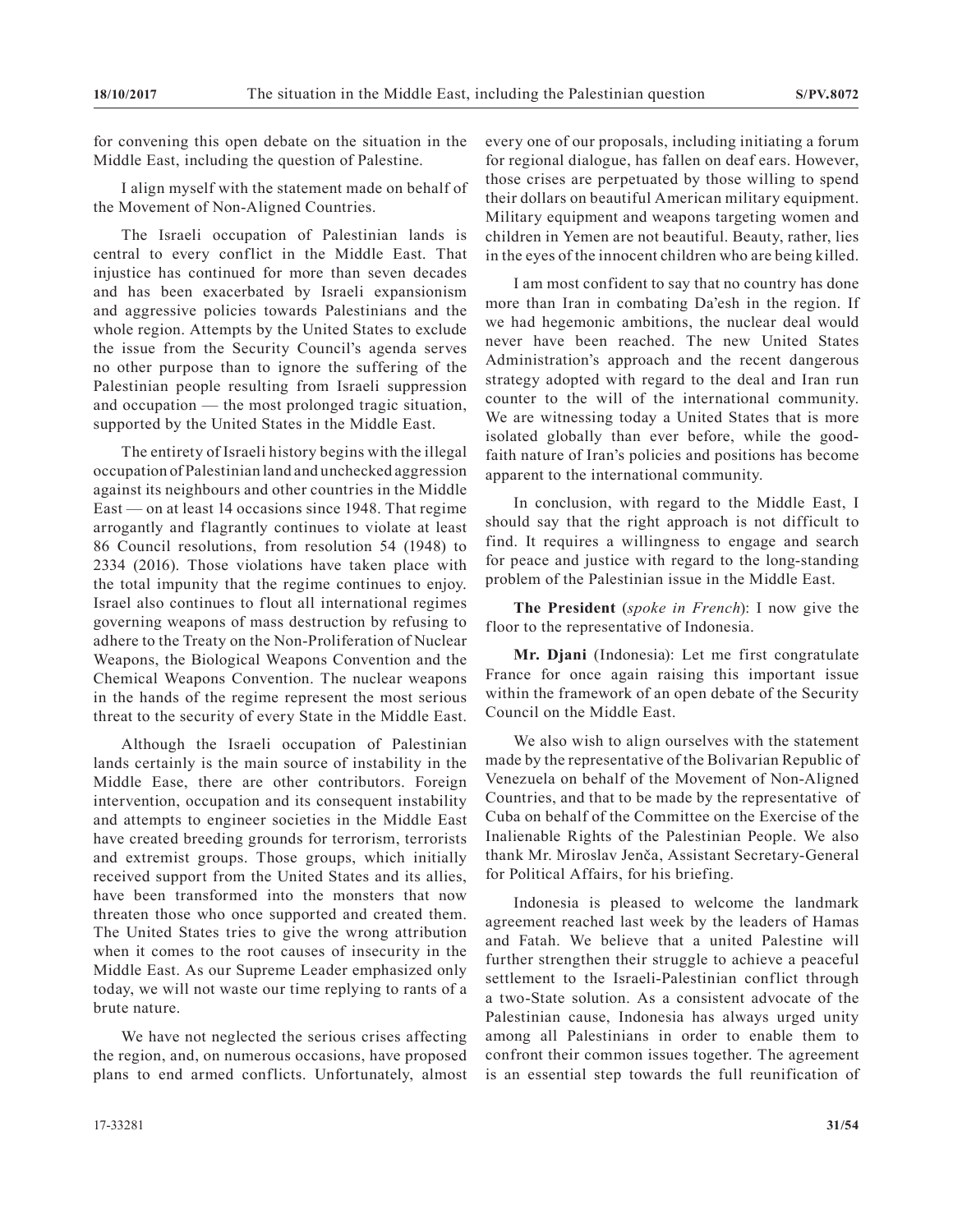the West Bank and Gaza, and keeps alive prospects for the peaceful emergence of a Palestinian State. We appreciate Egypt's role in that regard. The agreement is of tremendous interest in Indonesia, where it was warmly welcomed by all our people. Indonesia commends the leadership of the Palestinian people and celebrates Palestinian unity.

Indonesia once again reiterates its call upon members of the international community to fulfil their obligation to push for peace in the Middle East by playing their due parts, just as the Palestinian leadership did last week by coming together. That call is of particular importance in the context of the Security Council, in view of fulfilling its responsibility for the maintenance of international peace and security.

It has always been of grave concern to Indonesia that the Palestinian-Israeli conflict has needlessly gone on for too long in the history of humankind, with unhappy implications for generations of children who have found it difficult to lead normal lives. We reiterate that the time has come to end that conflict, while recalling the pivotal adoption of resolution 2334 (2016), of December 2016, and once again calling for its full implementation. In the resolution's wisdom of casting its vision upon the road to peace, the Council rejected Israel's establishment of settlements in Palestinian territory occupied since 1967, while categorically condemning them as illegal and a flagrant violation of international law. Settlements continue to be a major obstacle to the achievement of the two-State solution and a just, lasting and comprehensive peace in the Middle East.

We therefore express our dismay that, as of this open debate, States Members of the United Nations have not received a substantive report from the Secretary-General, as stipulated by the resolution, detailing its implementation. In effect, three of those quarterly reports have yet to be forwarded.

My delegation recalls that, merely months following the adoption of resolution 2334 (2016), the Government of Israel announced the construction of the first new settlement in the West Bank in two decades. That policy derailed the authority of the Council, in particular with regard to the substance of resolution 2334 (2016). A failure by the United Nations to take measures in its implementation and to report diligently when expected at the due time can only serve to yield to Israel misplaced confidence in the error of its ways

and encourage it to continue to undermine the just and lasting solution envisaged in the two-State solution.

On Yemen, Indonesia sees no other way to arrive at a solution to the conflict except through a Yemeni-led negotiation process, in which all the parties involved participate in an inclusive, peaceful and democratic manner. There is no military solution to the conflict. The lack of concrete results in the peace process continues to create suffering for Yemeni civilians, causing great damage every day to the humanitarian situation in Yemen, which is aggravated by famine and the outbreak of cholera. Indonesia emphatically urges the parties to return to the negotiating table in good faith so as to ensure a peaceful settlement.

On Syria, Indonesia underscores that the Astana process and other regional initiatives launched in the recent months to end local hostilities have led to a considerable reduction in the level of fighting in the country, through the implementation of various de-escalation zones. We underline the need to preserve the unity and territorial integrity of the Syrian Arab Republic. What is further needed is reconstruction and rehabilitation, as well as to ensure the safety and wellbeing of civilians in Syria. Indonesia highly appreciates the activities of the humanitarian personnel of the United Nations stationed in Syria, namely, the Office for the Coordination of Humanitarian Affairs and the World Health Organization, as well as of the Syrian Arab Red Crescent.

I would like to once again emphasize that Indonesia will never waver from its commitment to supporting the Palestinian struggle for independence as a true partner in the efforts to find a peaceful solution to sustaining peace in the Middle East. Nevertheless, I would like to end by posing a question to the Chamber, namely, How many more open debates do we need to have on the issue of Palestine before there is progress on the ground? Life is at stake.

**The President** (*spoke in French*): I now give the floor to the representative of Peru.

**Mr. Meza-Cuadra** (Peru) (*spoke in Spanish*): Peru welcomes the convening of this quarterly open debate on the situation in the Middle East, including the Palestinian question. We are grateful for the valuable briefing made by Mr. Miroslav Jenča, Assistant Secretary-General for Political Affairs.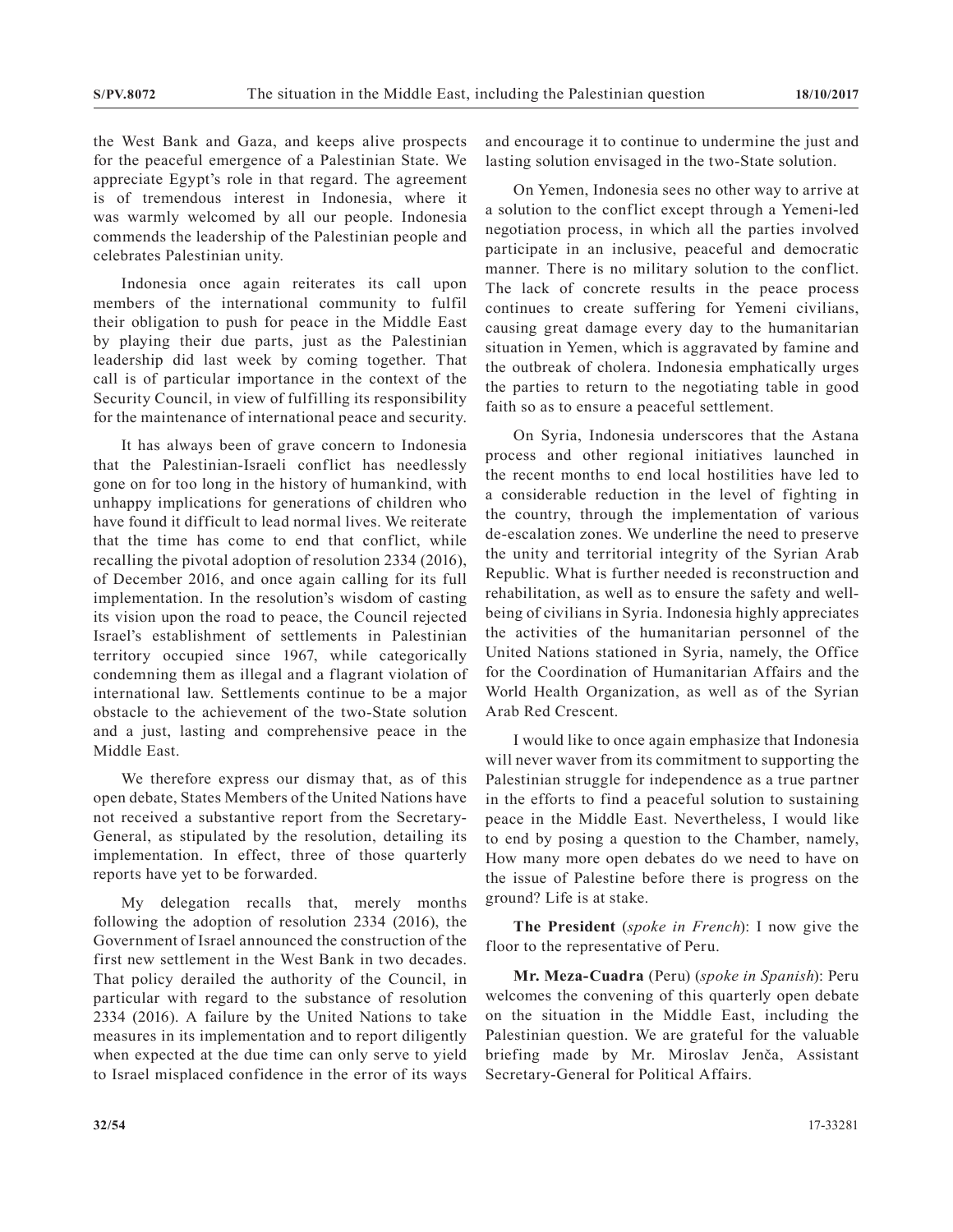The treatment afforded to the sensitive issue of the Palestinian question in a forum such as this usually leads to actions on the ground that undermine the expected two-State solution. The serious deterioration of the humanitarian situation in Gaza and the various terrorist acts tend to be the focus of our attention in debates such as this. On this occasion, however, we appreciate the commitment to intra-Palestinian reconciliation agreed to in recent days, under the auspices of Egypt, which we hope will further the peace process between Israel and Palestine. We hope that such agreement will make it possible for the Government of National Consensus to resume its responsibilities in the Gaza Strip and be better able to meet the pressing humanitarian needs of its population, particularly in the provision of basic services. We also ohpe that it will lay the foundation for the reunification of Gaza and the West Bank, including East Jerusalem, under the control of a legitimate and democratic Palestinian Government. We furthermore expect that the agreement, by having a positive impact on security conditions, will pave the way for the gradual elimination of restrictions on the movement of goods and people to and from Gaza. For that purpose, a definitive renunciation of the use of violence and a recognition of the existence of the State of Israel are imperative.

In that context, it is necessary to lend a renewed sense of urgency to the efforts of the international community to promote direct negotiations between the parties in order to achieve the two-State solution — two States living side by side in conditions of peace and mutual recognition. In that regard, Peru encourages and supports the more visible commitment being undertaken by the Quartet, the renewed support for the Arab Peace Initiative in Amman, the good offices deployed by various European States, the efforts of the United States and the very praiseworthy efforts of Egypt in the name of peace. We also highlight the personal commitment expressed by Secretary-General António Guterres during his first official visit to the region of helping the parties to resume meaningful negotiations.

Peru, a country committed to multilateralism and the development of international law, attaches the utmost importance to compliance with resolutions adopted by the Security Council, such as resolution 2334 (2016), which calls upon Israel to cease its settlement practices, demolition of homes and evictions in the territories occupied since 1967, including East Jerusalem. Peru notes with concern the reports provided by Mr. Mladenov regarding the intensification of those practices throughout the year. Such practices seriously endanger the territorial integrity of the Palestinian State and make the two-State solution increasingly distant. Moreover, in accordance with the provisions of resolution 2334 (2016), we reiterate the call to all parties directly involved to put an end to acts of violence, human rights abuses and inflammatory rhetoric, which exacerbate feelings and deepens resentment.

In that regard, Peru recognizes the inalienable right of Israel to safeguard its own security and existence by exercising legitimate self-defence, in accordance with the principles of proportionality and lawfulness. Since 1947, when Peru was part of the United Nations Special Committee on Palestine, we have maintained an unchanging and clear position on the issue. We support the solution of two States living within secure and mutually recognized borders as a basis for peaceful coexistence.

Along those lines, during its forthcoming participation as a non-permanent member of the Council during 2018 and 2019, Peru will continue to support the facilitation of a minimum framework of understanding for the resumption of direct negotiations between the parties, as well as an improvement of the situation on the ground.

**The President** (*spoke in French*): I now give the floor to the representative of Pakistan.

**Ms. Lodhi** (Pakistan): My delegation thanks the French presidency of the Security Council for convening this open debate. Let me also thank the Assistant Secretary-General for his briefing.

Discussions on the situation in the Middle East invariably become a sombre reminder of the spectre of violence, turmoil and conflict that has afflicted millions of people across the region. Nothing epitomizes that more than the plight and suffering of the Palestinian people. On the fiftieth anniversary of the illegal occupation of their homeland, the aspirations of the Palestinian people to live a life of freedom and dignity still remain a distant and elusive ideal. The lack of progress on the Palestinian issue has not only betrayed the hopes and aspirations of generations of Palestinians, it has also sowed the seeds of seemingly endless hostility and discord in the region.

However, some aspects of the Middle East's political landscape today offer reason for optimism.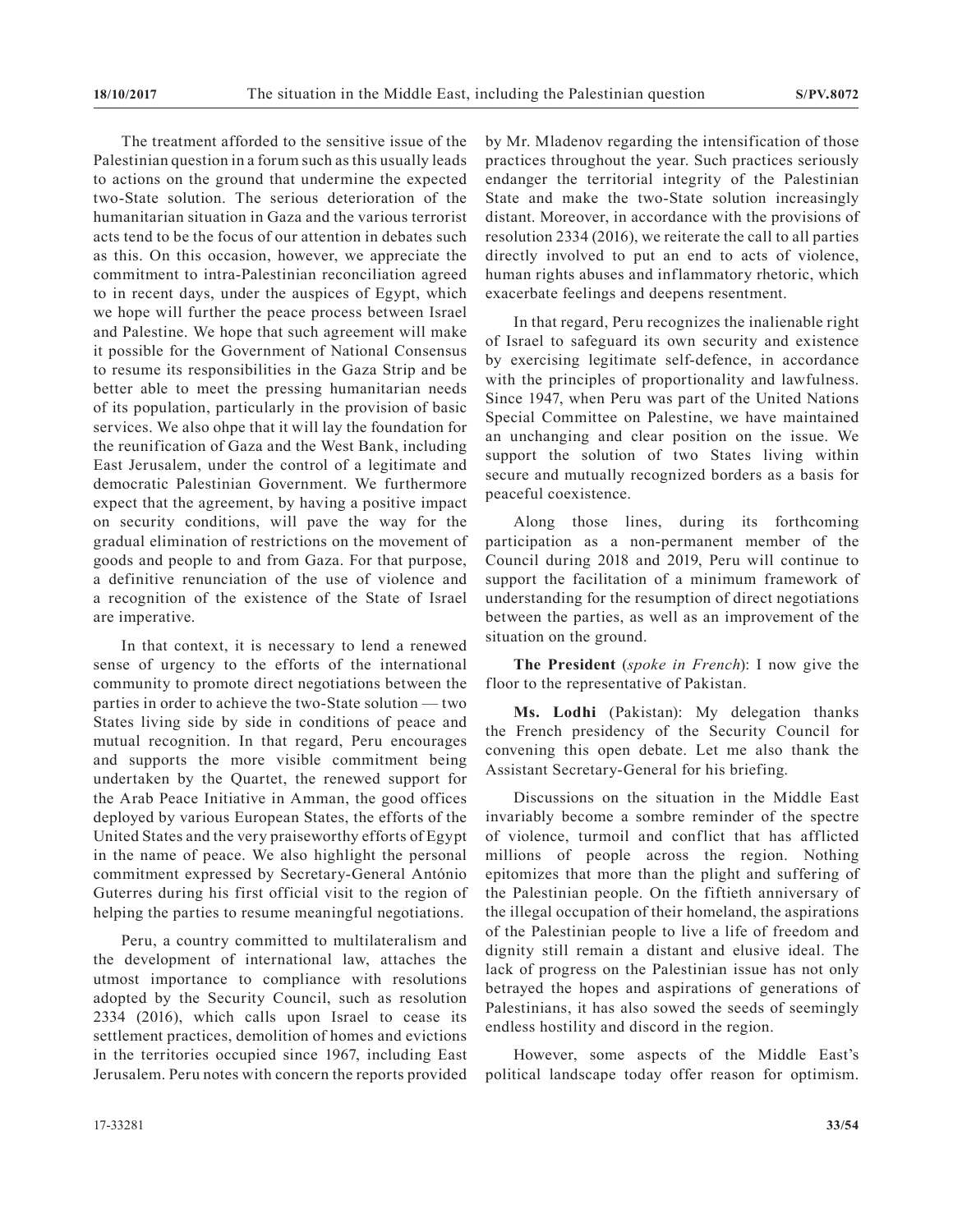The political reconciliation forged between Fatah and Hamas in Cairo last week is a landmark achievement. It not only restores political unity within Palestinian ranks, but also provides renewed strength and vigour to the legitimate cause of the Palestinian people. We congratulate the Palestinians on that singular achievement and hope that it will lead to real progress. But that development by itself is not enough to tip the scales of justice in favour of the long-suffering Palestinians. The international community must renew its resolve to sustain that positive momentum. As a first step, the illegal and oppressive siege of Gaza by Israel must be lifted.

A viable, independent and contiguous State of Palestine — on the basis of internationally agreed parameters, the pre-1967 borders and Al-Quds Al-Sharif as its capital  $\frac{1}{1}$  is the only sustainable guarantee for enduring peace in the Middle East. During his recent visit to Gaza, Secretary-General António Guterres said: "I have a dream. A dream to one day see the Holy Land with two States". Yet that vision is consistently and brazenly being undermined by the illegal Israeli settlements in occupied territories. As affirmed by the Secretary-General's reports to the Security Council pursuant to its resolution 2334 (2016), settlement activity has in fact been stepped up. It has intensified. In addition, the systematic practice of dispossessing Palestinians of their homes and displacing them from their lands and livelihoods in the West Bank, including East Jerusalem, continues unabated.

Any unilateral attempts by Israel to alter or re-engineer the existing status quo in the old city of Jerusalem is an unacceptable provocation for billions of Muslims around the world — it must cease. That was highlighted again during tensions surrounding the Holy Al-Aqsa Mosque in July. Creating alternative facts on the ground cannot change historic realities or neutralize or reverse the legal rights of people living under foreign occupation, in Palestine or indeed elsewhere.

A just peace in Palestine is not only a matter of regional significance; it is a fundamental precondition for global peace and security. A two-State solution remains an absolute imperative. There is no "plan B". There can be no other plan than a two-State solution for the region.

Challenges confronting the Middle East are complex and myriad. They are also often mutually reinforcing and interlinked, and therefore require greater cooperation and coordination between the States of the region.

Pakistan reaffirms its unequivocal support to the sovereignty and territorial integrity of the brotherly people of Iraq. We are convinced that a solution to Iraq's problems must be found within a united and inclusive Iraqi State, while recognizing and reconciling the interests of all Iraqi people.

On Syria, a Syrian-led and Syrian-driven process of political reconciliation is the only pathway to lasting peace in that country. The intra-Syrian talks are pivotal to that end. We hope that the parties will show the necessary flexibility and compromise to bridge their differences.

The situation in Yemen remains grim: 15 million people in the country lack adequate access to clean water, sanitation and hygiene, while 7 million are faced with the threat of famine. All of that is exacerbated by the over 800,000 suspected cases of cholera. That demands a surge in diplomacy as well as in humanitarian support to the millions of people in need across the country.

In conclusion, Secretary-General António Guterres noted in his address to the General Assembly this year that "[w]e are a world in pieces. We need to be a world at peace." (*A/72/PV.3, p. 1*) Our journey towards this shared ideal for world peace and world accord can only begin in the Middle East.

**The President** (*spoke in French*) I now give the floor to the representative of the Syrian Arab Republic.

**Mr. Ja'afari** (Syrian Arab Republic) (*spoke in Arabic*): On 2 November 1917, almost exactly 100 years ago, a British colonialist declaration was issued unilaterally and without consulting the Palestinians — the landowners. The Balfour Declaration, adopted by the League of Nations, tried to legitimize that act by inserting into it what was referred to as the British Mandate for Palestine in 1922.

We heard our British colleague this morning express the pride of his country's Government in issuing that Declaration, which is known legally and internationally as a promise from someone who does not own something to someone who does not deserve it. By then the League of Nations operated as a colonialist company, which replicated in Palestine the experiences of the East India Company and the British South Africa Company. Both experiences generated racist regimes,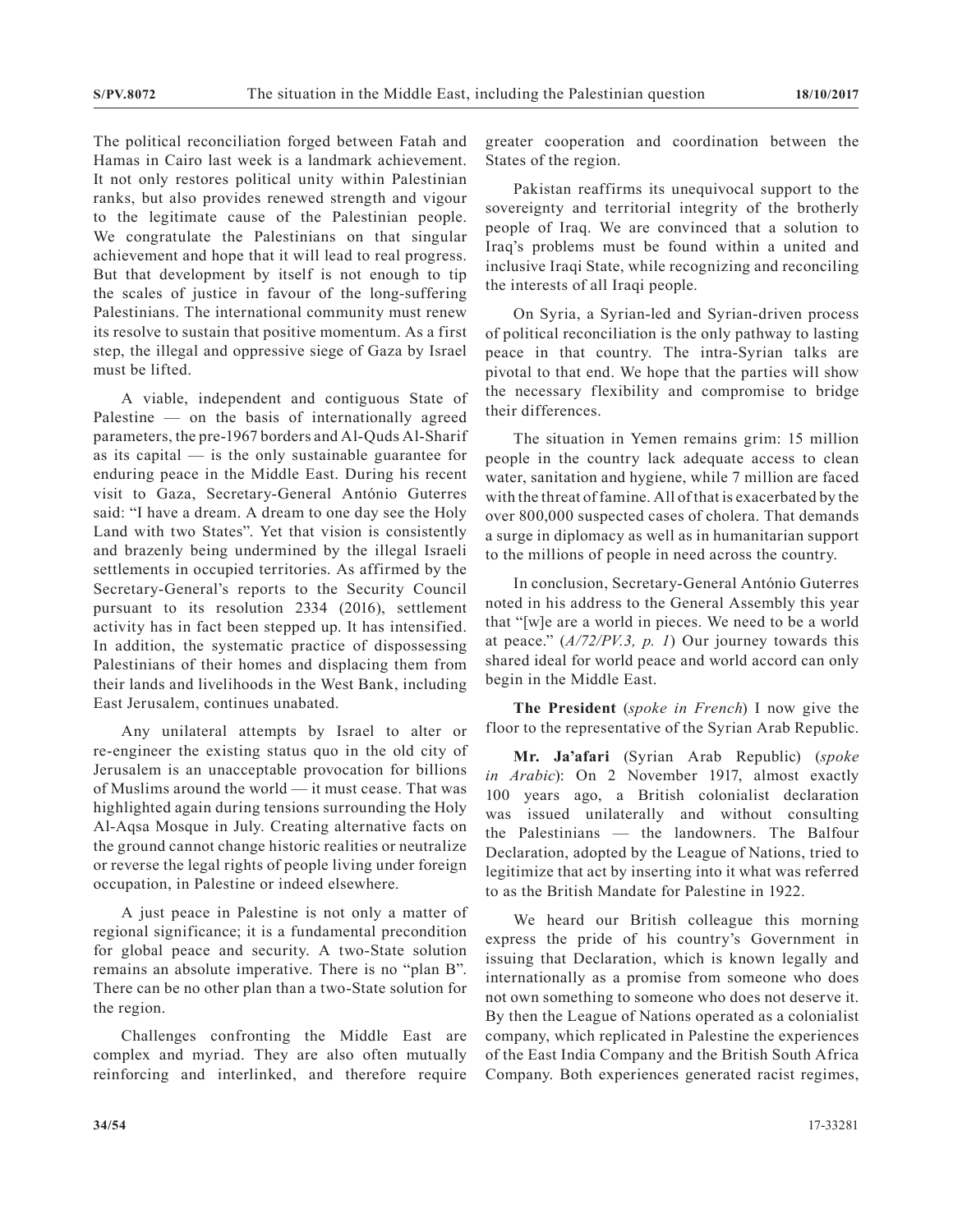including in South Africa in what used to be called Southern Rhodesia.

The United Nations did not seek to rectify the mistake of the League of Nations, as it did with many other issues. Instead, it continued the same approach with regard to Palestine and adopted General Assembly resolution 181 (II), in 1947, which provided for the partition of Palestine and the creation of the Israeli entity. That entity later enjoyed membership of the United Nations following pressure exerted by powerful States.

The support, assistance and protection provided to Israel by certain States, including some permanent members of the Security Council, as well as the systemic and deliberate obstruction of the implementation of dozens of resolutions intended to end this brutal occupation, have led to Israel's arrogance in both the region and the Security Council Chamber. It has led to Israel's expansion and further expropriation of Palestinian Arab land and the perpetration of crimes, aggression and systematic violations of international humanitarian law and human rights law that could constitute war crimes and crimes against humanity.

General Assembly resolution  $273$  (III), 1949, outlined the conditions for approving Israel's membership of the United Nations. Israel was to comply with resolution 181 (II), which provided for the establishment of the Palestinian State. It was also required to comply with resolution 194 (III), of 1948, which provided for the return of Palestinian refugees to their homeland. However, unfortunately, what happened afterwards was the complete opposite.

The United Nations implemented half of resolution 181 (II). It allowed for the creation of Israel in Palestine, but denied Palestinians their right to establish their State. It has also completely abandoned implementation of resolution 194 (III), which provided for the return of Palestinian refugees to their homeland. That served to compound the injustice suffered by the Palestinian people, whose destiney has remained under a racist occupation that is unparalleled in history.

My country, as the Council is aware, is a key party in Security Council debates on the situation the Middle East, and we reiterate once again that Syria's sovereign rights in the Golan Heights, along the borders of 4 June the 1967, are not subject to compromise or surrender. All of our occupied lands and rights will be returned fully to their rightful owners — the settlers will have to leave our land sooner or later. We will not abandon our right to reclaim our occupied land and liberate our citizens living under Israeli occupation in the Syrian Golan, using all the instruments available under the provisions of the Charter of the United Nations and the principles of international law and the Council's resolutions.

The world's suspicious and continuing silence in the face of Israel's policies and practices has encouraged Israel to continue to violate the Separation of Forces Agreement and the resolutions of Security Council. It has provided all forms of support to armed terrorist groups in the area of separation, including Jabhat Al-Nusra and Da'esh, and has facilitated those groups taking over sites of the United Nations Disengagement Observer Force, thereby jeopardizing the lives of its personnel. In fact, groups of troops were kidnapped from the Fiji and Philippines contingents.

Israel has continued to commit crimes by providing direct and indirect support to Da'esh and other terrorist groups and launching repeated attacks on the territories of the Syrian Arab Republic. That means that Israel is not only supporting Da'esh in the occupied Syrian Golan but also supporting terrorist elements inside Syria itself. It is supporting the Da'esh terrorist gangs in Syria.

My country believes that the Security Council still shoulders a historical responsibility in rectifying its course and restoring justice. The goal that has brought us here every month for many years must take the form of immediate, necessary measures by the Security Council — if it is indeed keen to achieve peace and security in the region in order to end the Israeli occupation of Arab territories, including the Syrian Golan. That must include Israel's withdrawal from the occupied territories in the Syrian Golan, Palestine and parts of southern Lebanon, to the borders of 4 June 1967, as well as the implementation of resolutions 497 (1981), 338 (1973) and 242 (1967).

**The President** (*spoke in French*): I now give the floor to His Excellency Archbishop Bernardito Cleopas Auza, Permanent Observer of the Observer State of the Holy See to the United Nations.

**Archbishop Auza**: The region of the Middle East continues to be the epicentre of multiple armed conflicts driven by various causes and by interests of a multitude of actors who participate in them in one way or another. Among those conflicts, which have been of deep concern for the international community for the past 70 years,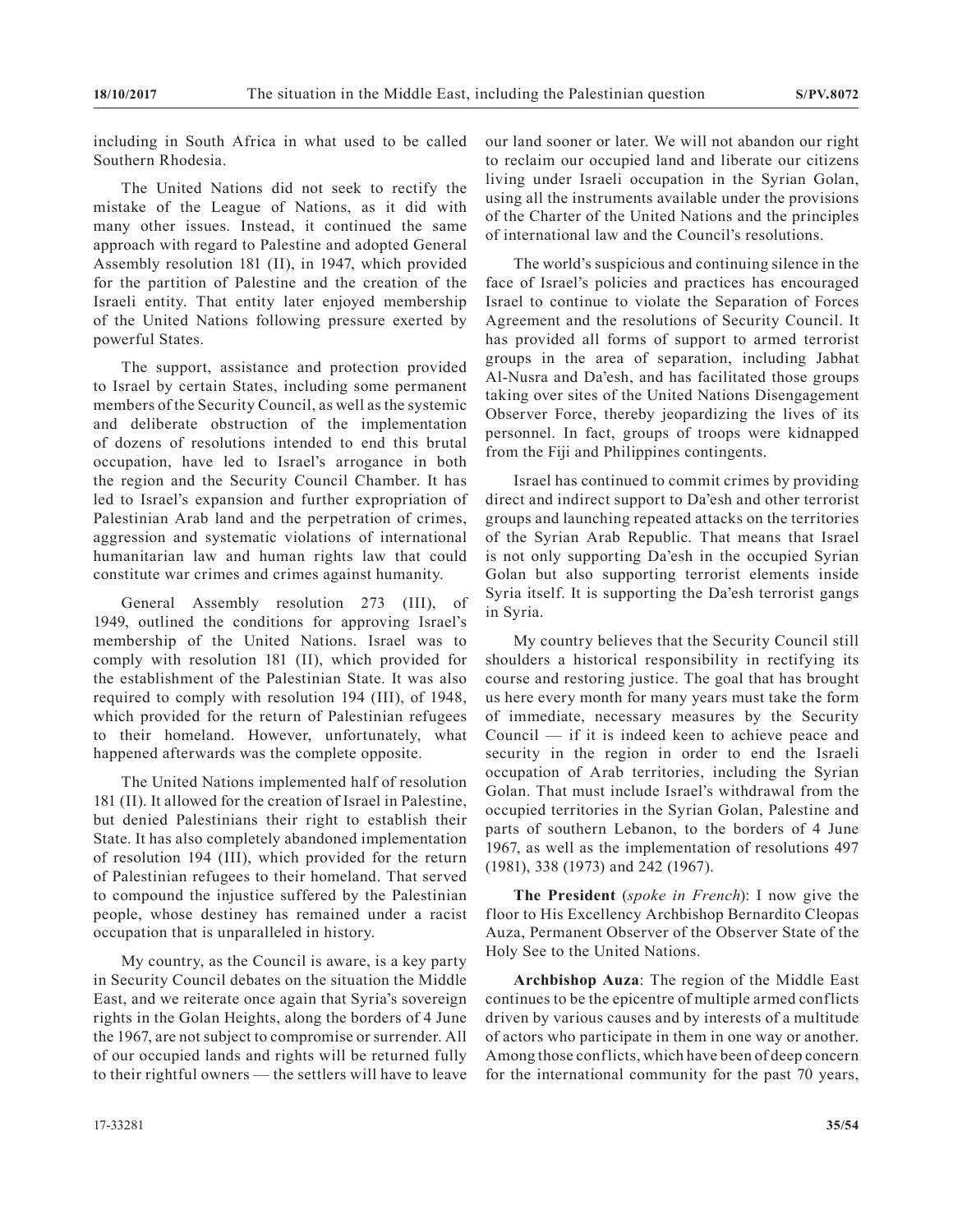are the unachieved Israeli-Palestinian negotiations. The Palestinian question remains paramount among all the problems affecting the Middle East. Its resolution would have a beneficial, cascading effect on the other crises in the region, thereby favouring the advent of durable peace and mutual respect among the diverse components and stakeholders in the Middle East.

For that reason, as it has done since 1947, the Holy See once again reaffirms its unwavering support for the right of both Israel and Palestine to live in peace within secure and recognized borders in an atmosphere of mutual respect and cooperation. The Holy See reiterates its support for the solution of two independent States, convinced that it is the only option that would allow for the peaceful coexistence of Israel and Palestine.

The Holy See calls on the Israeli and Palestinian authorities to show determined political will to reach a solution and give their peoples the precious gift of living in peace and security. Such determination would involve refraining from provocative actions, incitement or inflammatory rhetoric in order to de-escalate tensions on the ground, rebuild trust and create the conditions necessary for negotiations. The impartial support of the international community is needed to assist the two parties in negotiating with confidence and respect for mutual rights and helping them to realize that sincere negotiation is the most effective way towards an honourable and mutually beneficial outcome.

The Holy See acknowledges with satisfaction the recent agreement among the Palestinians, which seems to indicate firm will towards reaching a durable solution.

The Holy See wishes to reaffirm the historic status quo of Jerusalem, in accordance with the relevant United Nations resolutions, and rejects any unilateral measure aimed at changing it. My delegation believes that the Holy City should be a place of convergence and peace and that the followers of the three monotheistic religions of Judaism, Christianity and Islam — indeed, all people of goodwill — should be guaranteed free and unhindered access to the holy places.

My delegation wishes to convey the deep appreciation and strong encouragement of Pope Francis to all who tirelessly toil to find fair political solutions to the many conflicts in the Middle East and to assist in every way the victims of untold violence. Given the continuing overwhelming humanitarian needs in the region, the Holy See continues to add its voice to the appeals for increased funding to help refugees and the

host countries affected, in particular Jordan, Lebanon, Iraq, Turkey and Egypt.

The rights of every citizen everywhere in the Middle East must be respected. In that regard, the rule of law, including respect for religious freedom and equality before the law based on the principle of citizenship, regardless of one's race, ethnic origin or religion, is fundamental for the achievement and maintenance of peaceful and fruitful coexistence among individuals and communities in the region and beyond.

For 2017 to be the start of an era of peace for all the peoples of the Middle East, all the parties concerned in the conflicts in the region, their foreign allies and the entire international community must spare no effort to silence the clamour of war and to start serious negotiations to achieve lasting political solutions to the problems in the Middle East, both recent and ongoing.

**The President** (*spoke in French*): I now give the floor to the representative of Kuwait.

**Mr. Alotaibi** (Kuwait) (*spoke in Arabic*): Let me thank the President for convening this meeting, as well as Mr. Jenča for his important briefing to the Security Council.

We associate ourselves with the statement made by the representative of the Bolivarian Republic of Venezuela on behalf of the Movement of Non-Aligned Countries.

More than 50 years have passed since the start of the Israeli occupation of Palestinian territories, including East Jerusalem. In that time, we have seen continuous violations of the most fundamental rules of international law, including breaches by Israel of its legal obligations as an occupying Power under international conventions.

The illegal plans and policies aimed at Judaizing the Holy City, distorting its national Arab identity and at altering its demographic composition, in addition to isolating it from the rest of Palestinian territory, continue, as does the illegal expansion of settlement activities in the Palestinian territories. Thas has taken place despite the numerous Security Council resolutions that have condemned Israeli practices and confirmed their illegality, the most recent being resolution 2334 (2016). Faced with that fact, the international community has remained incapable of making the occupying force comply with its resolutions. It is disconcerting to see the disdain shown by the occupying Power for the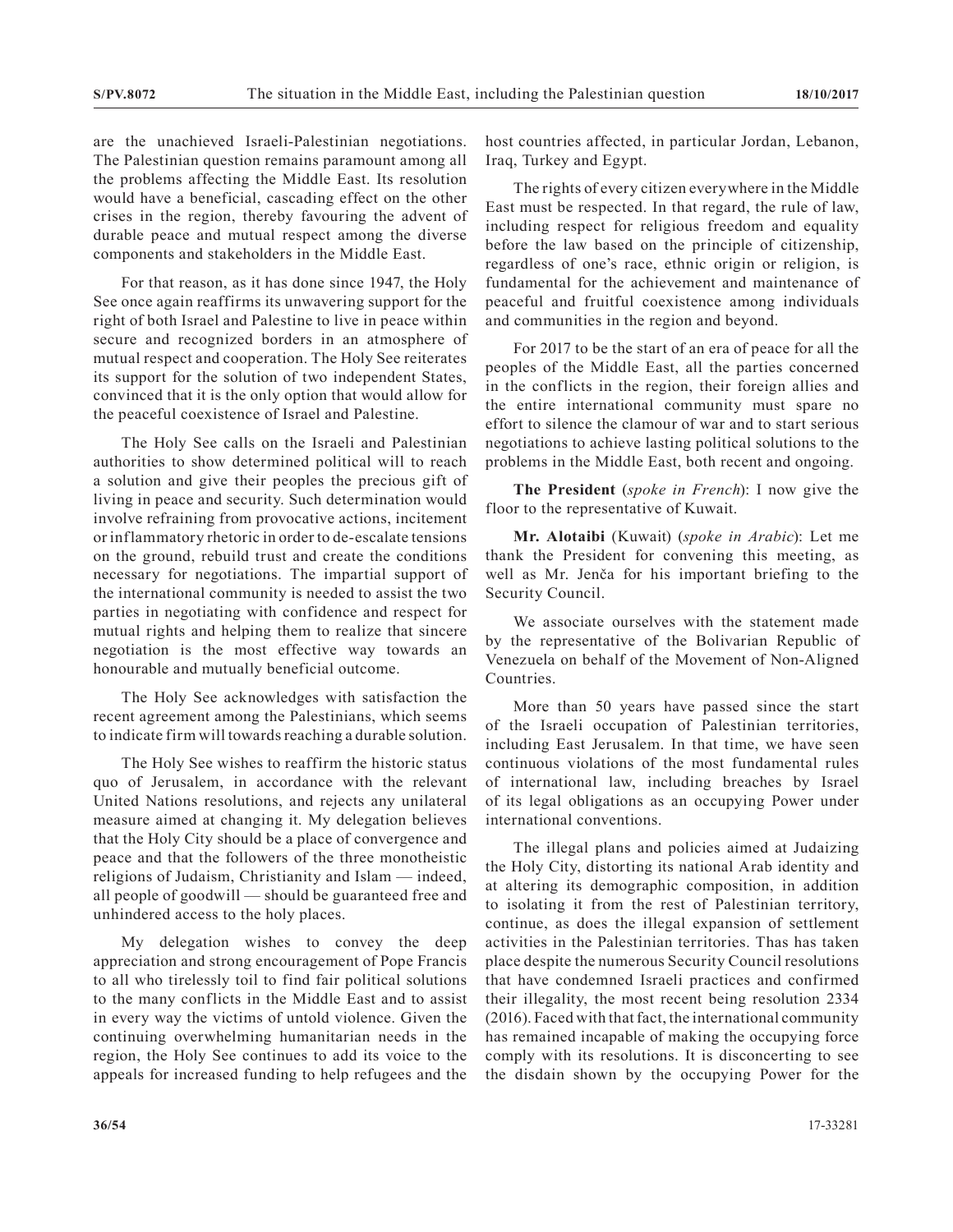Council and its resolutions, which are supposed to be enforceable under Article 25 of the Charter of the United Nations.

We reject all Israeli unilateral steps aimed at changing the facts on the ground and compromising the two-State solution within the pre-1967 borders. We reiterate that the desired peace must include an end to the occupation, which has already lasted for 50 years, in accordance with resolutions of international legitimacy, the principle of land for peace, the Quartet road map and the 2002 Beirut Arab Peace Initiative. These are based on the terms of reference that call for the withdrawal of Israel from all the Palestinian, Syrian and Lebanese territories to the borders of 4 June 1967, including addressing all final status issues in order to allow the Palestinian people to enjoy their political rights.

The State of Kuwait welcomes the agreement among our Palestinian brothers in Fatah and Hamas, and we pay tribute to the efforts made by the Arab Republic of Egypt to arrive at that agreement. National reconciliation among our Palestinian brothers is a historic achievement and an important step in the right direction to end the division that has harmed the Palestinian cause. The agreement is also a prologue to unifying the ranks of the Palestinians so that they will be better equipped to face the challenges that the Palestinian question is confronted with. It will contribute to the fulfilment of the aspirations of the Palestinian people.

As Kuwait will soon join the Security Council as an elected member for the period 2018-2019, we would like to stress that we will continue to support the Palestinian question and to bring pressure to bear on Israel, the occupying Power, so that it desists forthwith from policies that run counter to international legitimacy and international agreements, including the 1949 Fourth Geneva Convention. We will continue to work to ensure that Israel respects and implements Security Council resolutions, in particular resolution 2234 (2016), as well as to make progress in a process led by the international community, in particular the Security Council and the five permanent members, as well as the Middle East Quartet. In that way, our efforts would be helpful in establishing a time frame to complete the negotiations between the Palestinian and Israeli parties in order to arrive at a two-State solution.

**The President** (*spoke in French*): I now give the floor to the representative of South Africa.

**Mr. Mminele** (South Africa): We join other Member States in expression appreciation to you, Madam, and the delegation of France for organizing this open debate on the situation in the Middle East, including the question of Palestine.

South Africa aligns itself with the statement made by the representative of the Bolivarian Republic of Venezuela on behalf of the Movement of Non-Aligned Countries (NAM).

We also welcome the report (S/2017/515) of the Secretary-General on the implementation of resolution 2334 (2016). However, we reiterate the position, articulated by the representative of Venezuela on behalf of NAM, on the need for a substantive written report, which would provide a valuable record of the implementation process and dissuade continued violations of the resolution. It should also include an assessment of the long-term humanitarian impact of such violations.

This open debate is taking place against the backdrop of the announcement by Prime Minister Benjamin Netanyahu that the construction of 3,800 new housing units in the West Bank for Jewish settlers has been approved. The increased settlement expansion constitutes a contravention of international law, particularly the 1949 Fourth Geneva Convention. It also illustrates continued disregard for international norms necessary for the Security Council to fulfil its primary mandate of pursuing international peace and security, as well as a direct violation of resolution 2334 (2016).

The situation on the ground cannot be allowed to continue. It is a blight of on the conscience of the international community. There is no doubt that the pattern of human rights violations associated with the occupation is inextricably linked to the settlement enterprise. The ongoing settlement activities by Israel in the occupied Palestinian territories seriously undermines the two-State solution and threatens the viability and territorial contiguity of the future Palestinian State. It is an enduring impediment to peace, security, stability and development in the wider Middle East region.

South Africa would like to emphasize the urgent need for Israel to lift the illegal land and naval blockade on Gaza, which has now entered its eleventh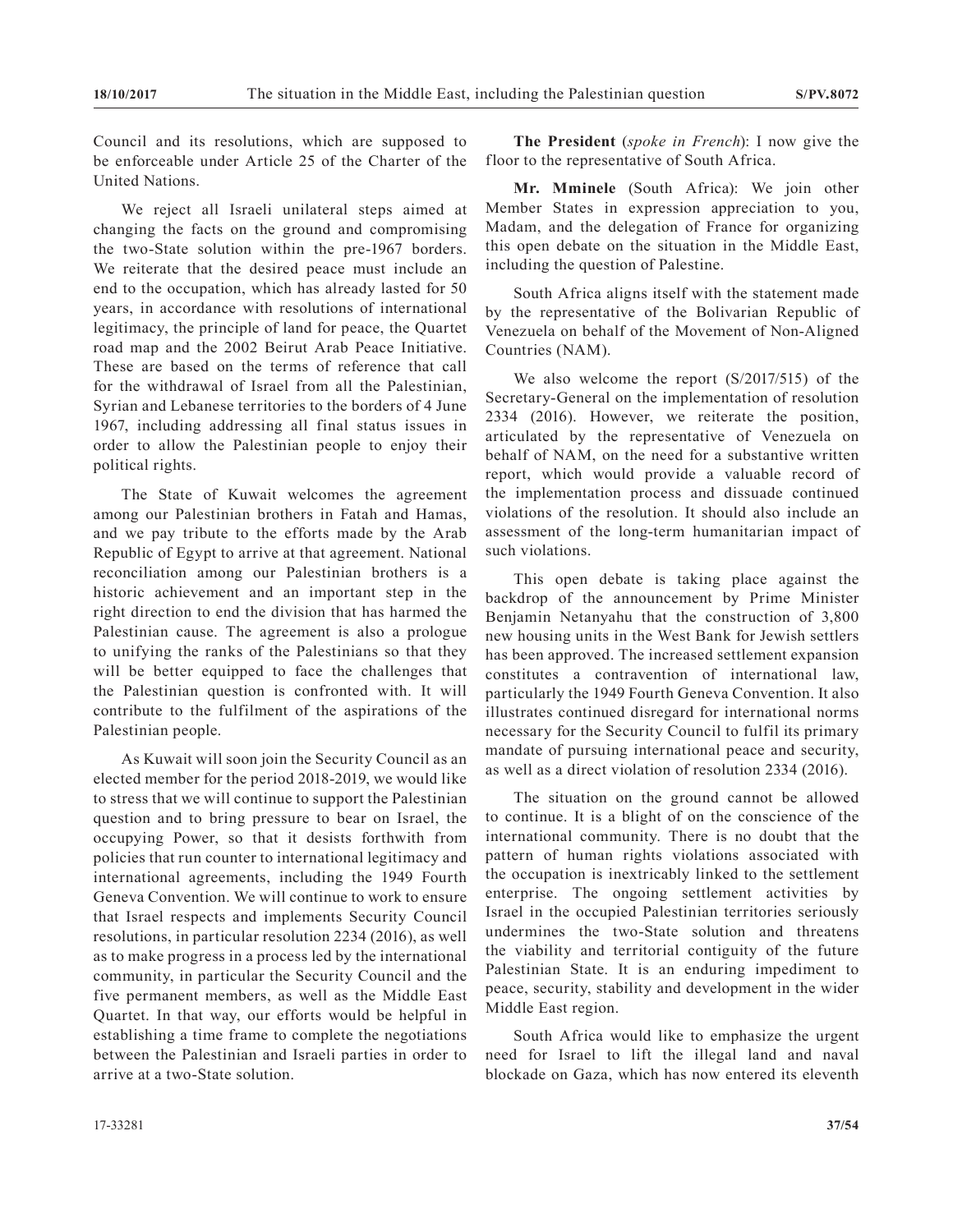year. The blockade continues to worsen the already dire socioeconomic and humanitarian situation in Gaza. Unemployment in Gaza stands at 38.4 per cent, with youth and women unemployment at a shocking 60 per cent and 84 per cent, respectively. This economic situation has not been helped by Palestine's state of energy dependence on Israel, and can only fuel resentment among a disenfranchised youth population. The ongoing occupation and the situation in Gaza makes it virtually impossible to achieve the Sustainable Development Goals. These recent actions are part of a long-established pattern of stifling the development of a viable Palestinian State and illustrate a disingenuous approach to finding a solution to the crisis, which has persisted for half a century without resolution.

South Africa welcomes the positive outcome of the Palestinian reconciliation deal and hopes that it will provide an effective and unified base on which to govern Gaza and promote greater national unity within Palestine. Such unity should prove vital not only in pursuing a better life for Palestinians in Gaza, but in presenting a unified and coherent articulation of Palestinian concerns.

My delegation continues to express deep concerns regarding the situation of Palestinian prisoners and detainees, specifically women and children. This situation remains of serious concern to the international community as well. In that regard, we call on Israel to respect the human rights of all Palestinian prisoners and abide by the relevant international humanitarian law, including the Fourth Geneva Convention. We also call on the Israeli authorities to implement in full and immediately the United Nations Standard Minimum Rules for the Treatment of Prisoners, known as the Nelson Mandela Rules, as well as the Rules for the Treatment of Women Prisoners, known as the Bangkok Rules.

My delegation is furthermore concerned about the funding gap in the operational budget of the United Nations Relief and Works Agency for Palestine Refugees in the Near East (UNRWA). In the absence of a lasting political solution, the international community cannot abdicate its responsibility and duty towards Palestinian refugees and for ensuring the continuation of the agency's work on a sound financial basis. For its part, South Africa will continue to support UNRWA through its financial contributions. As a member of the group made up of India, Brazil and South Africa (IBSA), we will provide humanitarian assistance to the

Palestinian people through the IBSA fund. Furthermore, in cooperation with the Palestinian Authority and other international organizations, we support projects in Nablus and in Gaza.

In conclusion, South Africa concurs with the international community that the only way to bring about genuine and lasting peace between Israel and Palestine is through comprehensive and unconditional negotiations. Such negotiations should deal with all final-status issues, including the unrelenting expansion of Israeli settlements in the occupied Palestinian territories, the lifting of the illegal Gaza blockade and the continuing occupation of the Palestinian territory. We believe that would contribute immensely to peace and security throughout the Middle East and resolve one of the most protracted conflicts the past century has known.

**The President** (*spoke in French*): I now give the floor to the representative of Namibia.

**Mr. Gertze** (Namibia): I congratulate you, Madam President, on your country's assumption of the presidency of the Security Council for the month of October. I also thank you for organizing this open debate on the important topic of the situation in the Middle East, including the question of Palestine. I would also like to thank Assistant Secretary-General Miroslav Jenčafor his comprehensive and detailed briefing.

My delegation aligns itself with the statement delivered by the Vice-Minister for Foreign Affairs of Venezuela on behalf of the Movement of Non-Aligned Countries, as well as with the statement to be delivered by representative of Nicaragua on behalf of the Committee on the Exercise of the Inalienable Rights of the Palestinian People.

Since our previous meeting, in July (see S/PV.8011), Israel has continued to increase its settlement activity at a faster rate than last year. Settlement activity during this reporting period was centred on East Jerusalem, where plans were made for over 2,300 housing units in July. According to resolution 2334 (2016), Israel has not ceased all settlement activities in the occupied Palestinian territory, including East Jerusalem, or fully respected all of its legal obligations in that regard. The settlements are illegal under international law. They are a serious impediment to the peace process and the realization of the two-State solution.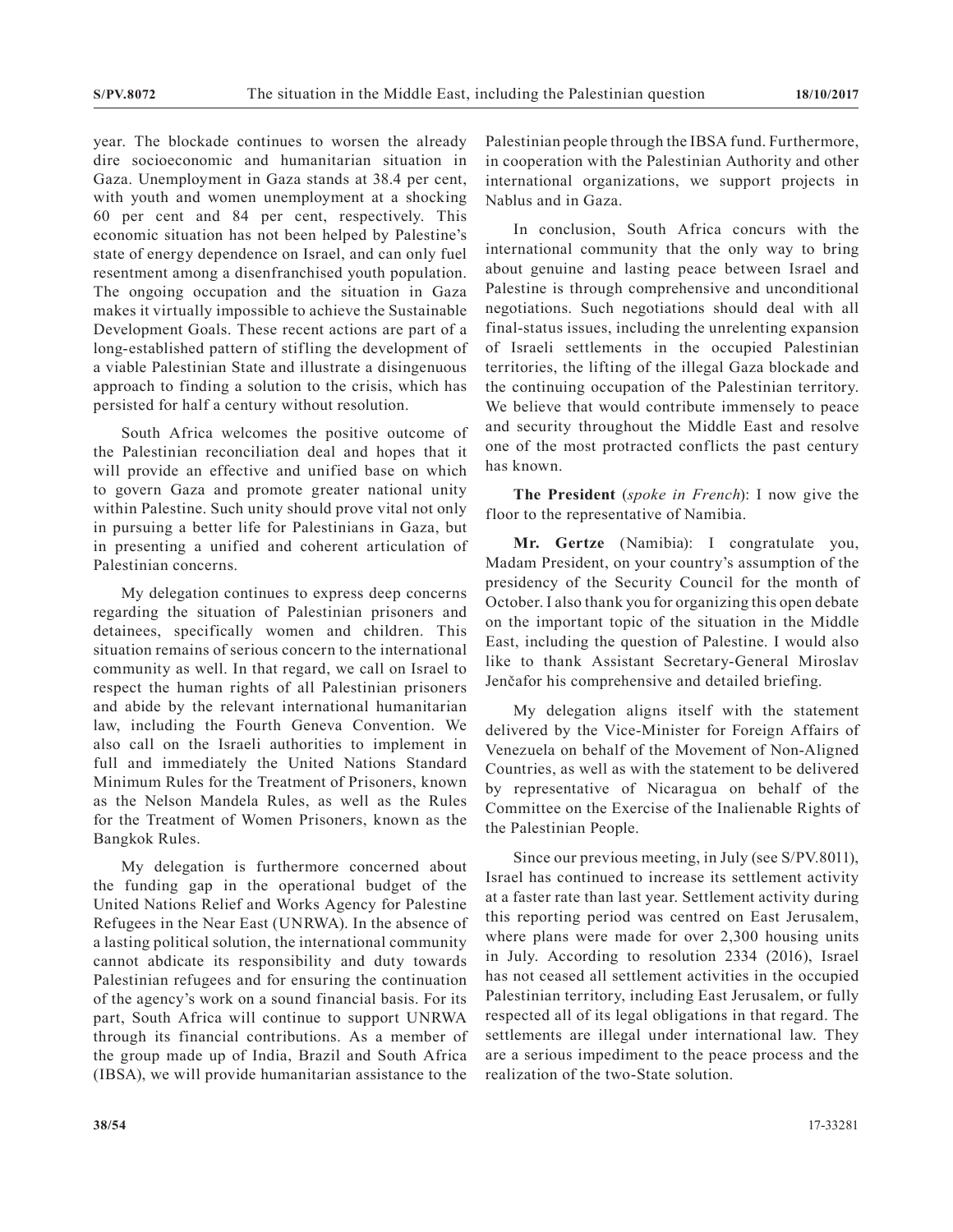The destruction of Palestinian homes and infrastructure in the West Bank, including East Jerusalem, has also continued, albeit at a slower rate, with 344 structures having been demolished since January 2017, thereby displacing approximately 500 people. Another sad fact is that, on 3 August, educational facilities attended by 175 children were demolished or damaged. The Government of Israel said that those facilities were constructed illegally, despite the fact that building permits for new Palestinian homes and infrastructure in the occupied West Bank are almost impossible to obtain.

On 26 July, an amendment to the Basic Law: Jerusalem the Capital of Israel passed a first reading in the Knesset Law Committee. Were the amendment to be adopted, it would further cement Israeli control over East Jerusalem.

The issue of violence continues to be one of the main factors preventing the resolution of this conflict. As our Constitution clearly states, Namibia "encourages the settlement of international disputes by peaceful means". We note the deaths on both sides due to attacks — Palestinians and Israelis — with sadness and concern. We take this opportunity once again to condemn terrorism in all its forms and to call for dialogue between all parties.

Despite the ongoing challenges, we are encouraged by the visit of Palestinian Prime Minister Rami Hamdallah to Gaza at the beginning of October, his first in two years. On 12 October, Hamas and the Palestinian Authority signed a reconciliation agreement that aims to mend the decade-long rift. It places Gaza and the West Bank under one Government for the first time since 2007. Those are all positive steps, which we hope indicate forward movement.

As the conflict in Syria continues, we are encouraged by recent efforts to de-escalate the crisis following talks. However, much more work needs to be done, and we hope that the eighth round of intra-Syrian talks convened by Mr. Staffan de Mistura in Geneva will provide further positive steps.

As the conflict in Yemen continues, the lives of 20.7 million people have been severely impacted. They require humanitarian protection and support, with 9.8 million people in acute need of assistance. An estimated 17 million people are food insecure. Cholera is also rife in the country. This humanitarian crisis is man-made and must be brought to an end without delay.

As those conflicts continue in the Middle East region, the Arab-Israeli conflict stretches back over many decades. Namibia firmly believes that ending the Arab-Israeli conflict will help curtail other violent conflicts in the region. We call on the Israeli Government to end all construction of settlements and the destruction of Palestinian homes and infrastructure. We once again call for Israel's complete and unconditional withdrawal from the occupied Palestinian territories, including East Jerusalem, and urge all parties to return to the negotiating table to ensure that the Palestinian people are able to exercise their inalienable rights in an independent State of Palestine, with East Jerusalem as its capital, and as a rightful Member of the United Nations and its specialized agencies.

**The President** (*spoke in French*): I now give the floor to the representative of Bangladesh.

**Mr. Bin Momen** (Bangladesh): We convey our appreciation to the French presidency for having convened this open debate.

Bangladesh aligns itself with the statement made by the representative of the Bolivarian Republic of Venezuela on behalf of the Non-Aligned Movement.

We thank the Secretary-General's Special Representative for his comprehensive oral report pursuant to resolution 2234 (2016) and would once again underline the need for a written report. We also align ourselves with the concrete points made by the Permanent Observer of the State of Palestine.

In this fiftieth year of the Israeli occupation of the Palestinian and Arab territories, we reiterate the need for the Security Council to demonstrate its resolve to address the Palestinian question as a matter of urgency. It is worth noting that this year also marks the fiftieth anniversary of resolution 242 (1967).

As Bangladesh is currently overwhelmed by the massive, unprecedented influx of forcibly displaced people from Myanmar's Rakhine state, we cannot but remain profoundly concerned over the protracted illegal occupation and humanitarian situation faced by the Palestinian people. Bangladesh has been dealing with the Rohingya situation for the past three decades and is seeking the Security Council's collective and decisive initiative to lend support to the bilateral diplomatic efforts pursued by Bangladesh with Myanmar. It is crucial that the Security Council demonstrate the unity of purpose to find peaceful, just and lasting solutions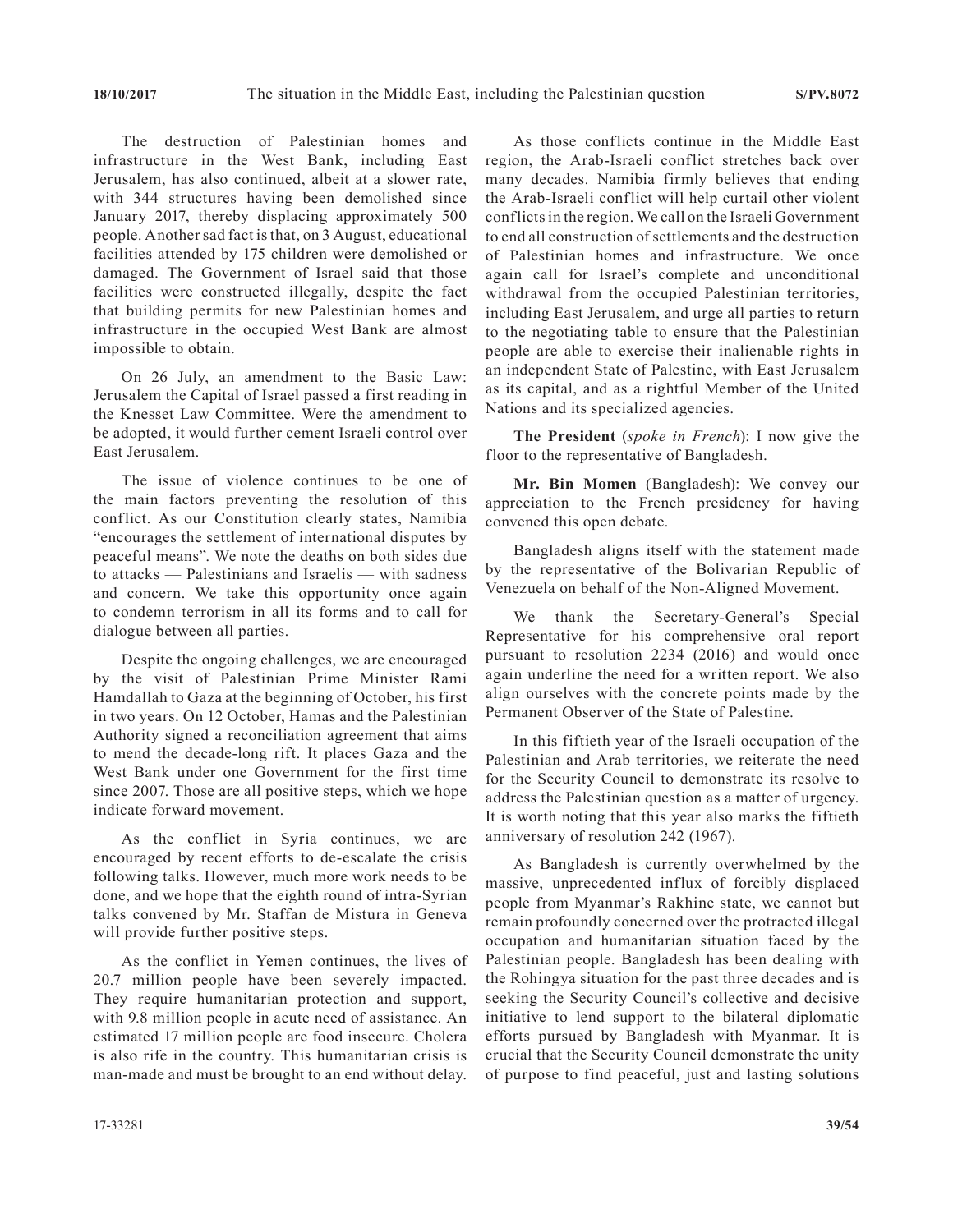to all of these protracted crises, which will otherwise continue to pose serious threats to international and regional peace and security.

The continued breaches of international humanitarian law and the systematic human rights violations in the occupied Palestinian territories have given rise to an egregious culture of impunity. In the absence of effective international accountability, the occupying Power continues to enforce violence against Palestinian citizens, imprisoning and abusing scores of Palestinians in its detention centres and dispossessing and displacing thousands of Palestinian families through its construction and expansion of illegal settlements.

We share the concerns over the reported lack of progress in implementing resolution 2234 (2016). It is obvious that the illegal Israeli settlements as well as the wall in and around occupied East Jerusalem are being deliberately pursued in order to fundamentally change the character, status and demography of the occupied Palestinian territories.

The Council has a moral obligation to prevail upon Israel to immediately halt its illegal settlements in the occupied Palestinian territories, lift the blockade in the Gaza Strip and put an end to all forms of occupation. Immediate priority must be given to ensuring international protection for the Palestinian people, who have suffered for decades from Israel's policy of collective punishment. The hunger strike recently observed by thousands of prisoners in Israeli detention centres underscores the need for the international community's sustained efforts to address their grievances and plight.

Under the guidance of our Honourable Prime Minister, the Government and the people of Bangladesh remain steadfast in our support for the just and legitimate struggle of the Palestinian people for their inalienable rights, including their right to self-determination and the establishment of an independent, viable, contiguous and sovereign Palestinian State, with East Jerusalem as its capital, in the framework of a two-State solution. Bangladesh acknowledges the developments on political unity and reconciliation in Palestine, which we consider to be a step in the right direction.

Bangladesh looks forward to positive signs emerging from the various regional and bilateral initiatives being pursued to address the Palestinian question in the context of the two-State solution. We continue to urge all key actors to continue their efforts to pursue a comprehensive solution to the Palestinian issue, consistent with the relevant Security Council resolutions and in accordance with the Arab Peace Initiative, the Quartet road map and the principle of land for peace.

We also echo the need to ensure enhanced, predictable and sustainable funding for the United Nations Relief and Works Agency for Palestine Refugees in the Near East in order for it to effectively carry out its humanitarian mandate in support of the Palestinian refugees.

**The President** (*spoke in French*): I now give the floor to the representative of Morocco.

**Mr. Atlassi** (Morocco) (*spoke in Arabic*): I am pleased, Madam, to congratulate you on France's assumption of the presidency of the Security Council for this month, and I thank you for the initiative to discuss the situation in the Middle East, including the question of Palestine. I also thank Mr. Miroslav Jenča, Assistant Secretary-General for Political Affairs, for his valuable briefing on the issue.

Palestine witnessed a positive development with the reconciliation among Palestinian factions and the exercise by the Palestinian Authority of its authority over the Palestinian territories. This will serve the interests of the Palestinian people and allow them to achieve their aspiration of establishing their own State on Palestinian territory, within the 1967 borders.

We reiterate that, regrettably, the Palestinian question remains at an impasse, without any possible opening or détente that would allow the parties to sit at the negotiating table, because the international community is preoccupied with events in the region and in the international arena. This negative state of affairs is reflected in the deteriorating Palestinian situation and the deadlock that has characterized it since 2014.

Israel, regrettably, continues to pursue a policy of settlement in the territories occupied since 1967. This runs counter to international law, including resolution 2334 (2016). The 50 years of occupation of the West Bank, including East Jerusalem, the policy of Judaization and the settlement policy have given rise to a sense of failure among the Palestinian people, who feel that the international community has betrayed them. This has had many negative repercussions, including an increase in the level of violence and the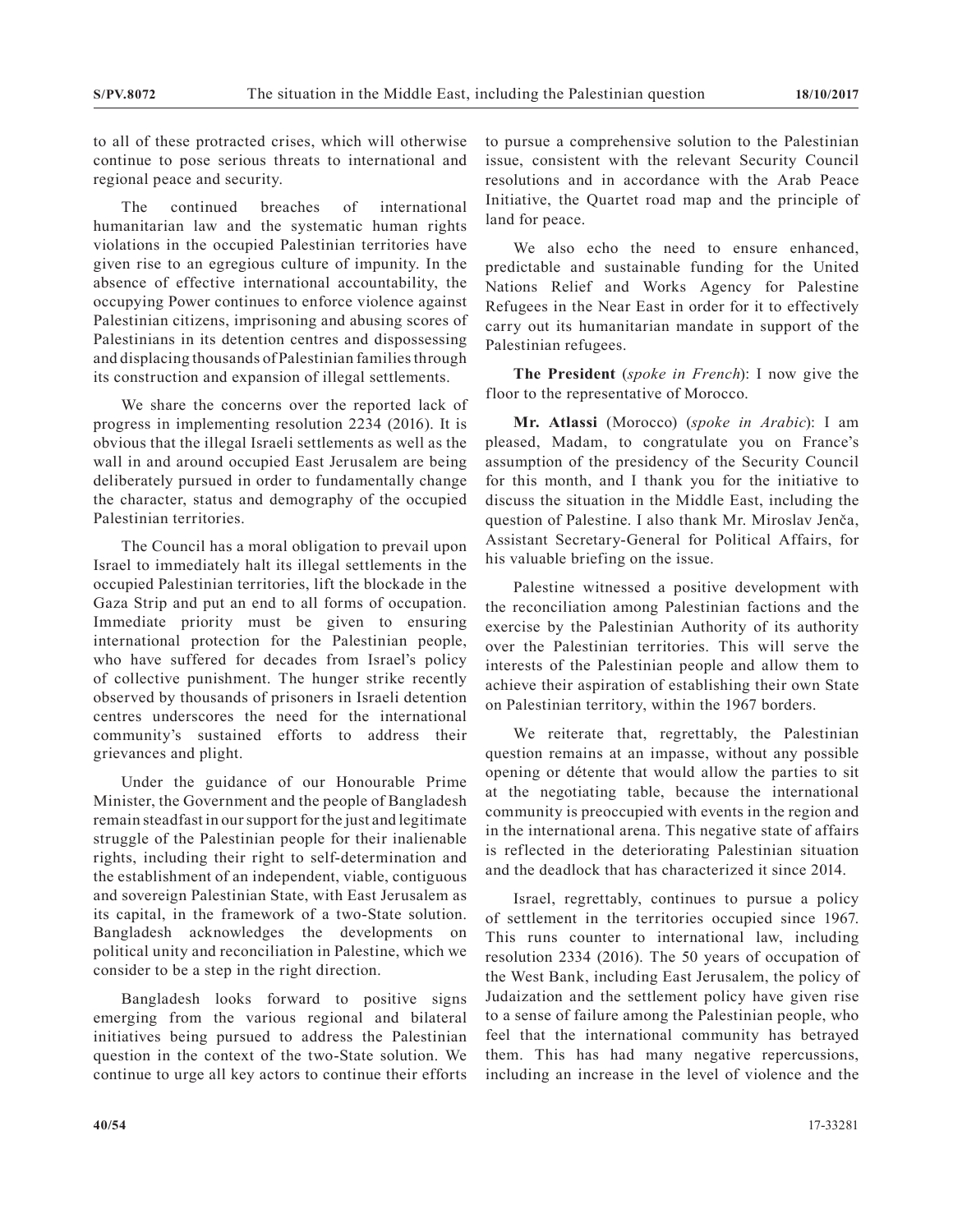resort to terrorism by some who believe that they have no other option.

Jerusalem is a symbol of coexistence. It has a special status not only among the people of Jerusalem but also for adherents to the three faiths. It is the Qibla of more than 3 billion Muslims, and any attempt to compromise the legal status of Al-Quds Al-Sharif will only foment hatred and push people to embrace terrorism and encourage it in the region as a whole.

The Kingdom of Morocco and His Highness the King of Morocco, who presides over the Jerusalem Committee, call for the establishment of the State of Palestine, with East Jerusalem as its capital, because His Highness believes that this is the only way to achieve peace and end conflict in the Middle East and to promote international peace and security. His Royal Highness has stressed on more than one occasion and through different means, including a letter addressed to the Secretary-General in June, the violations by Israel of the Al-Aqsa Mosque and the danger of the Judaization of Jerusalem, as well as the unilateral decisions taken and the need to end settlement activities. His Royal Highness stressed the support of the Kingdom of Morocco for all initiatives aimed at arriving at a settlement that guarantees the establishment of a Palestinian State, with East Jerusalem as its capital, within the 1967 borders, living side by side in peace and security with Israel.

In conclusion, the position of Morocco continues to be based on the tenets of the Arab Peace Initiative and the terms of reference that call for the establishment of an independent State of Palestine, with East Jerusalem as its capital, within the June 1967 borders.

**The President** (*spoke in French*): I now give the floor to Her Excellency Ms. Joanne Adamson, Deputy Head of the Delegation of the European Union to the United Nations.

**Ms. Adamson**: The candidate countries Montenegro and Albania align themselves with this statement.

On 16 October, the 28 Ministers for Foreign Affairs of the European Union (EU) adopted a statement on the Joint Comprehensive Plan of Action (JCPOA) — the culmination of 12 years of diplomacy facilitated by the EU, unanimously endorsed by Security Council resolution 2231 (2015). The successful implementation of the JCPOA continues to ensure that Iran's nuclear programme remains exclusively peaceful. While the EU expresses its concerns related to ballistic missiles and increasing tensions in the region, the EU reiterates the need to address them outside the JCPOA, and it is determined to preserve the JCPOA as a key pillar of the international non-proliferation architecture.

The Middle East peace process remains at the top of the European Union agenda. At the open debate on 25 July (see S/PV.8011), we restated the EU's core policy positions on this topic, as reflected in successive EU Council conclusions, proving clarity and consistency. The EU's commitment to achieving a two-State solution is the central element of our policy. A negotiated two-State solution that ends the occupation and fulfils the aspirations of both sides is the only way to bring about the lasting peace and security that both Israelis and Palestinians deserve. That is also why the EU will continue to speak out clearly when developments or incidents threaten the two-State solution and undermine the peace process.

We have noted with deep concern the reports of the United Nations Special Coordinator Mladenov on settlement activities and related actions, not least in East Jerusalem, including the third report on the implementation of resolution 2334 (2016), stressing the high rate of settlement activities throughout 2017.

The EU deeply deplores the decisions taken this week by the Israeli authorities to promote further plans, tenders and permits for thousands of settlement units across the West Bank, including, for the first time since 2002, in the heart of Hebron. We have also seen reports of construction work starting for the first new settlement in 20 years, Amihai, and of preparatory ground work being initiated in the sensitive area of Givat Hamatos in East Jerusalem, where further settlement construction would severely jeopardize the contiguity and viability of a future Palestinian State. We urge Israel to reverse those decisions, which run counter to international law and directly threaten the two-State solution.

The EU's position on Israeli settlement construction and related activities, including recent evictions in East Jerusalem and plans leading to the forced transfer of the Bedouin communities in the West Bank, is clear and has not changed — the EU remains strongly opposed to Israel's settlement policy, which is illegal under international law. As reaffirmed by resolution 2334 (2016), it also dangerously threatens the viability of the two-State solution. The international community will not recognize any changes to the 4 June 1967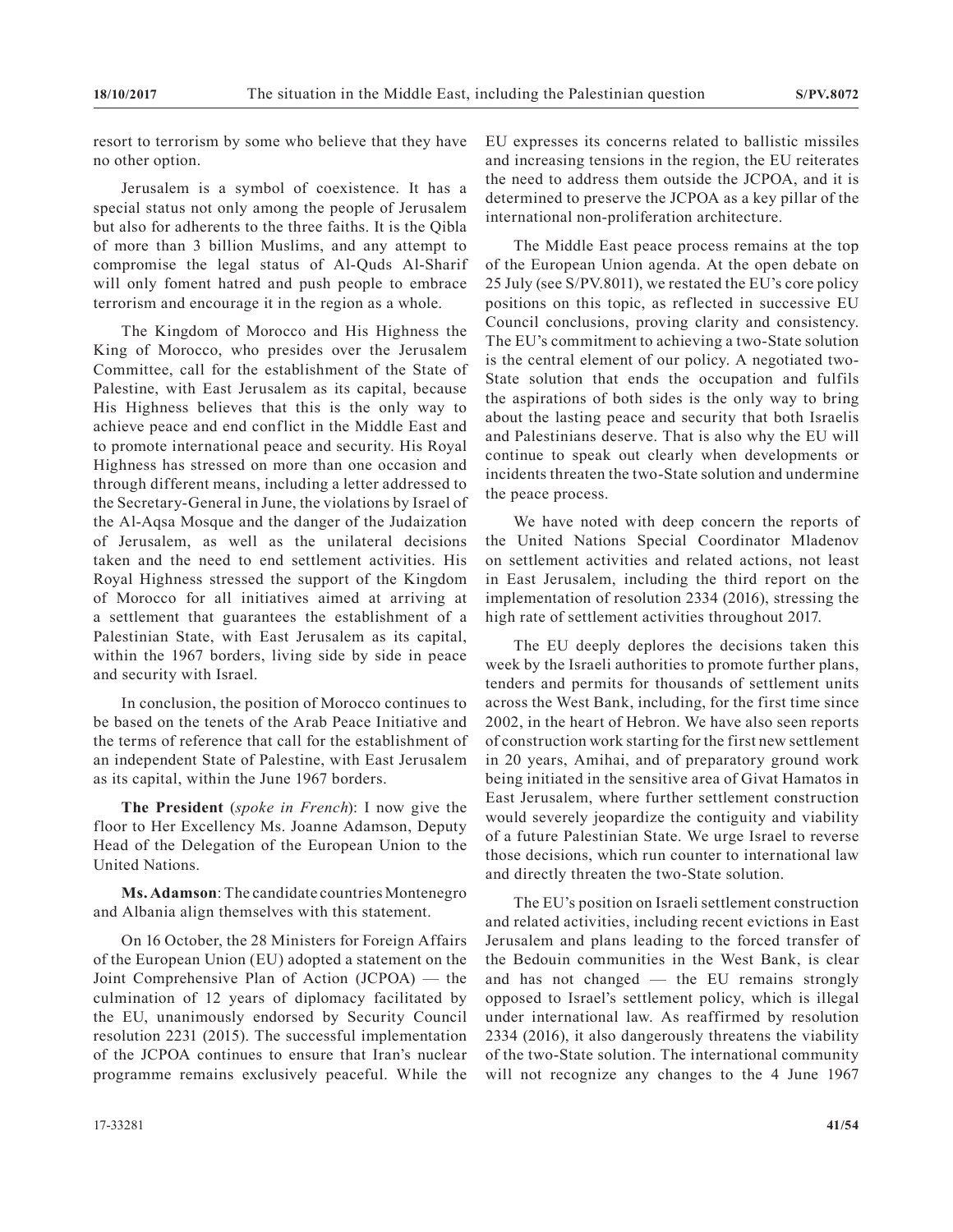lines, including with regard to Jerusalem, other than those agreed to by the parties themselves through negotiations. Settlement activity in East Jerusalem seriously jeopardizes the possibility of Jerusalem serving as the future capital of both States.

The EU also strongly opposes related actions taken in the same context, such as continued demolitions and confiscations — including of EU and EU member State-funded projects — in the occupied Palestinian territory.

The EU is deeply concerned that the continuing cycle of violence has led to a serious loss of human life in Israel and the Palestinian territory in recent months. The EU firmly condemns the terror attacks and violence from all sides and in any circumstances. In late September, a fatal shooting incident took place at the entrance of a West Bank settlement, as a Palestinian gunman killed three Israelis — one police man and two security guards. Another security guard was gravely injured. The EU expresses condolences to those affected, and its regret for all loss of life. Resolution 2334 (2016) condemns all acts of violence against civilians. The EU also firmly rejects any incitement to hatred or violence, which we see as fundamentally incompatible with advancing a peaceful resolution. Upholding commitments to act effectively against violence and incitement is critical in order to rebuild mutual trust and avoid another escalation.

Let me now turn to the situation in Gaza, where an already dire humanitarian situation has been worsening in past months, not least due to the division in the Palestinian political arena. The EU has consistently urged all Palestinian factions to work together to address the needs of the Palestinian population. A single, legitimate and democratic Palestinian Authority, with full control over the West Bank and Gaza, is critical for achieving a viable Palestinian State.

The EU welcomes the agreement signed in Cairo on 12 October. We believe that it can become an important step for making genuine progress on intra-Palestinian reconciliation. The EU will closely study the details of the agreement and its implications, and we welcome the continuing engagement of Egypt. If fully implemented, the agreement can become an important step towards achieving the goal of Palestinian unity under a single, legitimate and democratic Palestinian national authority on the basis of the Palestine Liberation Organization platform, the Quartet principles and in accordance with

existing agreements. The EU is ready to fully support those efforts and will continue to liaise with Egypt, our interlocutors on the ground and our international partners, in order to help the process succeed.

The EU calls for unimpeded humanitarian access to Gaza, as foreseen by international humanitarian law, for national, local and international humanitarian organizations, including EU bodies and all EU member States. The unsustainable situation in Gaza and recent tensions in Jerusalem serve to underline the need for a political horizon. That is why the EU will continue to work tirelessly with the parties and regional and international partners, not least within the Middle East Quartet, to promote a return to a meaningful process towards a negotiated two-State solution, in line with known parameters — towards a peace that can be sustained.

Let me also speak about Lebanon. On 30 August 2017, the Security Council unanimously adopted resolution 2373 (2017), renewing the mandate of the United Nations Interim Force in Lebanon (UNIFIL) for one year. We welcome the resolution and reaffirm our full support of UNIFIL, including its maritime component, whose deployment within its existing mandate, alongside the Lebanese Armed Forces, is crucial to maintain stability and security in southern Lebanon and along the Lebanese shores. UNIFIL must be provided with the necessary means and equipment to guarantee its full operational capability. In parallel, assistance to the Lebanese Armed Forces must continue to allow it to maintain security across the country and fight terrorism.

In Syria, the fighting is not over. The EU firmly believes that there can be no military solution to the conflict, and is committed to the unity, sovereignty, territorial integrity and independence of the Syrian State. Only a credible political solution, as defined in resolution 2254 (2015) and the 2012 Geneva communiqué (S/2012/522, annex), will ensure the stability of Syria and enable a decisive defeat of Da'esh and other United Nations-designated terrorist groups in Syria. The EU fully supports Special Envoy de Mistura's efforts to that end.

The EU strongly condemns the continued systematic, widespread and gross violations and abuses of human rights and violations of international humanitarian law by all parties, particularly by the Syrian regime. This must end and those responsible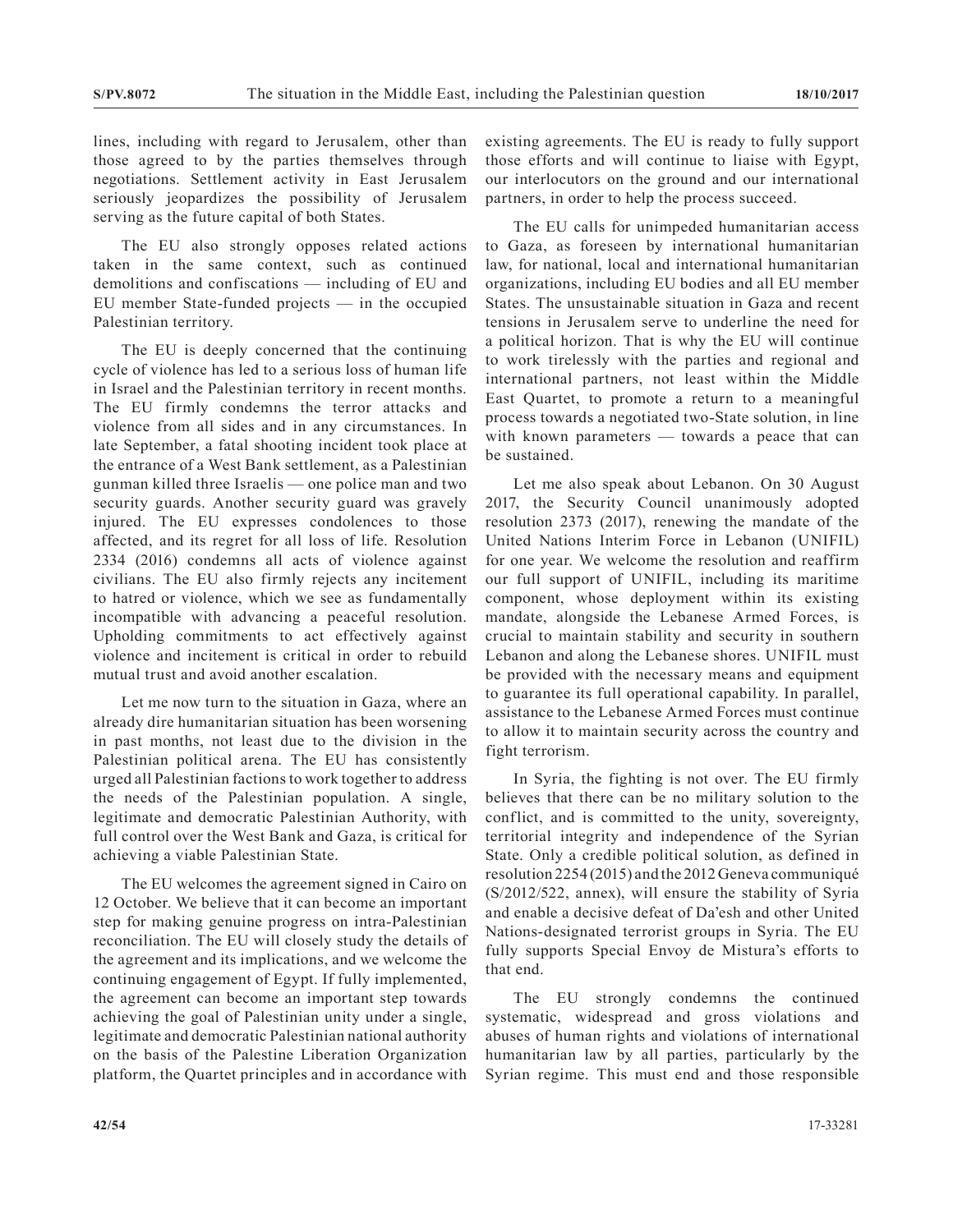must be held accountable. At the Syria event that the EU organized in New York on the margins of the General Assembly, High Representative Mogherini launched the Brussels process, which aims at maintaining the focus of the international community on the conflict in Syria, the continuing humanitarian situation and sustaining international engagement in support of achieving a lasting political solution, negotiated in Geneva in line with resolution 2254 (2015), to the benefit of the Syrian people and the region. The EU has agreed to increase efforts to ensure both the full and effective participation of women and sustained consultation and dialogue with civil society in the political process.

The EU reiterates that it will be ready to assist in the reconstruction of Syria only when a comprehensive, genuine and inclusive political transition, negotiated by the Syrian parties in the conflict, on the basis of resolution 2254 (2015) and the Geneva communiqué, is firmly under way.

Turning to Iraq, first of all, we welcome that Iraqi forces — with the support of the Global Coalition against Da'esh — have succeeded in inflicting a rapid defeat on Da'esh in Hawijah. In relation to the unilateral referendum held in the Kurdistan Region of Iraq, the EU continues to support the unity, sovereignty and territorial integrity of Iraq. The EU believes that the general interests of Iraqi people are best served through dialogue and cooperation, that unilateral steps must be avoided and that all open questions must be resolved through consensual positions based on the full application of the provisions of the Iraqi Constitution.

The EU calls on the Federal Government of Iraq and the Kurdistan Regional Government to build on their successful cooperation on security in the campaign to liberate Mosul and to engage in a constructive dialogue on all issues across the political and economic spectrum, including the disputed internal boundaries. The EU also urges all parties in the Kurdistan Region of Iraq to seek common ground and restore the functioning of its democratic institutions, including by holding regional elections.

In that respect, we are extremely worried about the risk of escalation, not least in Kirkuk. There can be no military solution to intra-Iraqi differences. All parties must now show restraint, refrain from further escalation and engage in a constructive dialogue about all open questions, based on the provisions of the Iraqi Constitution.

**The President** (*spoke in French*): I now give the floor to the representative of Qatar.

**Ms. Al-Thani** (Qatar) (*spoke in Arabic*): I thank the President for convening today's meeting and Assistant Secretary-General Miroslav Jenča for his briefing.

This open debate is taking place against a backdrop of important developments, with the promise of a new era of Palestinian unity through the formation of a Palestinian National Unity Government that represents all Palestinian factions. In that regard, I reiterate that Qatar welcomes the signing of a reconciliation agreement between Fatah and Hamas, along with the formation of a national Government and its assumption of its duties in the Gaza Strip. We in Qatar are conscious of the significance of the current phase in the continuing efforts to achieve peace in the Middle East and want to emphasize the importance of making progress in implementing the reconciliation agreement, with a view to achieving the national unity that the Palestinian people aspire to. We are hopeful that those recent positive developments will be an additional incentive to making progress and moving past the current stagnation in the peace process, in order to give the region's nations and people renewed hope. Qatar has recently been striving to do all it can to help move the peace process forward, including by supporting Palestinian reconciliation and providing humanitarian assistance to our Palestinian brethren, while also continuing to work with the international community to achieve peace.

If we are to achieve peace for both Palestine and Israel, all the parties must comply with international law while working diligently to create an environment conducive to peace and security through de-escalation efforts and by ensuring respect for religious sites, particularly Al-Haram Al-Sharif, with the aim of achieving stability in the region and helping to de-escalate other crises. Qatar supports the concept of a two-State solution whereby the two countries can live side by side in peaceful coexistence. That entails establishing an independent Palestinian State, within its 1967 borders and with East Jerusalem as its capital, in line with the relevant Security Council resolutions and the Arab Peace Initiative.

The risks and threats to international peace and security posed by the continuing crisis in Syria will require intensified effort if we are to reach a political solution. We reiterate our position in support of all efforts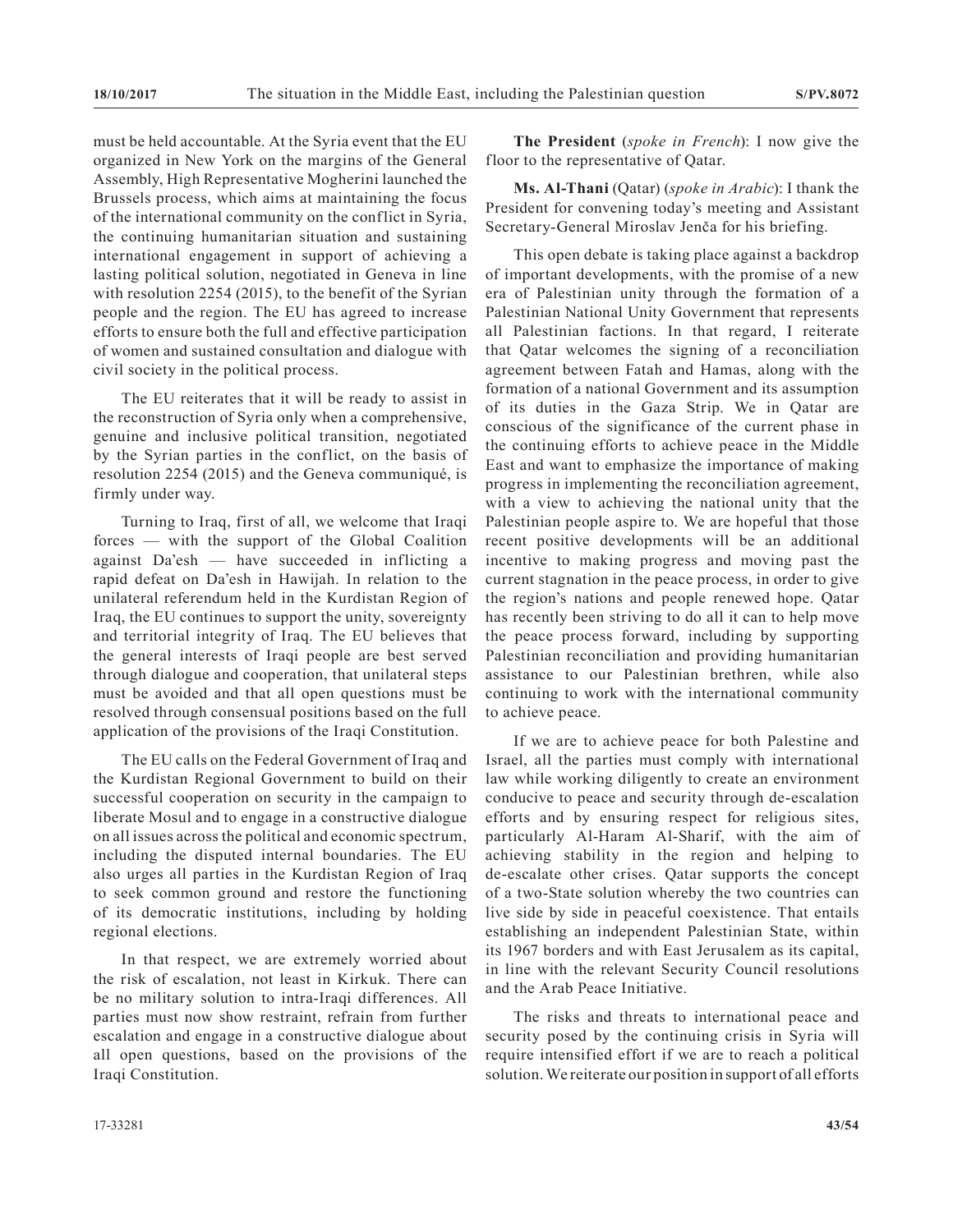in that regard, based on the 2012 Geneva communiqué (S/2012/522, annex) and the relevant Security Council resolutions, including resolution 2254 (2015), in order to fulfil the Syrian people's desire to achieve stability and safeguard their country's territorial integrity. In that regard, we support all efforts to de-escalate the situation and prevent tensions, based on the Charter of the United Nations, international law and international humanitarian law, as well as the Astana process. We will also increase our cooperation with our international partners in providing assistance to our Syrian brothers and sisters.

If we are to address the current crisis in the Middle East and end extremism and terrorism there, we must tackle its grave and complex challenges through joint efforts and intensified cooperation. As new conflicts emerge, they contribute to the complexity of the existing crises and hinder international efforts at a time when the overall scenario in the region is already very complicated. Qatar has been experiencing a completely unjustifiable blockade since the beginning of June that is a blatant violation of international law and the Charter and that undermines friendly relations among States, creating an atmosphere of instability in the region. Despite those attacks on Qatar, which is maintaining its policy of working to resolve conflicts peacefully, we reiterate our support for the offer by His Highness Sheikh Sabah Al-Ahmad Al-Jaber Al-Sabah, the Amir of Kuwait, to provide genuine mediation and appreciate the attitude of all the allied nations that have supported it.

In conclusion, Qatar reiterates its commitment to participating effectively and positively in support of all efforts aimed at achieving peace in the Middle East and the Security Council's objectives in the maintenance of international peace and security.

**The President** (*spoke in French*): I now give the floor to the Vice-Chair of the Committee on the Exercise of the Inalienable Rights of the Palestinian People.

**Mrs. Rodríguez Camejo** (*spoke in Spanish*): Seventy years after the General Assembly decided to partition Palestine and laid the foundations for the creation of the State of Israel, the State of Palestine has yet to attain independence and the rights of the Palestinian people continue to be violated. Until the Palestine question is resolved in every aspect, the United Nations and its organs, including the Security Council, will have a historical and permanent responsibility to

assist the Palestinian people in achieving peace and a dignified life through the exercise of their inalienable rights, including the right to self-determination and national independence, as well as the rights of refugees.

The members of the Security Council have repeatedly stressed that the current status quo is unsustainable. After his visit to Israel and Palestine, the Secretary-General warned that we should not allow today's stagnating peace process to lead to tomorrow's escalation. At a time when the 50-year-long occupation is gradually, if not immediately, becoming an annexation, it is increasingly evident that the status quo is far from static. Rather, we are witnessing a steadily deteriorating situation on the ground along with the systematic dispossession of the Palestinian people, crushing any hope for them of achieving freedom, equal rights and a just peace. The ongoing Israeli settlement campaign, which the Council has denounced as illegal, is proof of the growing trend towards displacement. Last month, Israel announced plans to evacuate Susiya and Khan Al-Ahmar in Area C of the West Bank, communities living on lands that are supposedly intended for settlement expansion. In addition, in August the Israeli authorities issued a military order creating a public administration in Hebron that strengthens the situation of settlers there. The Israeli group Peace Now has warned that the order formalizes the apartheid system in that city.

At its September conference the Israeli National Union faction announced a bold plan providing for the annexation of occupied territory, displacing Palestinians and stripping them of their inalienable rights if they are not willing to give them up. Such extremist plans are continuously compounded by the provocative and inflammatory rhetoric of the Israeli Government and military officials, including the Prime Minister himself. The Committee reiterates the Council's repeated calls on both parties to refrain from provocative actions, incitement and inflammatory rhetoric.

The Council cannot ignore these dangerous developments. Moreover, we are not doomed to collective failure; there is a way out of the conundrum. There is a consensus that Israeli settlements in the occupied Palestinian territory, including East Jerusalem, not only violate international law, but also dangerously imperil the viability of the two-State solution. Resolution 2334 (2016) provides Member States with the tools to reverse the negative trends on the ground, salvage the two-State solution and, in accordance with the mandate entrusted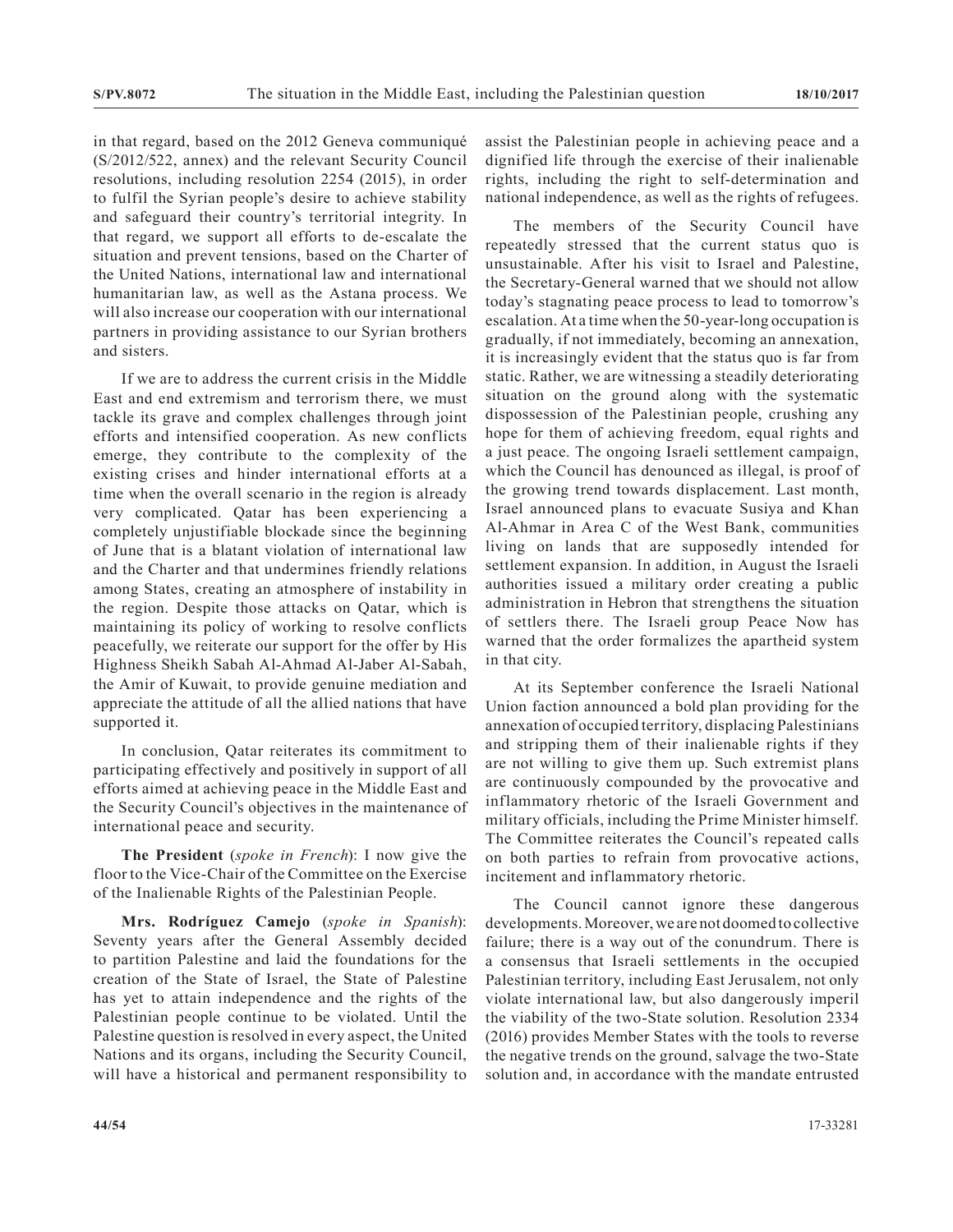to the Council in the Charter of the United Nations, advance the cause of peace and security.

The Committee on the Exercise of the Inalienable Rights of the Palestinian People stands ready to support the Council in its efforts to consider practical ways and means to secure full compliance with the resolution. In addition, with regard to the recommendations contained in its 2017 annual report to the General Assembly (A/72/35), the Committee reiterates its request to the Secretary-General to present reports on its implementation in written format, including proposals on measures to ensure accountability for settlement activities and other violations of international law.

The Committee welcomes the necessary political will demonstrated by all parties to facilitate Palestinian reconciliation and create conditions favourable for the effective functioning of a Palestinian Government of national consensus. Let me acknowledge the constructive role played by Egypt toward this end. The Committee offers its support to all efforts to advance intra-Palestinian unity and reiterates its demand for ending the unlawful 10-year Israeli blockade on the Gaza Strip. It also welcomes ongoing diplomatic efforts towards the achievement of the two-State solution, including by China, the Russian Federation, the United States and Arab countries, among others.

To support the Palestinian State-building process, the Committee will continue to expand its capacitybuilding programme by, inter alia, sponsoring a Palestinian official in a training course on multilateral environmental negotiations, to be held in France, and three other officials on United Nations catalytic support to South-South and triangular cooperation in implementing the 2030 Agenda, to be held in Germany.

Last month, the gathering of world leaders in New York for the annual general debate testified to faith in multilateralism and a rules-based international order as the only path to address threats to international peace and security.

If we wish to restore hope and make a difference in the lives of ordinary people; if we want to put conflict prevention and resolution at the centre of United Nations reform and if we seek to build sustainable peace in the Middle East, urgent action is required from the Council. In this spirit, the Committee calls on everyone to redouble efforts towards the achievement of the two-State solution based on the 1967 borders and in accordance with the relevant United Nations

resolutions, the Madrid principles, the Arab Peace Initiative and the Quartet road map.

**The President** (*spoke in French*): I now give the floor to the representative of the United Arab Emirates.

**Mr. Almahmoud** (United Arab Emirates) (*spoke in Arabic*): On behalf of the United Arab Emirates, I congratulate France on assuming the presidency of the Security Council and thank it for presiding over this important quarterly debate. The United Arab Emirates also extends its gratitude to Mr. Miroslav Jenča, Assistant Secretary-General for Political Affairs, for his briefing this morning.

The United Arab Emirates supports the regional and international efforts to push the Middle East peace process forward that resulted in the adoption of resolution 2334 (2016) and the signing of the intra-Palestinian agreement last week in Cairo. In this regard, we strongly commend the efforts of the brotherly Arab Republic of Egypt to reunify the Palestinian people and support stability in the region.

Despite international efforts to achieve peace in the region, Israel continues to violate international laws and resolutions and to expand its illegal settlement activities, hindering the two-State solution. The illegal Israeli practices against the Palestinian people have resulted in the deterioration of the humanitarian, economic and social conditions in the occupied Palestinian territories. This situation has been exploited by terrorist groups and their supporters to spread extremism and violence in the Middle East.

The United Arab Emirates reaffirms the need to put an end to the Israeli occupation and to grant the Palestinian people their inalienable rights, including their right to establish an independent Palestinian State based on the June 1967 borders, with East Jerusalem as its capital, in accordance with all international resolutions, the Arab Peace Initiative and the Madrid principles. In addition, we stress the importance of providing support to meet the needs of the Palestinian people and empowering them to build their State and achieve the Sustainable Development Goals, like all other countries. This year, the United Arab Emirates has provided additional contributions to the United Nations Relief and Works Agency for Palestine Refugees in the Middle East to enable the Agency to deliver basic services to the Palestinian people, including nutrition, education and health care.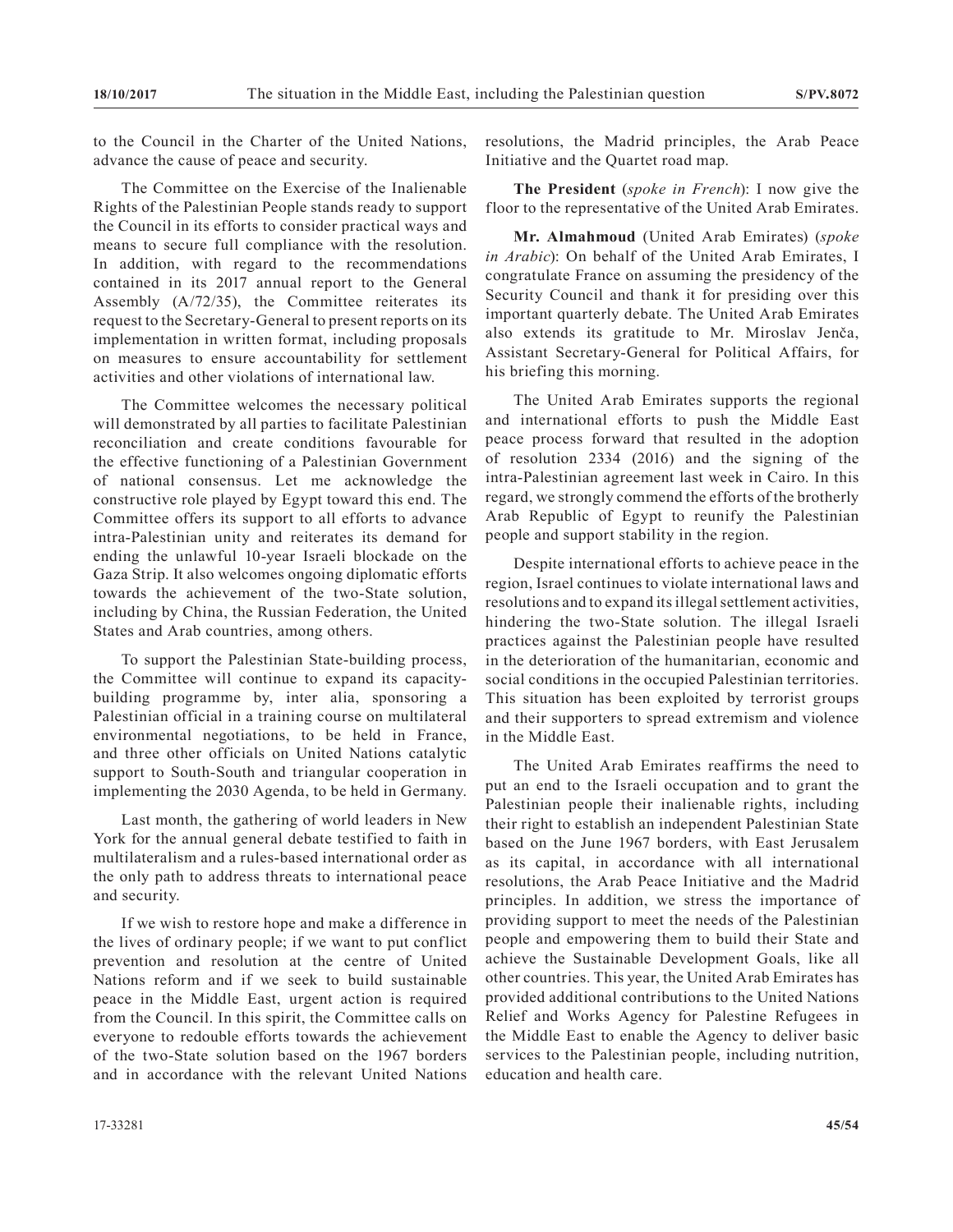It is important to continue to work to reach a just and comprehensive solution to the Palestinian cause. The United Arab Emirates is also actively working to restore stability in our region, which is enduring multiple dangerous conflicts and crises. The absence of security and stability in the region has caused significant loss of life, the displacement of people and the destruction of economic and social infrastructure.

There is no doubt that the continued provocative behaviour and regional intervention of rogue States, as well as their support of extremism and terrorism, have destabilized the region and threaten international security. Therefore, these States must respect their obligations under international law and the Charter of the United Nations and stop spreading conflicts and regional and international chaos. The Security Council and the international community should hold countries that support and finance terrorism accountable and demonstrate zero tolerance for whomever offers assistance or safe haven to terrorist groups that wreak havoc in the region.

In conclusion, we emphasize that political solutions to the crises in Libya, Syria and Yemen are the only way to restore stability. In this regard, the United Arab Emirates reaffirms its support for United Nations peace efforts to encourage parties in these countries to negotiate and reach comprehensive and political solutions.

**The President** (*spoke in French*): I now give the floor to the representative of Nigeria.

**Mr. Haidara** (Nigeria): We thank you, Madam, for convening today's meeting, which provides us with an opportunity to reflect on recent developments in the Middle East. We thank Assistant Secretary-General Jenča for his informative briefing.

Nigeria aligns itself with the statement delivered by the representative of Venezuela on behalf of the Non-Aligned Movement.

After years of tension, we welcome the decision of Hamas to accept the conditions of the Ramallah Government to reunite the West Bank and Gaza into one entity, under one law and one Government. In that regard, Nigeria welcomes the signing of the intra-Palestinian agreement in Cairo on 12 October. We commend the President of the State of Palestine and all other concerned stakeholders on that achievement. We particularly express our deep appreciation to the

Government of Egypt for its crucial role in facilitating the agreement. We believe that the development will facilitate in lifting the closures of the crossings, while addressing Israel's legitimate security concerns, and unlock international support for Gaza's growth, stability and prosperity, which is critical to efforts to achieve lasting peace.

It is essential to continue to engage with Israel, the Palestinian authorities and the region in support of that process. In the meantime, it is essential to address the humanitarian situation in Gaza, which has had an impact on the health and the social and economic wellbeing of the population. In that regard, we encourage the international community to act accordingly. We seize the opportunity of this debate to underline that continued settlement activity on the part of Israel, which is illegal under international law, is undermining the two-State solution. It is a matter of great concern to us. The two-State solution lies at the heart of the Middle East peace process. It has the support of the international community and is widely acknowledged as the path to lasting peace between the two sides. We urge the Israeli political leadership to demonstrate its commitment to the two-State solution.

We call on States with influence over the parties to encourage them to re-engage in dialogue on the basis of relevant Security Council resolutions, the Madrid principles, the Middle East Quartet road map, the Arab Peace Initiative and existing agreements between the parties. Nigeria reaffirms its unwavering support for a two-State solution, with Israel and Palestine existing side by side in peace and security.

**The President** (*spoke in French*): I now give the floor to the representative of Jordan.

**Mr. Al-Moumani** (Jordan) (*spoke in Arabic*): At the outset, I congratulate France on assuming the presidency of the Security Council for the month of October. I would like to thank Mr. Jenča for his extremely useful briefing.

The members of the Security Council and the international community have reiterated in various international forums the importance of achieving peace and stability in the Middle East, demonstrating their conviction that stability in the region is in the interests of both the region and the international community as a whole and will foster international peace and security. We agree on that common ground. We share the wish for peace and recognize the need to take into account the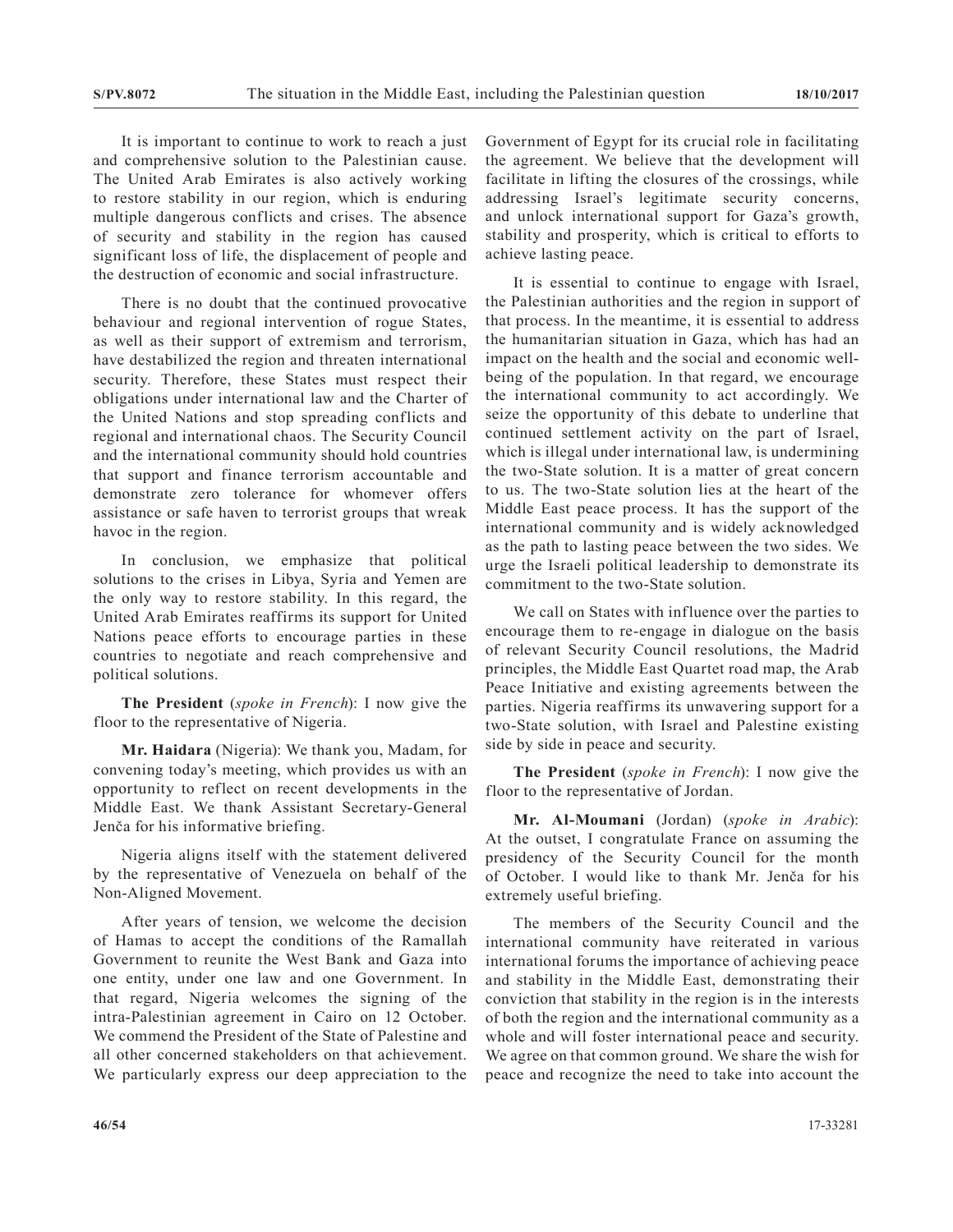aspirations of peoples to achieve stability. We reiterate that peace will be possible only through cooperation and dialogue, along with joint efforts to address the underlying causes of the conflict and to deal with them objectively, in accordance with international law and relevant Security Council resolutions.

Jordan has played a major role in the Middle East's political landscape, especially through our wise and balanced foreign policy in a region that is rife with conflict. We are a haven of peace and enjoy close relations with all of the various regional and international partners. We shall use those relations in order to promote peace and security in the region, tackle terrorism and find peaceful solutions to conflicts, especially the Arab-Israeli conflict. Reaching a lasting, comprehensive solution to the Palestinian question is a major factor for political stability in the region. We welcome all efforts to seek a just settlement to the question, which could drive forward the peace process and relaunch and reactivate time-bound negotiations between Israelis and Palestinians on the basis of the two-State solution. That is the only means of resolving the issue.

Israel's future and its acceptance by the region and the Arab/Muslim world are dependent on the future of the Palestinians. Peace will not emerge between the two parties until an independent Palestinian State is established within the pre-1967 borders, with East Jerusalem as its capital. There are many elements to this issue, especially with respect to the Arab, Muslim and international consensus regarding the two-State solution. That is reiterated in the Arab Peace Initiative, which defined the political horizon necessary to a peaceful solution that would meet the aspirations of the Palestinian people, while also taking Israeli interests into account.

Under the Hashemite custodial protection of Muslim and Christian holy sites, Jordan has made great efforts to defend holy sites in Jerusalem and preserve their historic and legal importance. It has undertaken diplomatic initiatives in many international forums, especially UNESCO, and the promotion of international Arab consensus regarding a number of resolutions that retain Jerusalem on the agenda of the UNESCO Executive Board, which reiterates that the legislative and administrative measures taken by Israel to change the nature of Jerusalem and its legal status are null and void. I reiterate the importance of the most

recent resolution adopted by the 58 States members of the UNESCO Executive Board.

We reiterate the importance of the national reconciliation agreement between the Palestinians as the first major step towards putting an end to divisions and promoting Palestinian national unity, thereby contributing to conditions conducive to Israeli-Palestinian negotiations with the goal of creating an independent Palestinian State within the pre-1967 borders, with East Jerusalem as its capital. We support Egypt's efforts and highlight its role in bringing about Palestinian national reconciliation.

With regard to the Syrian crisis, we shall use our relations with all stakeholders to achieve peace in Syria. We have reached an agreement with the United States and the Russian Federation that will end to violence in the south and west of Syria. We emphasize the importance of achieving a political solution to the Syrian crisis that would preserve Syria's territorial integrity and ensure a better future that will meet the aspirations of the Syrian people and allow for the return of Syrian refugees and the reconstruction of the country.

We reaffirm our cooperation with all international partners to establish a peaceful and stable environment throughout Syria with a view to allowing access to humanitarian aid for all of those in need and to promoting stability for the Syrian people, who have experienced seven years of violence. We hope that the Astana peace process and the Geneva talks, which are both taking place under the auspices of the United Nations, will promote the political process, taking into account the various relevant Security Council resolutions, especially resolution 2254 (2015).

We restate the importance of putting an end to the Yemeni crisis. There is a need to restore legitimacy and calm in Yemen, on the basis of the Gulf Cooperation Council initiative and its Implementation Mechanism, as well as the National Dialogue Conference and relevant Security Council resolutions, especially resolution 2216 (2015).

We support the plan approved by the United Nations to relaunch the peace process in Libya, and hope that we will be able to provide the Libyan people with a good transitional mechanism.

Lastly, we shall make every effort to put an end to the extremism and terrorism that are destabilizing the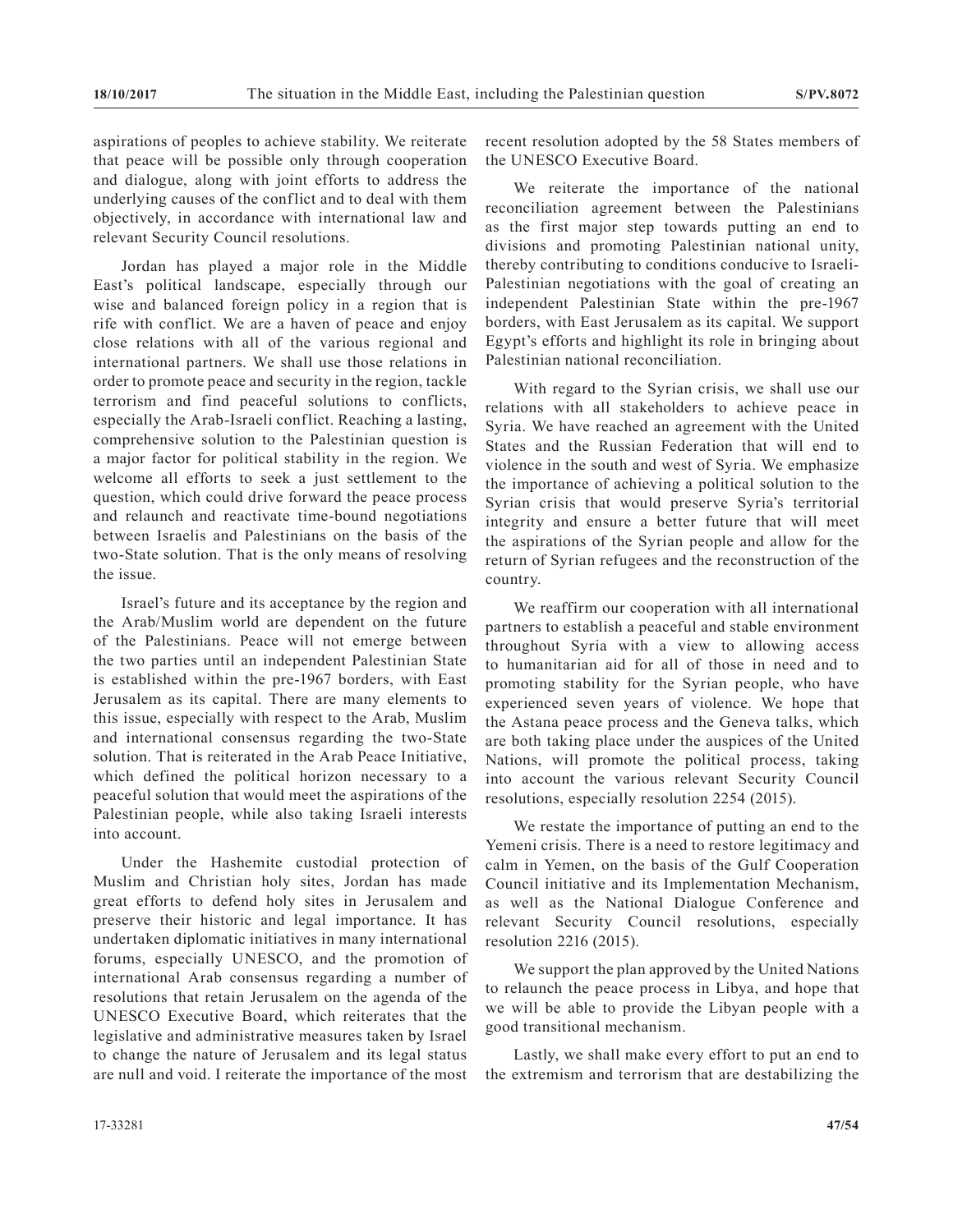Middle East. We reaffirm the importance of combating terrorism at all levels, theoretical and practical alike, which requires collective international endeavours with respect to the Middle East and elsewhere. The peoples of the region want peace and stability and peaceful solutions to the crises. Achieving stability is key to promoting economic and sustainable development, in addition to investing in the future, our youth and generations to come.

**The President** (*spoke in French*): I now call on the representative of Cuba.

**Mrs. Rodríguez Camejo** (Cuba) (*spoke in Spanish*): We welcome this open debate of the Security Council and support the statement made by the delegation of the Bolivarian Republic of Venezuela on behalf of the Movement of Non-Aligned Countries.

Once again, we express our deep concern over the situation in the Middle East, in particular the lack of tangible progress towards a just, peaceful, comprehensive and lasting solution to the Israeli-Palestinian conflict, which is at the heart of the Arab-Israeli conflict.

It is regrettable that since the last time the Council convened to consider this issue, there has been no improvement in the situation on the ground. The occupation of the Palestinian territory continues, as do the confiscation of Palestinian lands and property, the construction and expansion of settlements in the occupied Palestinian territory, including East Jerusalem, forced displacement, the full gamut of illegal settlement policies and practices, and collective punishment of the Palestinian people.

The Security Council must adopt concrete measures to put an end to this historic injustice without further delay. It should also immediately put an end to the nearly decade-long blockade of the Gaza Strip, where more than 2 million Palestinian civilians are immersed in a deep socioeconomic and humanitarian crisis.

Cuba notes and supports the initiatives to resume direct peace negotiations between Palestinians and Israelis and to promote reconciliation and intra-Palestinian unity. Our country will continue to support a comprehensive, just and lasting solution to the Palestinian-Israeli conflict that is based on a two-State solution and allows the Palestinians to enjoy their right to self-determination and a free, independent and sovereign State, with its capital in East Jerusalem and within the pre-1967 borders, as well as the right of refugees to return. We will also continue to support the entry of Palestine as a full Member of the United Nations.

With regard to the Syrian Golan, Cuba demands the end of the Israeli occupation and reiterates that any measures or actions that have been or are being taken to change the legal, physical and demographic status and the institutional structure of the occupied Syrian Golan, as well as Israel's measures to exercise its jurisdiction and administration in that territory, constitute violations of international law, international agreements, the Charter and resolutions of the United Nations, including Security Council resolution 497 (1981), and the Fourth Geneva Convention.

Cuba calls for a constructive and respectful dialogue among the peoples of the region and for an end to the violence, interference in internal affairs, foreign aggression and conflicts in the Middle East.

**The President** (*spoke in French*): I now call on the representative of Maldives.

**Mr. Mohamed** (Maldives): My delegation wishes to thank France, in its capacity as President of the Security Council, for convening this open debate on the situation in the Middle East, including the Palestinian question.

An independent Palestine, with East Jerusalem as its capital, living side by side with Israel, is the only solution to the question of Palestine. We believe that the only viable way to that end is for Israel to withdraw from the occupied territories to the pre-1967 borders and allow refugees to return to their rightful lands.

The Security Council did the right thing by adopting the historic resolution 2334 (2016) in December 2016, demanding that Israel immediately and completely cease all settlement activities in occupied Palestine, including East Jerusalem. The Security Council made it crystal clear that it will not recognize any changes to the 4 June 1967 lines, including with regard to Jerusalem, other than those agreed by the two sides through negotiations.

The Maldives strongly condemns the restrictions imposed by the occupying Power to alter the historic and legal status quo in East Jerusalem, notably Al-Haram Al-Sharif, including the Al-Aqsa Mosque. The Government of Maldives calls on the occupying Power, Israel, to immediately stop its illegal activities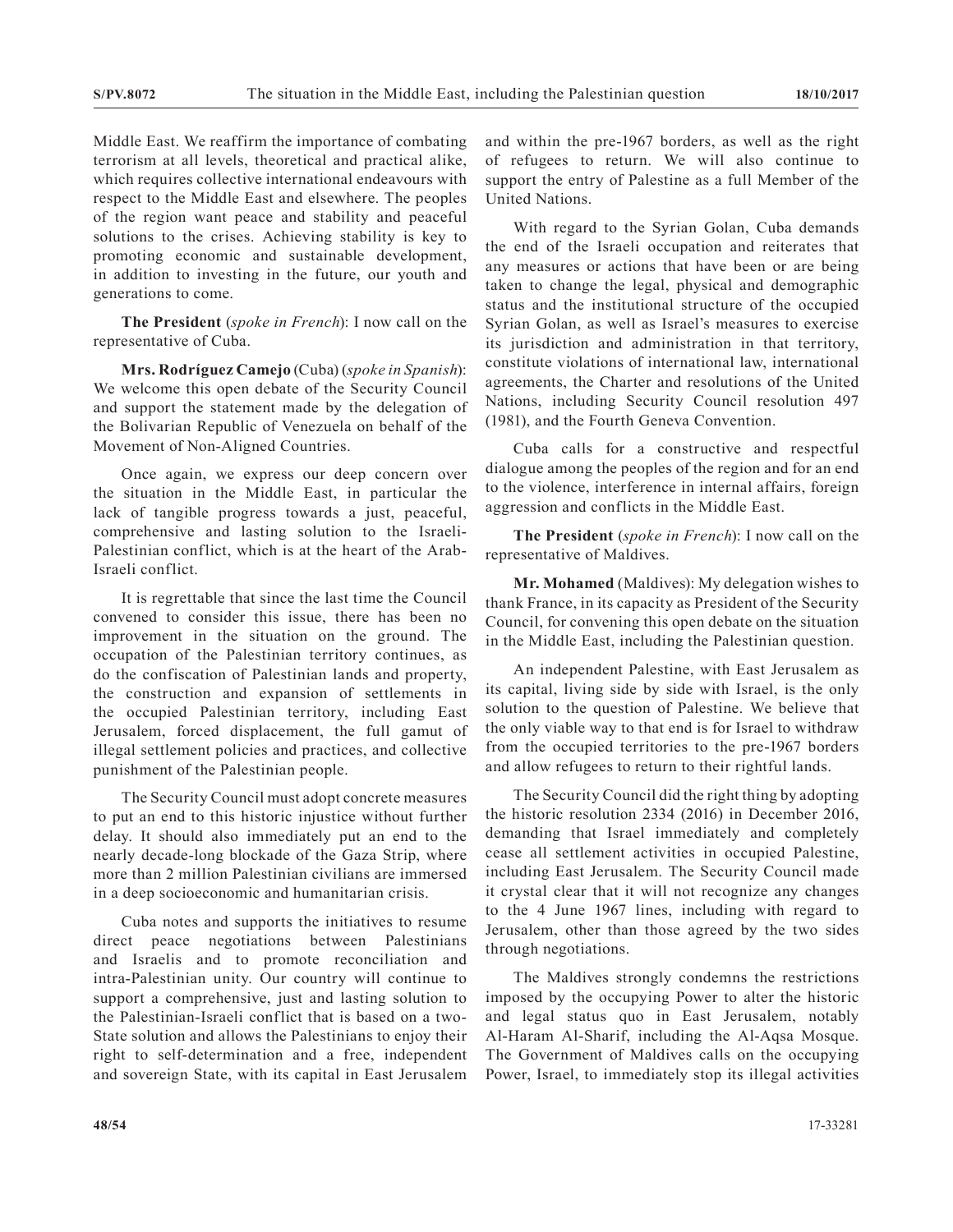and respect its international legal obligations, including relevant Security Council resolutions.

The Maldives also welcomes the third report of the Secretary-General on the implementation of resolution 2334 (2016), and supports the calls for substantive written reports in support of the Council's duties to advance the resolution's objectives. We believe that proper documentation is necessary, especially when Israel, as the occupying Power, continues to disregard the Council's legally binding resolutions.

The Maldives calls on the Council to intensify its efforts in implementing the resolution so as to ensure that Israel brings an end to the illegal occupation of Palestine and the Syrian Golan, recognizes and respects the sovereignty of the independent State of Palestine, and allows for the return of refugees. The Council has the solemn responsibility of enforcing its own resolutions. It carries with it the hopes and aspirations of the oppressed and victims of oppression. Let us keep those hopes alive.

Such hopes are indeed in short supply in Syria. The conflict in that historic country is in its seventh year. Since the start of the conflict, hundreds and thousands of people have been killed, millions have been displaced, hospitals and basic infrastructure have been reduced to rubble and entire cities have been destroyed, along with the country's cultural heritage. The people of Syria continue to live in fear of an uncertain future. The Maldives calls upon the international community and the members of the Security Council to bring an immediate end to the conflict.

Both in Palestine and Syria, one important human rights value is missing, which is at the core of the conflict. That is the value of respect for basic human rights. It should not cost the warring parties in Syria too much to respect the human rights of one another. Similarly, it should not cost Israel too much to respect the basic human rights and human dignity of the Palestinians. Respecting Palestine's right to selfdetermination, independence and sovereignty is in everyone's interests.

Those are values that the Maldives will promote and bring to the work of the Security Council if it is elected to the Council in the elections held next year for the term 2019-2020. We will work with everyone concerned to craft shared solutions for a shared destiny, a destiny of sustainable peace.

**The President** (*spoke in French*): I now give the floor to the representative of Norway.

**Mr. Hattrem** (Norway): At the outset, let me thank France for assuming the presidency of the Council this month.

Norway is concerned about the recent military escalation in northern Iraq. We urge all parties to resolve the conflict by peaceful means. Further escalation will only exacerbate the difficult humanitarian situation for millions of Iraqi civilians. It is now vital that we remain united in our efforts to combat the Islamic State in Iraq and the Levant (ISIL). ISIL has lost most of its territory in both Iraq and Syria, in great part due to the efforts of the Global Coalition Against Da'esh and its partners.

In Syria, the latest development in Raqqa is promising. At the same time, humanitarian access continues to be difficult, despite the establishment of de-escalation zones. We therefore call on the Council to ensure that humanitarian actors have access to all areas throughout Syria where assistance is needed. We also call on the Council to help secure a viable political resolution of the conflict, as only this can bring a sustained reduction in violence and prevent new wars in the future.

Durable peace, security and prosperity for Israelis and Palestinians alike can be achieved only through a negotiated two-State solution. Norway welcomes the ongoing United States efforts to restart talks and stands ready to support a political process. The situation is fragile because the political process has been at a standstill for a long time. The international donor group for Palestine, the Ad Hoc Liaison Committee for the Coordination of International Assistance to Palestinians (AHLC), met in New York on 18 September to take stock of the Palestinian State-building process and to provide support to a negotiated two-State solution. The AHLC discussed ways of improving the Palestinian economy and addressed the deteriorating humanitarian situation in Gaza. Our strategic priorities as the Chair of the AHLC remain threefold: the fiscal sustainability of the Palestinian Authority's budget, sustained economic development with a focus on energy and water, and the recovery of Gaza.

Norway welcomes the agreement signed by Fatah and Hamas in Cairo on 12 October. This is an important step towards a full return of the Palestinian Authority to Gaza. We commend the efforts of Egypt, and we urge all parties to seize this opportunity. Efforts to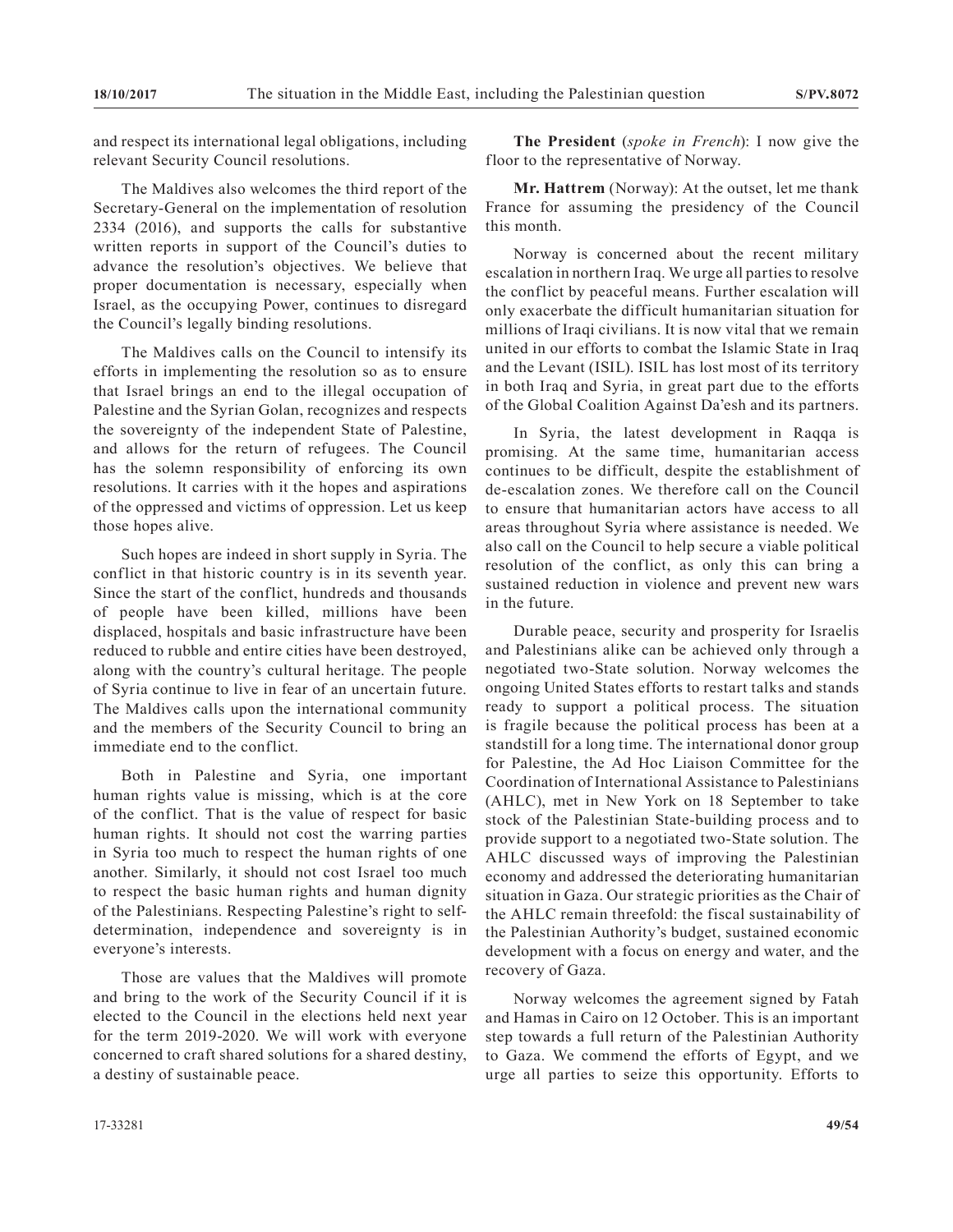improve the humanitarian situation for the people of Gaza are vital.

We are deeply concerned by the deteriorating situation in Yemen. All parties must respect universal human rights and international humanitarian law, especially as regards the rights and needs of children.

**The President** (*spoke in French*): I now give the floor to the representative of Turkey.

**Mr. Begeç** (Turkey): The Palestinian issue remains the core challenge for regional and global stability. An independent State of Palestine based on the 1967 borders with East Jerusalem as its capital is the only way for a just, comprehensive and lasting peace that can also ensure security for both sides.

At the same time, we all should acknowledge the importance of the preservation of the historical status and sanctity of Al-Haram Al-Sharif. The crisis back in July reminded us once again that attempts to change the status quo would jeopardize peaceful coexistence. To prevent further crises, provocative steps in violation of the relevant United Nations resolutions should be avoided. In addition, measures in contravention of international law, in particular continuing settlement activities that harm the perspective of the two-State solution, must stop. Above all, Israel is expected to show political will for a lasting peace, end the occupation and start working towards a future of harmony with its neighbours.

We have always emphasized that reaching a lasting peace also requires the Palestinians to voice their legitimate demands in unity. Therefore, we wholeheartedly welcome the reconciliation agreement signed on 12 October between the representatives of Fatah and Hamas. We congratulate the people of Palestine on this significant step towards national unity. We will continue to support our Palestinian brothers and sisters in successfully advancing this process. The agreement clearly refers to ending the occupation and establishing the sovereignty of the Palestinian State on all of the Palestinian territories occupied in 1967. The international community must respond to this resolute step taken by Palestine. The Palestinian people deserve a strong confirmation of the two-State vision and genuine efforts to end the protracted humanitarian crisis in Gaza.

Last but not least, we welcome the recent membership of the State of Palestine to INTERPOL.

This was another important step for its full integration into the international system and a strong message of solidarity by the international community.

Turkey continues its intensive efforts to achieve a sustainable ceasefire in Syria and create an environment conducive to a genuine political transition, in line with the Geneva communiqué (S/2012/522, annex) and resolution 2254 (2015). At the latest round of Astana talks on 14 and 15 September, the guarantor States declared the establishment of the Idlib de-escalation area and agreed on the deployment of observers in the security zones around that area. In line with the memorandum on the creation of de-escalation areas in the Syrian Arab Republic and its modalities, Turkey started reconnaissance activities and initial deployment in Idlib last week. The Astana talks have helped the efforts to calm the situation on the ground and created an environment conducive to holding the latest four rounds of Geneva talks. We hope that the Idlib de-escalation area will give further impetus to the political process in Geneva. We are looking forward to the next round of Geneva talks and expect to see some concrete results.

The opposition has already displayed its political maturity by engaging in real talks and increasing its interaction with the different groups. However, if we are sincere about achieving a durable political solution, expecting steps only from the opposition will be neither enough nor fair. The regime representatives should be pushed to start talking seriously about the real political issues pertaining to transition in the next round. We would like to see a stable, prosperous and democratic future Syria that preserves its political unity and territorial integrity. The reconstruction of the conflicttorn country is important to ensuring proper living conditions for the Syrians and enable their voluntary return. However, recovery and reconstruction support require a credible political process leading to a genuine political transition. The regime must not and should not be rewarded for the destruction it has created. Only a multidimensional long-term strategy can achieve the dual objectives of eliminating terrorism and stabilizing Syria. Our aim should be no terrorists and no State terror in Syria. We cannot achieve that without addressing the root cause of the conflict or by replacing one terrorist organization with another.

Turkey's resolve to fight Da'esh and other terrorist organizations in Syria, such as the Democratic Union Party/People's Protection Units, remains firm.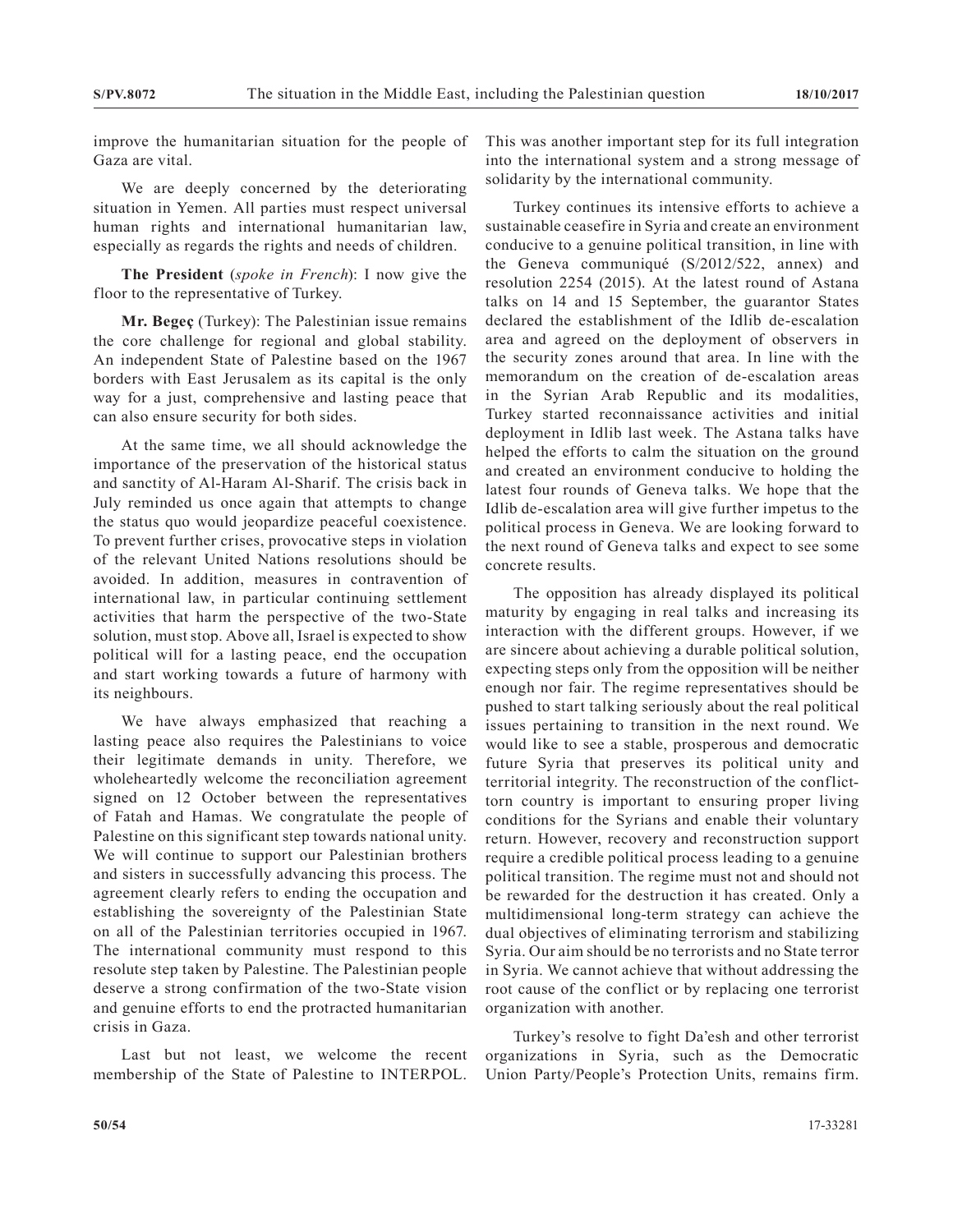Unilateral steps threatening the unity, territorial integrity and demographic structure of Syria and efforts to seek territorial expansion for political leverage are unacceptable. Inclusiveness and local ownership are essential for the establishment of legitimate administrations in areas liberated from the terrorist organizations. While we refocus our efforts on ceasefire and political talks, accountability remains a central concern. Reconciliation and sustainable peace in Syria will be built upon our success on this matter. We support all efforts to that end, in particular investigations of the regime's use of chemical weapons. The Syrian people deserve and will have justice.

Before I conclude my remarks, I would like to underline that we are closely following developments in the aftermath of the Kurdistan Regional Government's unconstitutional referendum. Turkey does not and will not recognize this initiative. Unilateral moves that challenge Iraq's territorial integrity and political unity, as well as the presence of the Kurdish Workers Party and other terrorist organizations, instigate further instability. We believe that lasting peace and stability in Iraq can be achieved through inclusive national reconciliation within the constitutional framework.

**The President** (*spoke in French*): I give the floor to the representative of Bahrain.

**Mr. Alrowaiei** (Bahrain) (*spoke in Arabic*): I thank you, Madam President, for convening today's meeting. It is being held against a backdrop of major developments and challenges in our region.

The Kingdom of Bahrain underscores that achieving just, comprehensive and lasting peace will remain directly related to restoring the legitimate rights of the Palestinian people. That will be achieved through the establishment of a Palestinian State, based on the June 1967 borders, with East Jerusalem at its capital, as outlined by the relevant international resolutions, the Arab Peace Initiative and the two-State solution, and by ending the occupation of Palestinian territory and the settlement activities that Israel continues to conduct, in blatant violation of Security Council resolutions. In that regard, we welcome the recent important steps taken by the Palestinian factions to end divisions, renounce violence and work together peacefully.

The Kingdom of Bahrain stresses the importance of undertaking efforts to achieve a political solution that preserves the political independence and territorial integrity of Syria, prevents interference in its domestic affairs, eliminates all terrorist organizations and secures peace for all Syrians. The Kingdom of Bahrain reiterates its long-standing position of support for the legitimate Government in Yemen, under the presidency of Mr. Abdrabuh Mansour Hadi Mansour, through our participation in the Arab coalition forces to restore legitimacy in Yemen, end the control of foreign-backed militia groups and reach a comprehensive political solution, based on reparations documents, the Gulf Cooperation Council initiative and the Implementation Mechanism, international dialogue outcomes and resolution 2216 (2015). The goal is to end all external intervention and ease the humanitarian crisis suffered by the Yemeni people. We thank the Special Envoy for Yemen, Mr. Ismail Ould Cheikh Ahmed, for his efforts.

Combating terrorism and extremism in all their forms and manifestations, regardless of their motivations and wherever they occur in the Middle East, is one of the most important elements to achieve peace and stability in the region and the world. Therefore, the Kingdom of Bahrain applauds the policies of His Excellency Mr. Donald Trump in an attempt to end chaos and combat terrorism.

In conclusion, the Kingdom of Bahrain reaffirms its commitment to working with the international community to address and overcome all challenges in the Middle East. We are eager to eliminate the threats posed to the region and to achieve a peaceful and stable future for all people of the region.

**The President** (*spoke in French*): I give the floor to the representative of Saudi Arabia.

**Ms. Radwan** (Saudi Arabia) (*spoke in Arabic*): I would like to begin by congratulating you, Madam President, on France's assumption of the presidency of the Security Council this month. We also thank you for convening today's open debate on the situation in the Middle East, including the question of Palestine. I welcome the efforts of your friendly nation to revive a peace process that guarantees Palestinian rights and the establishment of a sovereign Palestinian State, based on pre-1967 borders, with East Jerusalem as it capital. We reiterate that we will cooperate in those efforts.

The Kingdom of Saudi Arabia welcomes the reconciliation agreement among Palestinians. We look forward to the agreement's impact on the hopes and aspirations of the Palestinian people by ending divisiveness and achieving national unity. That will empower our Palestinian brothers and sisters to enjoy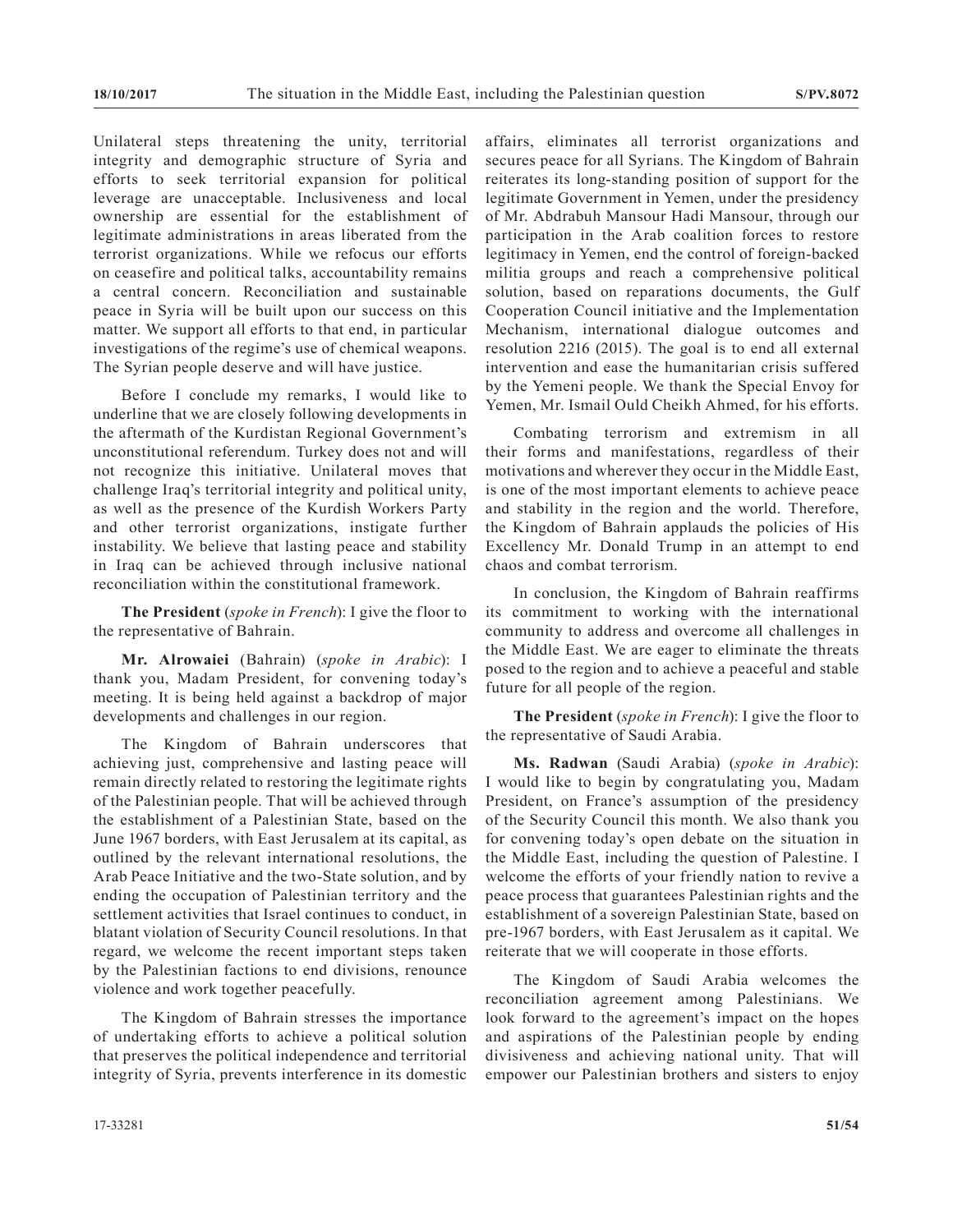their legitimate rights, as outlined in the various international resolutions. In that regard, we commend the efforts of our Egyptian brothers and sisters, who helped to make that step possible. We condemn Israel's attempts to obstruct the agreement and call on it to work in good faith to achieve a positive outcome.

The only path to peace is to return to the Arab Peace Initiative, which my country presented more than 15 years ago, to establish an effective international mechanism to ensure that the Palestinian people reclaim all their inalienable rights, within a specific time frame and through the establishment of an independent Palestinian State, with East Jerusalem as its capital, based on pre-1967 borders. Israel must withdraw from all occupied Arab territory, including the Syrian Golan and Lebanese territories, cease its illegal settlement activities on Palestinian territory and halt all unilateral measures taken in Jerusalem.

While regional efforts are being stepped up to salvage the two-State solution and the international community agrees that the main obstacle facing the peace process is the Israeli occupation and settlementbuilding, Israeli authorities pursue their expansionist policies. In recent weeks, Israel has approved plans to build thousands of housing units and begun to construct 2,600 units in East Jerusalem. This would result in a settlement barrier separating Jerusalem from the rest of the Palestinian territory. Israel has also continued to build more than 30 units in Hebron — a grave turn of events that could escalate tensions. Those units will be built on the verge of the Abrahamic Sanctuary, on territory that the occupying Power had previously expropriated for illegitimate reasons. Plans have also been adopted to build more than 12,200 housing units in the West Bank.

Israel has also enacted a law legitimizing the construction of approximately 4,000 residential units in the occupied West Bank and allowing Israel to expropriate Palestinian land and for new settlements to be added to existing settlements at any time. That is a clear and irrefutable indication that Israel's settlement plans will undermine all opportunities for the establishment of a viable Palestinian State. Israel is maintaining its de facto policy to quash all opportunities to achieve a genuine two-State solution. We underscore that such illegitimate measures must be decisively countered by the Security Council and by international judicial bodies.

Israel's decade-long blockade of Gaza is one of the worst manifestations of Israeli occupation. It has led to poverty and a deterioration of living standards, which result in environmental and humanitarian crises that threaten all areas of life.

The rights of the Palestinian people cannot be curtailed. We will continue to voice our support of the Palestinian people, rejecting all attempts by Israel to impose control and continue settlement activities, and opposing all unilateral actions to change the status quo in Jerusalem and Al-Haram Al-Sharif. We also warn against the risk of exacerbating the situation, thereby leading to an escalation that could have implications throughout and far beyond our region.

With regard to the Syrian issue, the King of Saudi Arabia commends the work of the Hashemite Kingdom of Jordan, the United States of America and the Russian Federation to establish de-escalation zones in the southern part of Syria. We hope that such cooperation will lead to the establishment of no-fly zones in Syria, thereby ensuring the safety of civilians and leading to a ceasefire throughout Syrian territory, especially as we witness the Syrian regime's continued killing and forced displacement of persons with the assistance of the Islamic Revolutionary Guard Corps and other militias, including Hizbullah.

We also commend the progress of the Global Coalition against Da'esh/the Islamic State in Iraq and the Levant. The King of Saudi Arabia is a partner in the Coalition, which is aimed at liberating Iraqi and Syrian territory from Da'esh. We emphasize that the elimination of terrorism in all its forms will be neither successful nor sustainable unless all foreign terrorist fighters leave, including those who are fighting alongside the Syrian regime and participating in the gravest atrocities against the Syrian people. More than 10 million people are in need of assistance, including more than 3 million who have been trapped in besieged and hard-to-reach areas and face great peril. In that regard, the Kingdom of Saudi Arabia reaffirms the importance of the international community maintaining its strong stance against all forms of besiegement and the killing practiced by the Syrian regime and its allies.

We believe that the struggle of the Syrian people for dignity and freedom must eventually achieve its end. The stability of the region and the world depends on the Syrian people realizing their dream. We call for joint efforts and the establishment of a transitional authority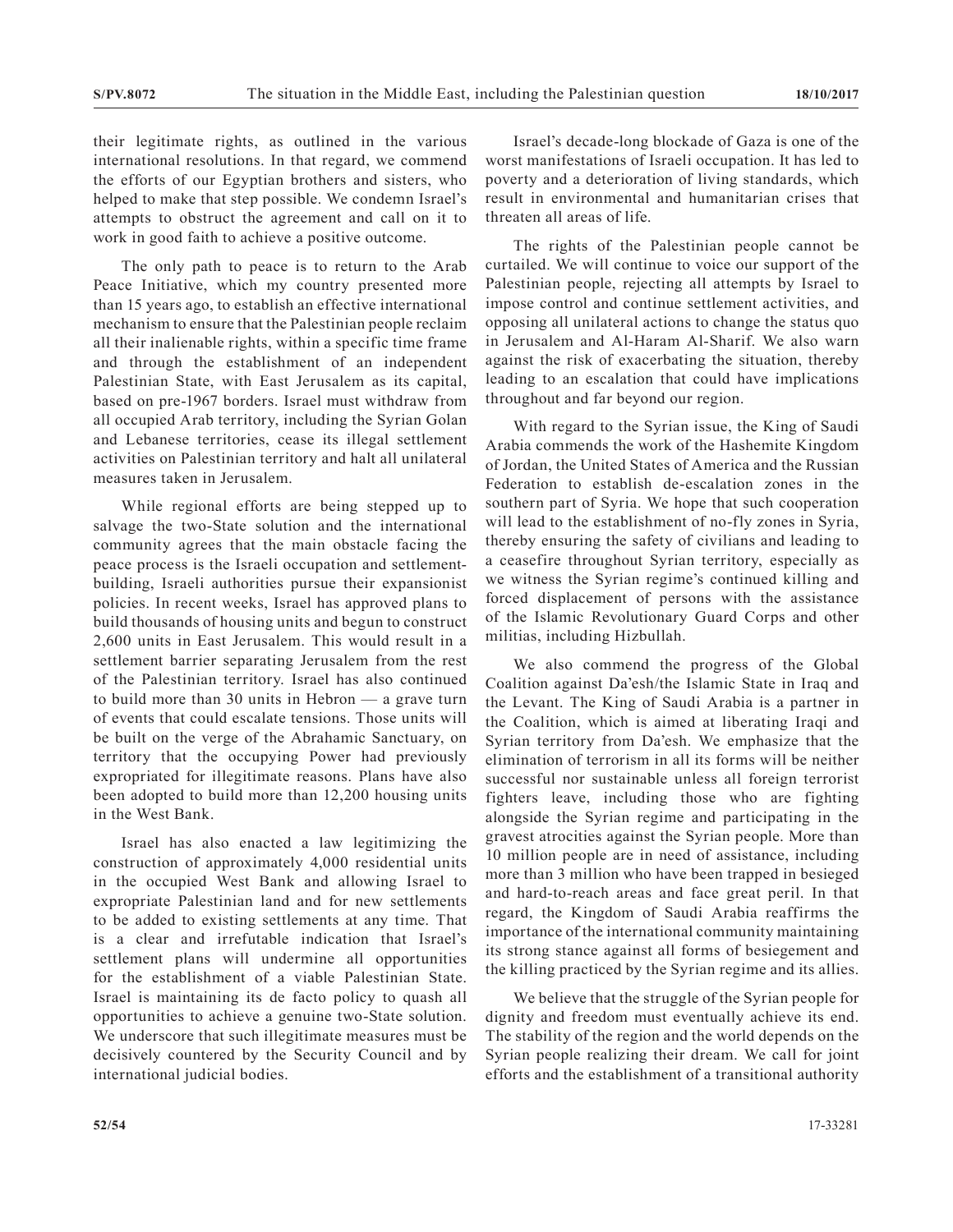in Syria that will serve the Syrian people; help them to achieve their aspirations to peace, security and justice; and renounce extremism, fanaticism and violence. In that context, we emphasize our support for the strategy announced by United States President Donald Trump with regard to eliminating the terrorist threat posed by Iran in Syria and the region, in general.

Saudi Arabia has previously supported the nuclear deal based on its belief that we must work towards the non-proliferation of nuclear weapons, but Iran has exploited the economic returns of the lifting of sanctions and continued to destabilize the region, including through developing its ballistic-missile programme and supporting terrorism through its Revolutionary Guard, Hizbullah and the Houthi militias. Accordingly, we commend the vision of the United States Administration, and its commitment to work together with allies to confront Iran's aggressive policies.

**The President** (*spoke in French*): I now give the floor to the representative of Malaysia.

**Mrs. Taib** (Malaysia): I thank you, Madam President, for convening and chairing this meeting. I am grateful to Mr. Miroslav Jenča, Assistant Secretary-General for Political Affairs, for his briefing this morning.

My delegation associates itself with the statement delivered by the representative of Venezuela on behalf of the Movement of Non-Aligned Countries (NAM).

On 25 September, the third report on the implementation of resolution 2334 (2016) for the period from 20 June to 20 September was presented verbally by Mr. Nickolay Mladenov, Special Coordinator for the Middle East Peace Process and Personal Representative of the Secretary-General (see S/PV.8054). During the presentation of the report, we heard once again a recounting of the blatant disregard of the call for the implementation of the provisions in the resolution, including an increase in the rate of settlement activity.

We remain disappointed by the continued illegal Israeli settlements, which reflect gross violations of Palestinian human rights and a blatant disregard of the provisions outlined in resolution 2334 (2016). When the Security Council finally decided to take action to preserve the two-State solution in December 2016, we did not expect to see the continued disregard for the responsibility to implement the resolution.

During the NAM Ministerial Meeting on Palestine in September, we recalled that the political declaration had highlighted the importance of the Secretary-General's reports on the implementation of resolution 2334 (2016), and, as such, we are committed to support the movement to institutionalize that position and explicitly outline measures to ensure that non-compliance is addressed.

We recognize positive developments and are encouraged by the reconciliation agreement arrived at by Fatah and Hamas on 12 October in Cairo. We urge the negotiating parties to remain fully committed and to stay on track with regard to honouring those commitments so as to allow unity to prevail and the Palestinian Government to assume its responsibilities in Gaza, including addressing the grave humanitarian crisis there.

The prolonged occupation and the sustained settlement enterprise cannot be viewed lightly in the face of positive developments. They have generated only more despair, frustration and insecurity in the region and beyond. We cannot let the Palestinian plight continue to fall on deaf ears.

Malaysia reiterates the need to address the root cause of the conflict by ending the repressive occupation of Palestine by Israel. The international community must not remain a bystander in relation to the worsening situation on the ground. We are of the view that it is misleading to assume that the occupying Power and the occupied people have the same level of legal, political and moral obligations and responsibilities. We restate that substantial obligations are clearly imposed on occupying Powers to protect the general welfare of the inhabitants of an occupied territory, including the protection from forcible transfer, and the protection of their property. We believe that silence with regard to that is as good as being complicit.

In conclusion, the words of the Secretary-General during his recent visit resonated with us and must be reaffirmed by all of us here that the international community cannot simply turn away and allow the situation to deteriorate. We have a role and a responsibility to support the parties in resolving the conflict. Malaysia remains committed to advancing a just, comprehensive and final solution to the conflict that would see the establishment of an independent, contiguous and viable Palestinian State based on the